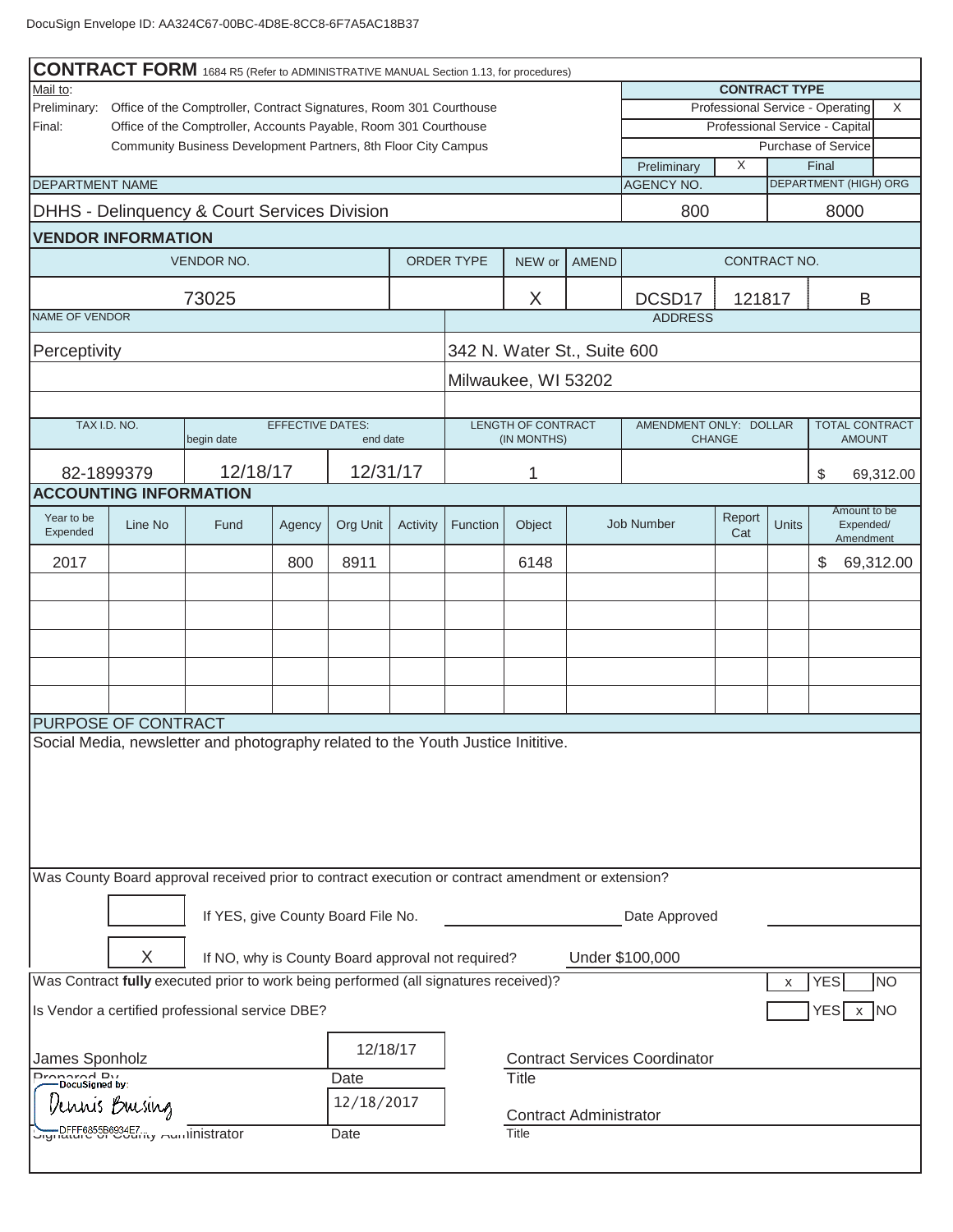# **TBE Participation Recommendation**

|                                                                                                                                                                                                                                                                                                                                                                                                                                                                                 | <b>CONTACT INFORMATION</b>                                                                                                                                                                                          |                                      |  |  |  |
|---------------------------------------------------------------------------------------------------------------------------------------------------------------------------------------------------------------------------------------------------------------------------------------------------------------------------------------------------------------------------------------------------------------------------------------------------------------------------------|---------------------------------------------------------------------------------------------------------------------------------------------------------------------------------------------------------------------|--------------------------------------|--|--|--|
|                                                                                                                                                                                                                                                                                                                                                                                                                                                                                 | Contract Administrator: Dennis Buesing Thone: 289-5853 Dentract Administrator: Dennis Buesing Thomas Phone: 289-5853<br>Email Address dennis.buesing@milwaukeecountywi.gov Dept: 8000 Grant \$\$: 000 Org No. 28911 |                                      |  |  |  |
|                                                                                                                                                                                                                                                                                                                                                                                                                                                                                 | <b>PROJECT INFORMATION</b>                                                                                                                                                                                          |                                      |  |  |  |
| Project Name: Communication Plan, Youth Justice Reform, Perceptivity Project No.: DCSD17-121817-B<br>Contract Scope/Project Description (attach scope/description of work or estimating sheet):<br>Project Scope Attached <b>Example 2018</b><br>Contracting Opportunities (List NAICS codes): Network and the contraction of the contraction of the contraction of the contraction of the contraction of the contraction of the contraction of the contraction of the contract |                                                                                                                                                                                                                     |                                      |  |  |  |
|                                                                                                                                                                                                                                                                                                                                                                                                                                                                                 |                                                                                                                                                                                                                     |                                      |  |  |  |
|                                                                                                                                                                                                                                                                                                                                                                                                                                                                                 | <b>TYPE OF PROJECT</b>                                                                                                                                                                                              |                                      |  |  |  |
| <b>Professional Services</b>                                                                                                                                                                                                                                                                                                                                                                                                                                                    | Estimated Amount \$ 69,312 0%                                                                                                                                                                                       |                                      |  |  |  |
| <b>Construction Services</b>                                                                                                                                                                                                                                                                                                                                                                                                                                                    | Estimated Amount \$                                                                                                                                                                                                 |                                      |  |  |  |
| <b>Non For Profit Services</b>                                                                                                                                                                                                                                                                                                                                                                                                                                                  | Estimated Amount \$                                                                                                                                                                                                 |                                      |  |  |  |
|                                                                                                                                                                                                                                                                                                                                                                                                                                                                                 |                                                                                                                                                                                                                     |                                      |  |  |  |
| Agency has unique experience with County standards for communications<br>products, including Titan CMS and the DHHS social media protocols,<br>and the Youth Justice Reform project includes another contract which<br>is with a prime TBE.                                                                                                                                                                                                                                     |                                                                                                                                                                                                                     |                                      |  |  |  |
| Request for a goal of 0% requires signature of department head, a full scope of project and explanation.<br>Can Deaung.                                                                                                                                                                                                                                                                                                                                                         |                                                                                                                                                                                                                     |                                      |  |  |  |
| Department/Division Administrator Name_Dennis Buesing___________                                                                                                                                                                                                                                                                                                                                                                                                                | Signature                                                                                                                                                                                                           |                                      |  |  |  |
| Date December 18, 2018                                                                                                                                                                                                                                                                                                                                                                                                                                                          |                                                                                                                                                                                                                     |                                      |  |  |  |
|                                                                                                                                                                                                                                                                                                                                                                                                                                                                                 | <b>CBDP USE ONLY</b>                                                                                                                                                                                                |                                      |  |  |  |
| This contract is exempt from a participation goal: $\frac{X}{X}$ Yes ____ No                                                                                                                                                                                                                                                                                                                                                                                                    | Concur with Recommendation $\frac{x}{1-x}$ , or provide the following goals:                                                                                                                                        | $0 \underline{\hspace{1cm}}$<br>$\%$ |  |  |  |
| DocuSigned by:<br>Date: $12/18/2017$                                                                                                                                                                                                                                                                                                                                                                                                                                            |                                                                                                                                                                                                                     |                                      |  |  |  |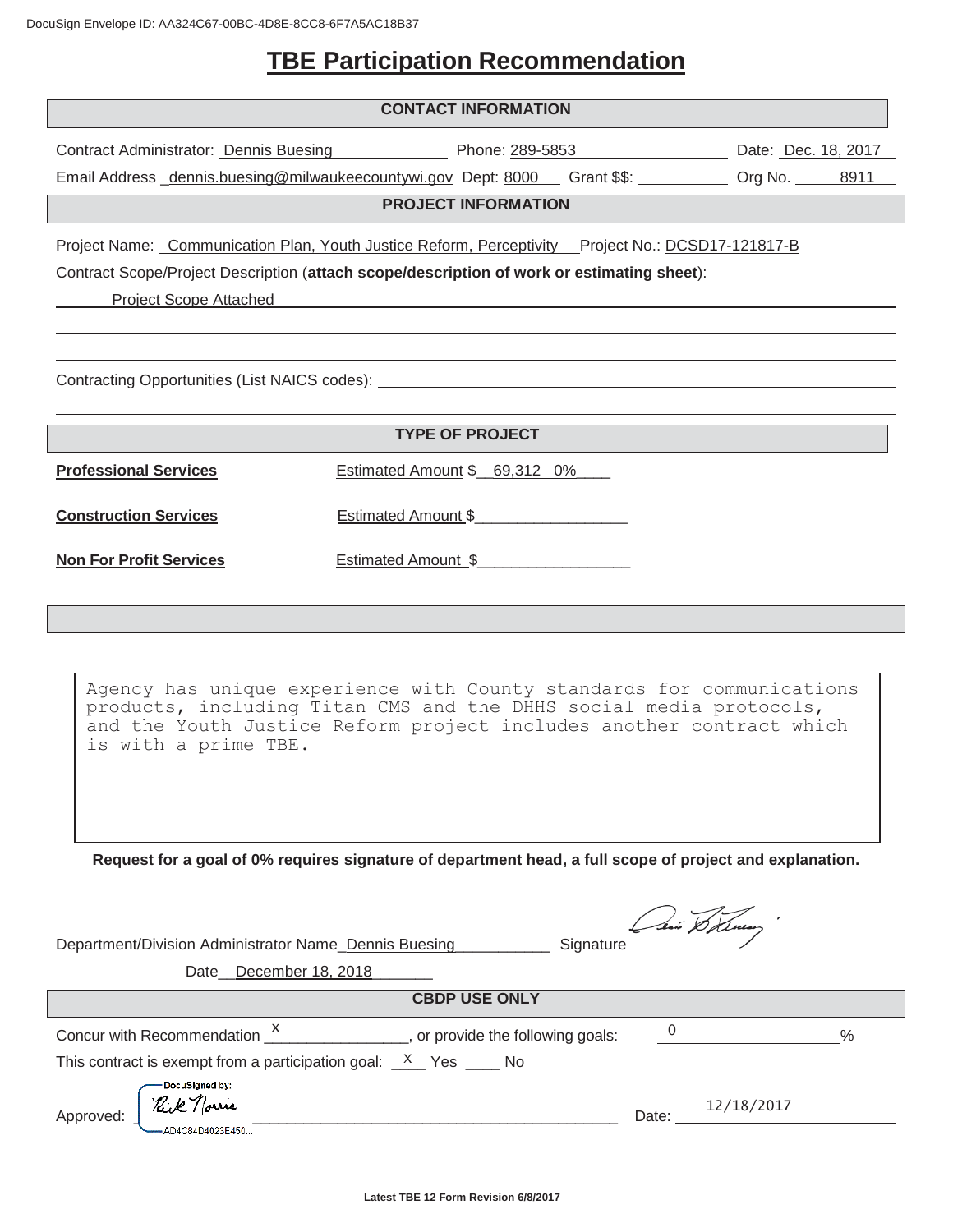**ACORD** 

| :uSign Envelope ID: AA324C67-00BC-4D8E-8CC8-6F7A5AC18B37                                                                                                                                                                                                                                                                                                                                                         |                                                |                                |  |  |  |
|------------------------------------------------------------------------------------------------------------------------------------------------------------------------------------------------------------------------------------------------------------------------------------------------------------------------------------------------------------------------------------------------------------------|------------------------------------------------|--------------------------------|--|--|--|
|                                                                                                                                                                                                                                                                                                                                                                                                                  | KANECOM-02                                     | <b>KMCEVOY</b>                 |  |  |  |
| <b>ACORD®</b>                                                                                                                                                                                                                                                                                                                                                                                                    | <b>CERTIFICATE OF LIABILITY INSURANCE</b>      | DATE (MM/DD/YYYY)<br>7/10/2017 |  |  |  |
| THIS CERTIFICATE IS ISSUED AS A MATTER OF INFORMATION ONLY AND CONFERS NO RIGHTS UPON THE CERTIFICATE HOLDER. THIS<br>CERTIFICATE DOES NOT AFFIRMATIVELY OR NEGATIVELY AMEND. EXTEND OR ALTER THE COVERAGE AFFORDED BY THE POLICIES<br>BELOW. THIS CERTIFICATE OF INSURANCE DOES NOT CONSTITUTE A CONTRACT BETWEEN THE ISSUING INSURER(S), AUTHORIZED<br>REPRESENTATIVE OR PRODUCER, AND THE CERTIFICATE HOLDER. |                                                |                                |  |  |  |
| IMPORTANT: If the certificate holder is an ADDITIONAL INSURED, the policy(ies) must have ADDITIONAL INSURED provisions or be endorsed.<br>If SUBROGATION IS WAIVED, subject to the terms and conditions of the policy, certain policies may require an endorsement. A statement on<br>this certificate does not confer rights to the certificate holder in lieu of such endorsement(s).                          |                                                |                                |  |  |  |
| <sub>RODUCER</sub> License # 100290819                                                                                                                                                                                                                                                                                                                                                                           | CONTACT<br>NAME:                               |                                |  |  |  |
| ub International Midwest West<br>51 Progress Way                                                                                                                                                                                                                                                                                                                                                                 | PHONE (A/C, No, Ext): (608) 849-6873<br>E-MAIL | FAX (A/C, No): (608) 849-6871  |  |  |  |
| $$ $$ $n \times n$                                                                                                                                                                                                                                                                                                                                                                                               |                                                |                                |  |  |  |

| $'$ PRODUCER License # 100290819                                  | CONTACT<br>NAME:                           |                               |  |  |
|-------------------------------------------------------------------|--------------------------------------------|-------------------------------|--|--|
| Hub International Midwest West<br> 251 Progress Way<br> Suite 300 | PHONE (A/C, No, Ext): (608) 849-6873       | FAX (A/C, No): (608) 849-6871 |  |  |
|                                                                   | E-MAIL<br>ADDRESS:                         |                               |  |  |
| Waunakee, WI 53597                                                | <b>INSURER(S) AFFORDING COVERAGE</b>       | NAIC#                         |  |  |
|                                                                   | INSURER A: The Travelers Indemnity Company | 25658                         |  |  |
| <b>INSURED</b>                                                    | <b>INSURER B:</b>                          |                               |  |  |
| Perceptivity, LLC<br><b>Kimberly Kane</b>                         | <b>INSURER C:</b>                          |                               |  |  |
| 1135 South Main Street                                            | INSURER D :                                |                               |  |  |
| Racine, WI 53403                                                  | <b>INSURER E:</b>                          |                               |  |  |
|                                                                   | INCHEED E.                                 |                               |  |  |

| <b>COVERAGES</b> |                                                                                                                                                                                                                                                                                                                                                                                                                                                                                                    |            | <b>CERTIFICATE NUMBER:</b> |                                    |            | <b>REVISION NUMBER:</b>                          |                                               |                      |
|------------------|----------------------------------------------------------------------------------------------------------------------------------------------------------------------------------------------------------------------------------------------------------------------------------------------------------------------------------------------------------------------------------------------------------------------------------------------------------------------------------------------------|------------|----------------------------|------------------------------------|------------|--------------------------------------------------|-----------------------------------------------|----------------------|
|                  | THIS IS TO CERTIFY THAT THE POLICIES OF INSURANCE LISTED BELOW HAVE BEEN ISSUED TO THE INSURED NAMED ABOVE FOR THE POLICY PERIOD<br>INDICATED. NOTWITHSTANDING ANY REQUIREMENT, TERM OR CONDITION OF ANY CONTRACT OR OTHER DOCUMENT WITH RESPECT TO WHICH THIS<br>CERTIFICATE MAY BE ISSUED OR MAY PERTAIN, THE INSURANCE AFFORDED BY THE POLICIES DESCRIBED HEREIN IS SUBJECT TO ALL THE TERMS,<br>EXCLUSIONS AND CONDITIONS OF SUCH POLICIES. LIMITS SHOWN MAY HAVE BEEN REDUCED BY PAID CLAIMS. |            |                            |                                    |            |                                                  |                                               |                      |
| INSR<br>LTR      | <b>TYPE OF INSURANCE</b>                                                                                                                                                                                                                                                                                                                                                                                                                                                                           |            | ADDL SUBR<br>INSD WVD      | <b>POLICY EFF</b><br>POLICY NUMBER |            | <b>POLICY EXP</b><br>(MM/DD/YYYY)   (MM/DD/YYYY) | <b>LIMITS</b>                                 |                      |
| A                | х<br>COMMERCIAL GENERAL LIABILITY                                                                                                                                                                                                                                                                                                                                                                                                                                                                  |            |                            |                                    |            |                                                  | <b>EACH OCCURRENCE</b>                        | 1,000,000<br>\$      |
|                  | X<br><b>CLAIMS-MADE</b><br><b>OCCUR</b>                                                                                                                                                                                                                                                                                                                                                                                                                                                            | X          |                            | 680-1G929115-17-42                 | 07/16/2017 | 07/16/2018                                       | DAMAGE TO RENTED<br>PREMISES (Ea occurrence)  | 300,000<br>\$        |
|                  |                                                                                                                                                                                                                                                                                                                                                                                                                                                                                                    |            |                            |                                    |            |                                                  | MED EXP (Any one person)                      | 5,000<br>\$          |
|                  |                                                                                                                                                                                                                                                                                                                                                                                                                                                                                                    |            |                            |                                    |            |                                                  | PERSONAL & ADV INJURY                         | 1,000,000<br>\$      |
|                  | GEN'L AGGREGATE LIMIT APPLIES PER:                                                                                                                                                                                                                                                                                                                                                                                                                                                                 |            |                            |                                    |            |                                                  | <b>GENERAL AGGREGATE</b>                      | 2,000,000<br>\$      |
|                  | <b>FRO-</b><br>x<br>POLICY<br>LOC                                                                                                                                                                                                                                                                                                                                                                                                                                                                  |            |                            |                                    |            |                                                  | PRODUCTS - COMPJOP AGG                        | 2,000,000<br>\$      |
|                  | OTHER:                                                                                                                                                                                                                                                                                                                                                                                                                                                                                             |            |                            |                                    |            |                                                  |                                               | \$                   |
| А                | <b>AUTOMOBILE LIABILITY</b>                                                                                                                                                                                                                                                                                                                                                                                                                                                                        |            |                            |                                    |            |                                                  | <b>COMBINED SINGLE LIMIT</b><br>(Ea accident) | 1,000,000<br>\$      |
|                  | ANY AUTO                                                                                                                                                                                                                                                                                                                                                                                                                                                                                           | X          |                            | 680-1G929115-17-42                 | 07/16/2017 | 07/16/2018                                       | BODILY INJURY (Per person)                    | \$                   |
|                  | OWNED<br>AUTOS ONLY<br>SCHEDULED<br>AUTOS                                                                                                                                                                                                                                                                                                                                                                                                                                                          |            |                            |                                    |            |                                                  | BODILY INJURY (Per accident)   \$             |                      |
| x                | X<br>HIRED<br>AUTOS ONLY<br>NON-OWNED<br>AUTOS ONLY                                                                                                                                                                                                                                                                                                                                                                                                                                                |            |                            |                                    |            |                                                  | PROPERTY DAMAGE<br>(Per accident)             | \$                   |
|                  |                                                                                                                                                                                                                                                                                                                                                                                                                                                                                                    |            |                            |                                    |            |                                                  |                                               | \$                   |
|                  | <b>OCCUR</b><br><b>UMBRELLA LIAB</b>                                                                                                                                                                                                                                                                                                                                                                                                                                                               |            |                            |                                    |            |                                                  | <b>EACH OCCURRENCE</b>                        | \$                   |
|                  | <b>EXCESS LIAB</b><br><b>CLAIMS-MADE</b>                                                                                                                                                                                                                                                                                                                                                                                                                                                           |            |                            |                                    |            |                                                  | <b>AGGREGATE</b>                              | \$                   |
|                  | <b>DED</b><br><b>RETENTION \$</b>                                                                                                                                                                                                                                                                                                                                                                                                                                                                  |            |                            |                                    |            |                                                  |                                               | \$                   |
| А                | <b>WORKERS COMPENSATION<br/>AND EMPLOYERS' LIABILITY</b>                                                                                                                                                                                                                                                                                                                                                                                                                                           |            |                            |                                    |            |                                                  | OTH-<br>ER<br>PER<br>STATUTE<br>x             |                      |
|                  | Y/N<br>ANY PROPRIETOR/PARTNER/EXECUTIVE<br>OFFICER/MEMBER EXCLUDED?<br>(Mandatory in NH)                                                                                                                                                                                                                                                                                                                                                                                                           | <b>N/A</b> | X.                         | IEUB-1G92977-8-17                  | 07/16/2017 | 07/16/2018                                       | E.L. EACH ACCIDENT                            | 100,000<br>\$        |
|                  |                                                                                                                                                                                                                                                                                                                                                                                                                                                                                                    |            |                            |                                    |            |                                                  | E.L. DISEASE - EA EMPLOYEE \$                 | 100,000              |
|                  | If yes, describe under<br>DESCRIPTION OF OPERATIONS below                                                                                                                                                                                                                                                                                                                                                                                                                                          |            |                            |                                    |            |                                                  | E.L. DISEASE - POLICY LIMIT                   | 500,000<br><b>\$</b> |
|                  |                                                                                                                                                                                                                                                                                                                                                                                                                                                                                                    |            |                            |                                    |            |                                                  |                                               |                      |
|                  |                                                                                                                                                                                                                                                                                                                                                                                                                                                                                                    |            |                            |                                    |            |                                                  |                                               |                      |
|                  |                                                                                                                                                                                                                                                                                                                                                                                                                                                                                                    |            |                            |                                    |            |                                                  |                                               |                      |
|                  | │ DESCRIPTION OF OPERATIONS / LOCATIONS / VEHICLES (ACORD 101, Additional Remarks Schedule, may be attached if more space is required)<br>∏he Milwaukee County Department of Health and Human Services is an additional insured                                                                                                                                                                                                                                                                    |            |                            |                                    |            |                                                  |                                               |                      |
|                  | subrogation in favor of Milwaukee County is attached relating to the workers compensation policy.                                                                                                                                                                                                                                                                                                                                                                                                  |            |                            |                                    |            |                                                  |                                               |                      |
|                  |                                                                                                                                                                                                                                                                                                                                                                                                                                                                                                    |            |                            |                                    |            |                                                  |                                               |                      |

| <b>CERTIFICATE HOLDER</b>                                                               | <b>CANCELLATION</b>                                                                                                                                                  |
|-----------------------------------------------------------------------------------------|----------------------------------------------------------------------------------------------------------------------------------------------------------------------|
| Milwaukee County Department of Health & Human Services<br><b>Contract Administrator</b> | SHOULD ANY OF THE ABOVE DESCRIBED POLICIES BE CANCELLED BEFORE<br>THE EXPIRATION DATE THEREOF, NOTICE WILL BE DELIVERED IN<br>ACCORDANCE WITH THE POLICY PROVISIONS. |
| 1220 W. Vliet Street, #304<br>Milwaukee, WI 53205                                       | AUTHORIZED REPRESENTATIVE                                                                                                                                            |

ACORD 25 (2016/03)

© 1988-2015 ACORD CORPORATION. All rights reserved.

The ACORD name and logo are registered marks of ACORD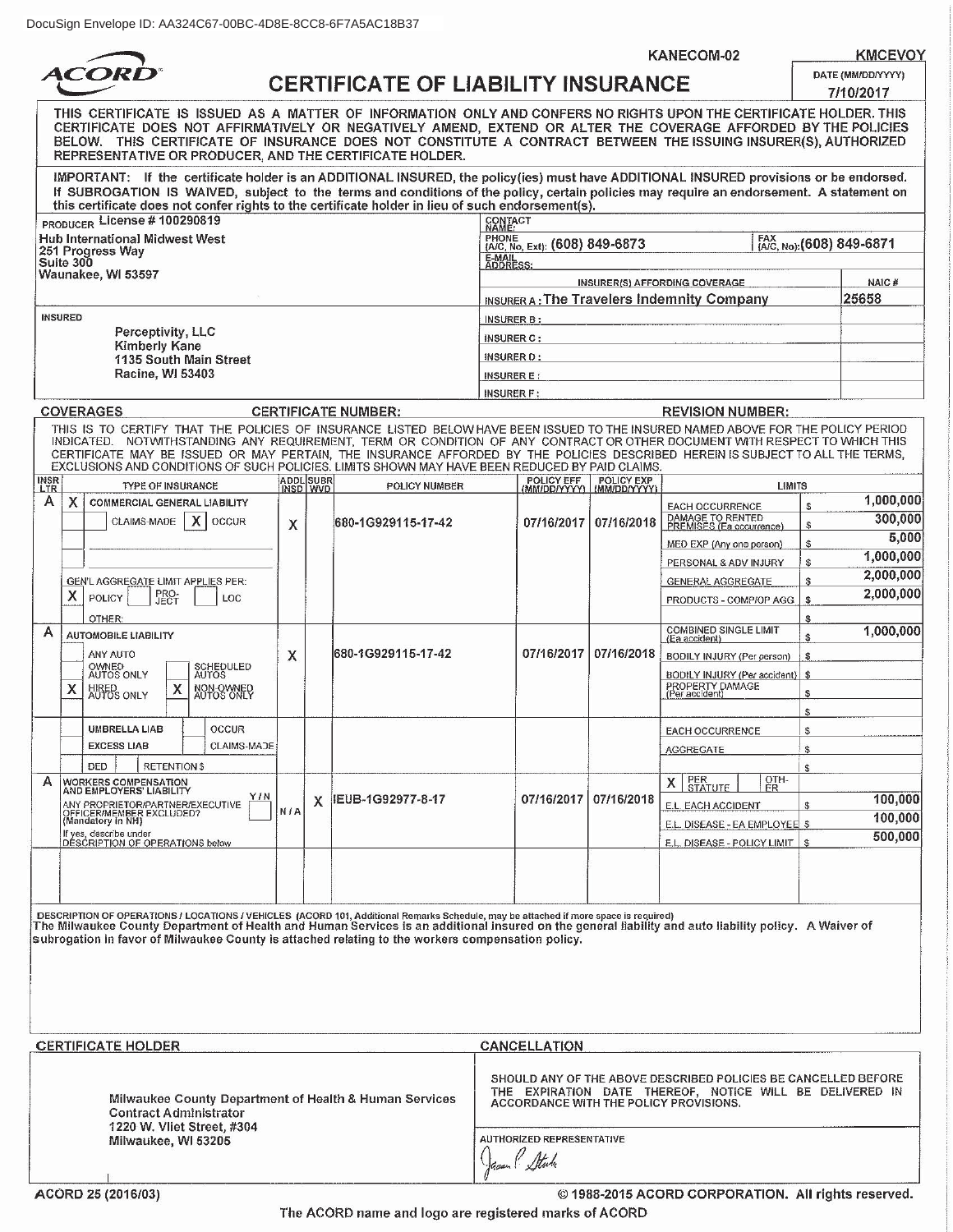#### **2017 PROFESSIONAL SERVICE AGREEMENT Contract No.: DCSD17 -121817-B**

THIS AGREEMENT is entered into this 18<sup>th</sup> day of December, 2017 by and between Milwaukee County, a Wisconsin Municipal Corporation, by the Milwaukee County Department of Health and Human Services (DHHS), **Delinquency & Court Services Division,** 10201 Watertown Plank Road, Wauwatosa, WI 53226, hereinafter designated as "County/Purchaser" and **Perceptivity,** 324 N. Water Street, Suite 600, Milwaukee, WI 53202 designated as "Contractor/Provider."

**Contact Person:** Kimberly Kane **Phone Number:** (414) 323-6361 **Email Address:** kimberly@perceptivitysolutions.com **Federal ID Number or Social Security Number:** 82-1899379

#### WITNESS THAT:

WHEREAS, Purchaser is a governmental subunit of Milwaukee County managing and providing mental health, substance abuse and/or health and social services; and

WHEREAS, Purchaser also arranges for the provision and purchase of such services from Mental Health and Health and Social Services Providers for adults, children and families in Milwaukee County-operated programs or programs managed by Purchaser; and

WHEREAS the Contractor has substantial skills and experience in the field of **Technical Assistance and Training** and has performed such services in an independently established profession in which contractor is customarily engaged.

#### **SCOPE OF SERVICES**

Contractor shall specifically perform all of the services and achieve the objectives as set forth in its application submitted to County, and as indicated in the **Attachment A**, Schedule of Services to be Purchased. The Milwaukee County Department of Health and Human Services Year 2017 Professional Service Agreement Guidelines - Program and Technical Requirements, and the Milwaukee County Department of Health and Human Services Administrative Probation Policy for Noncompliance with Contract are incorporated herein by reference and made a part of this Agreement as if physically attached hereto and Contractor shall comply therewith.

Providing these services is to commence on or about December 18, 2017 and end on December 31, 2017 or at such time as services totaling the "not to exceed" amount specified herein have been provided. Milwaukee County agrees to pay the Contractor under this Contract an amount not to exceed **\$69,312 (Sixty Nine Thousand, Three Hundred and Twelve Dollars)** for this period. Payment for services under this Contract will be made upon presentation of a written, itemized and verified statement upon such forms and in such detail as may be required by County.

#### **Contractor is required to submit the final invoice for payment within sixty (60) business days of the contract termination date. Contractor must include the contract number on each invoice before invoices can be considered for payment.**

All Invoices must conform in format and content with requirements of the Milwaukee County Department of Health and Human Services Contract Administration. Invoices for services provided under this contract should be emailed to the following person for initial approval:

> Dennis Buesing, DHHS Administrator at: DHHSAccounting@milwaukeecountywi.gov

Any additional expense incurred must have prior approval by County.

Any equipment purchased by County for the completion of the above services remains the sole property of County. A listing of such inventory must be submitted before final payment can be made.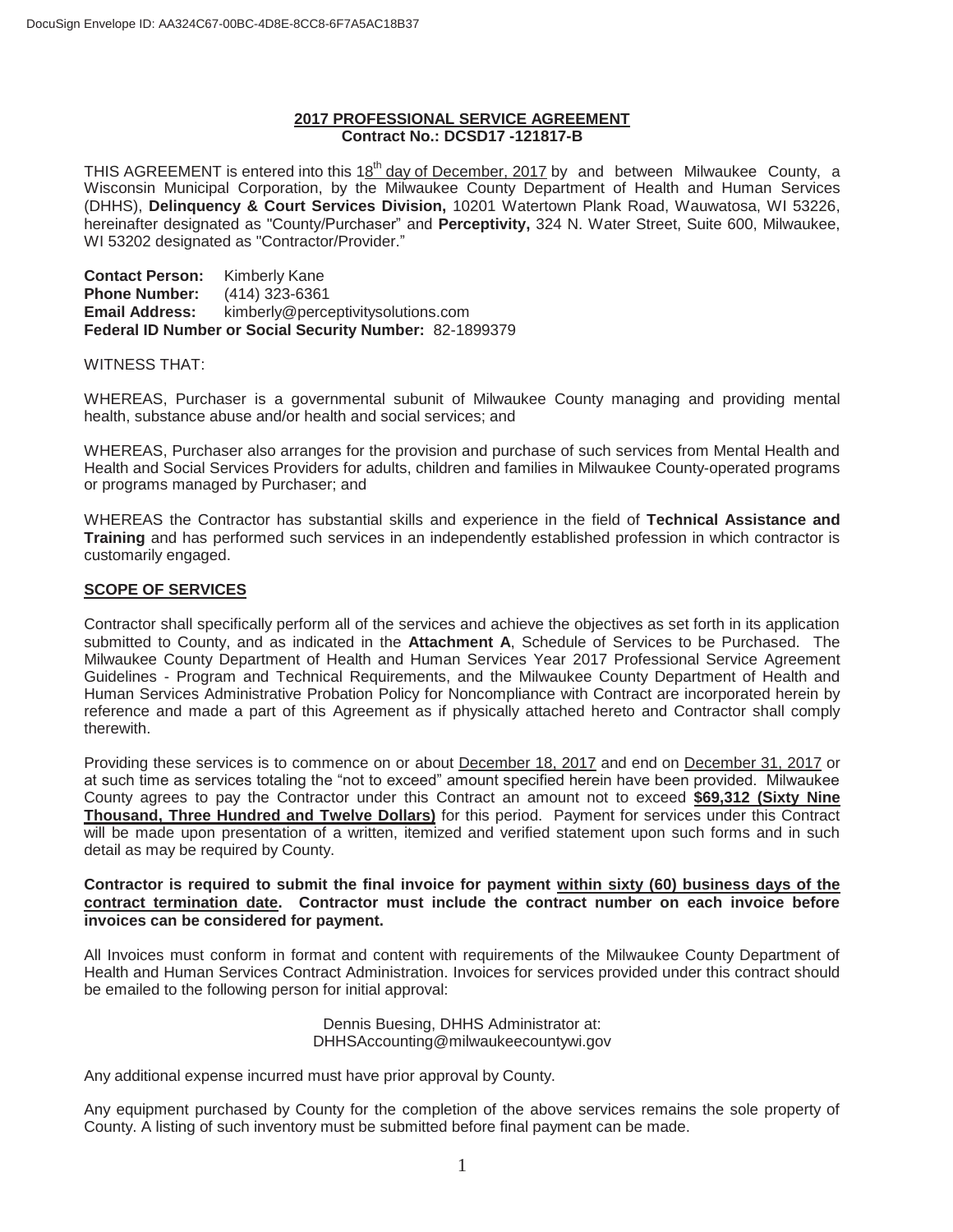Under no circumstances will contractor or any employee, contract staff, Independent Service Provider or volunteer of contractor be considered an employee of the County.

#### **CONTRACTOR/PROVIDER OBLIGATIONS**

Contractor shall provide all personnel required to perform the services under this Contract. Such personnel shall not be employees of, or have any other contractual relationships with County. Any replacement of personnel listed in Contractor's proposal shall be by persons of like qualifications, to which Contractor shall attest, and determination of which shall be at the sole discretion of County. Written notification of replacement of personnel shall be provided to County prior to replacement. Contractor shall not replace named personnel without the prior written approval of County. It is understood that final authority for determining eligibility to be a Service Provider or Independent Service Provider rests with the County.

Except as provided herein, Contractor shall determine the methods, procedures, and personnel policies to be used in initiating and furnishing services to County, and/or County clients or patients.

#### **PROVIDER LEVEL OBLIGATIONS**

- A. Provider understands and agrees that all provisions of this Agreement are in effect at all times that Covered Services are provided.
- B. In the event that this Agreement establishes a different standard or obligation on a given matter than Federal, State, or Local laws, rules, or other regulations, the greater standard shall apply. In the event that there are any inconsistencies between this document and other Agreement items, the following order of precedence shall be followed:
	- 1. This document;
	- 2. Other Policies and Procedures;
	- 3. Email or other written communication, unless it specifically authorizing a waiver or exemption to 1 or 2, above.
- C. Provider agrees to obtain, post, and submit upon request an Occupancy Permit, or equivalent, as required by municipality, which demonstrates that use of the location for Covered Services is permitted.
- D. Provider agrees to notify Purchaser in writing within 5 business days of any of the following changes or conditions:
- 1. Agency name;
	- 2. Agency ownership;
	- 3. Agency director/CEO;
	- 4. Any change in status of Executive Director, senior management, or any corporate officer;
	- 5. Agency business or billing address(es);
	- 6. Telephone or fax number;
	- 7. E-mail address;
	- 8. Federal Employers Tax ID (FEIN) number;
	- 9. Change of insurance carrier or insurance coverage;
	- 10. Change in or restriction of Provider, DSP, and/or Indirect Staff license(s), including occurrence of negative findings such as license suspension, surrender, expiration, or revocation, or request of forfeiture, fines, plan(s) of correction due to licensing violations that occur. This condition carries a notification requirement of TWO DAYS;
	- 11. Any arrests or convictions of DSP and/or Indirect Staff); This condition carries a notification requirement of TWO business DAYS;
	- 12. Inability to accept referrals within the timelines defined in Purchaser Policies and Procedures, including if Provider has wait lists;
	- 13. Discontinuation of agreed upon service(s).
- E. Provider agrees to have access to a computer with internet capability and a functional Email account that Purchaser can use for ongoing communication with Provider. Provider also agrees to check Email a minimum of once per business day and respond to Purchaser within the requested time limits.
- F. Provider agrees to provide notification prior to making changes in ownership structure or location of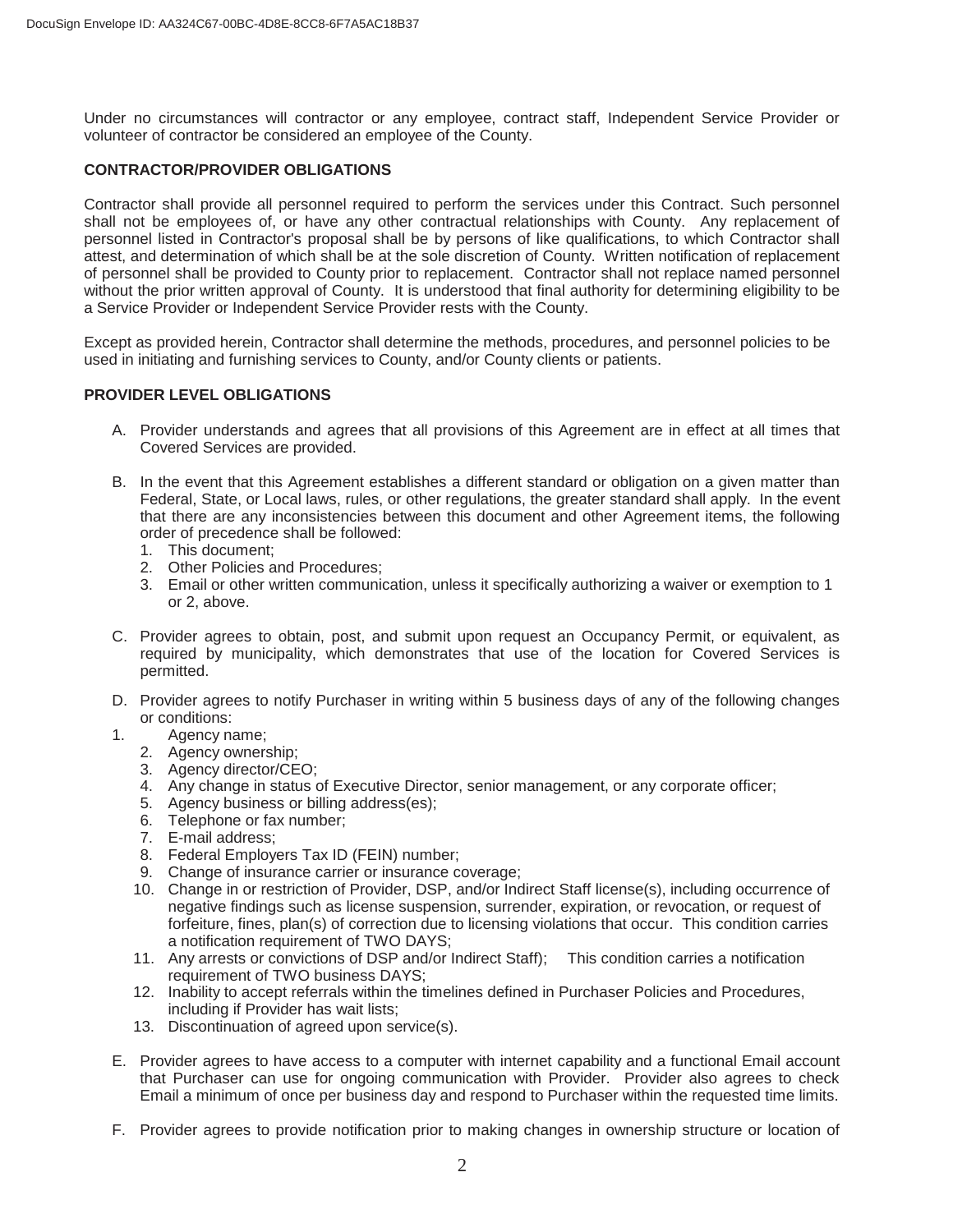any site where Covered Services are provided, to ensure that proposed organizational changes are consistent with Agreement. Changes in location and/or ownership structure may result in termination of this Agreement.

- G. Provider agrees that its own policies and procedures are enforceable under this Agreement, and that those policies and procedures shall be submitted upon request of Purchaser.
- H. Provider shall fully cooperate with any and all program evaluation efforts as may be required by Purchaser during the term of this Agreement.
- I. Provider agrees to provide a response to requests from Purchaser or submit required data and/or information and/or required notification(s) per Agreement to Purchaser or the Purchaser's authorized agents, or in the form or format, by the timeline specified by the Purchaser or its agents. If the Provider fails to submit required response, data and/or information to the Purchaser, or the Purchaser's authorized agents, or fails to submit such data or information in the required form or format, by the deadline specified by the Purchaser or its authorized agents, the Purchaser may immediately impose liquidated damages in the amount of \$75 per day for each day beyond the deadline that the Provider fails to submit the response or data or fails to submit the response/data in the required form or format, such liquidated damages to be deducted from the Provider's payments, unless a prior extension (before deadline) has been approved by Purchaser or Purchaser's agents.
- J. Provider agrees to comply with Purchaser required outcomes and measures, or if Provider adopts Provider developed outcomes, Provider must submit for Purchaser approval.
- K. Provider agrees to recognize Milwaukee County DHHS as a funding source in all print materials that reference the contracted program.

#### **Provider Obligations for DSPs and Indirect Staff**

Provider understands and agrees that the employment status of individual DSPs or Indirect Staff with Provider is not dependent on approval, denial, or any other administrative action by Purchaser and is solely a matter of Provider discretion. Any administrative decision by Purchaser only affects eligibility of DSP and/or Indirect Staff to provide Covered Services, and does not affect employment eligibility of individual with Provider.

- L. Provider agrees to abide by the terms of the Wisconsin Caregiver Law requiring Background Checks on all caregivers as set forth in Compliance with Caregiver Background Checks section of this Contract, and the terms of the **DHHS Caregiver Background Check Policy and Procedure, No. 001** (policy can be found at: http://county.milwaukee.gov/ContractMgt15483.htm).
- M. In addition to compliance with Caregiver Background Checks regarding barred convictions, Provider will also consider conviction history of any candidate before requesting to add as a DSP and/or Indirect Staff to determine suitability based on a substantially related test as described in DHS 12.06 (http://docs.legis.wisconsin.gov/code/admin\_code/dhs/001/12). In instances including, but not limited to, multiple (2 or more), recent (within five years), or felony convictions, or for any charges with open dispositions, Provider may be required to obtain a copy of the Criminal Complaint from the Clerk of Court's Office, to determine whether a conviction is substantially related to care of a client. County reserves the right to make a final determination regarding conviction records and whether a conviction is substantially related to the Covered Service in question.

Purchaser will also consider status of probation/parole, extended supervision, deferred prosecution agreement, or participation in a Driver Safety Plan in evaluating eligibility to enter network.

Provider shall conduct subsequent background checks at intervals no greater than those prescribed by the Wisconsin Caregiver Law and/or the terms of the **DHHS Caregiver Background Check Policy and Procedure, No. 001**, or as often as is necessary to ensure that Individual DSPs and/or Indirect Staff have suitable backgrounds and are free of any barred convictions at all times that services are delivered.

Provider shall have a written policy which is communicated to all DSPs upon hire and no greater than 12 months thereafter requiring immediate (within 24 hours of the event) notification to Provider of any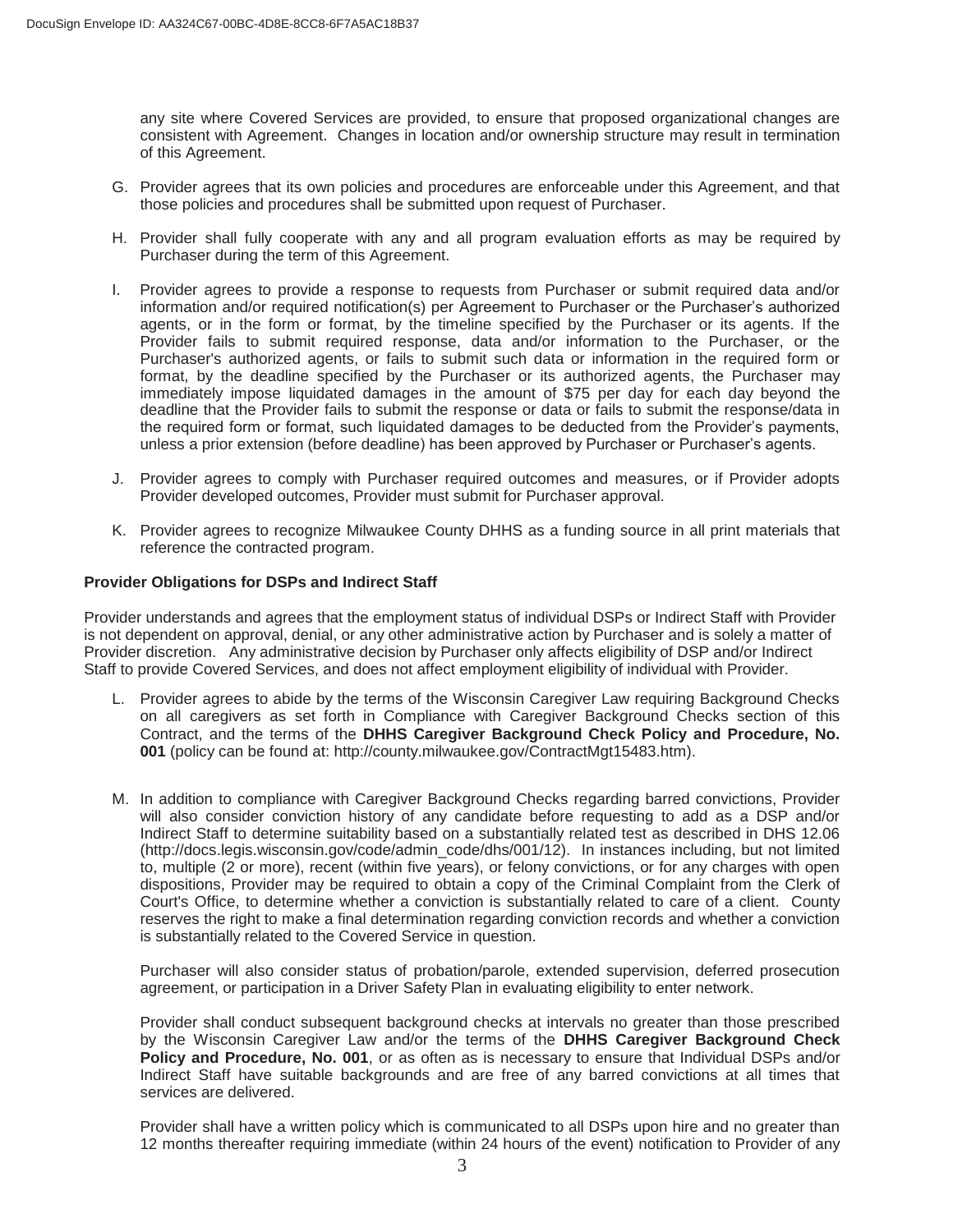new arrests or convictions. Communication of this policy shall be documented with the employee's signature, dated, and kept in the employee file.

- N. Provider shall obtain a minimum of two favorable work related references, which must include the phone number and address, to be documented in writing, for any candidate requested to be added as a DSP or Indirect Staff. This documentation shall be retained in the personnel file and submitted to Purchaser upon request. Purchaser reserves the right to consider education in lieu of work experience.
- O. Provider agrees to notify Purchaser if individual DSP or Indirect Staff are employed by any other Provider in addition to the one with whom this Agreement is executed.
- P. Where education or degree requirements exist for DSP or Indirect Staff positions, Provider shall obtain and retain a copy of either a diploma or transcript demonstrating that staff meets requirements. Further, Provider agrees that only coursework and degrees from accredited schools shall be recognized by Purchaser, as they may appear on either the United States Department of Education, Office of Postsecondary Education (http://www2.ed.gov/admins/finaid/accred/index) or the Council of Higher Education Accreditation (http://www.chea.org/search/) databases.
- Q. Provider is responsible for the supervision of DSPs and Indirect Staff and accountable for the accuracy and completeness of all required Service Documentation.

Provider is responsible for preparing and maintaining written documentation that identifies the hierarchy for oversight of all DSPs and Indirect Staff, Provider procedure for communication of Purchaser's Policies and Procedures to DSPs and Indirect Staff, and Provider plan related to supervision of all DSPs and Indirect Staff, including the process for review and approval of Service Documentation. Provider is responsible for being the point of contact to mediate any and all matters between Purchaser and DSPs and/or Indirect Staff.

- R. Provider shall provide all personnel required to perform the Covered Services listed in Attachment A with a minimum of two (2) DSPs for each Covered Service. Replacement personnel shall be by persons of like qualification. Written notification of approval of new or replacement DSPs and Indirect Staff shall be made per Purchaser Policies and Procedures prior to the provision of Covered Services or having any other contact with Service Recipients. Written notification to include notice and approval of the Purchaser if Provider personnel are employees of or have any other contractual relationship with County. It is understood that final authority for determining eligibility to be a DSP or Indirect Staff rests with the Purchaser. If an individual employee (DSP or Indirect Staff) is removed or otherwise not approved, s/he cannot fill a different position connected with Covered Services (for example, a suspended or otherwise removed DSP may not become an Indirect Staff and vice versa).
- S. Provider shall determine the methods, procedures, and personnel policies to be used in initiating and furnishing Covered Services to the Service Recipient, except as provided herein, or as identified in Purchaser Policies and Procedures.
- T. A valid driver's license is required to be held by any DSP and/or Indirect Staff who uses a vehicle for any purpose related to the provision of Covered Services. Provider must obtain an initial driver's license abstract prior to requesting staff be added. A new driver's license abstract must be completed at intervals no greater than 12 months thereafter, or as often as is necessary to ensure that license remains valid at all times that services are delivered.

For any DSP and/or Indirect Staff who uses a vehicle for any purpose related to the provision of Covered Services, Provider shall have a written policy which is communicated to all DSPs upon hire and no greater than 12 months thereafter requiring immediate (within 24 hours of the event) notification to Provider of any change in validity (suspended, revoked, expired, surrendered, etc.) of driver's license. Communication of this policy shall be documented with the DSP's signature, dated, and kept in the employee file. Upon notification from DSP to Provider as described above, Provider shall immediately suspend the DSP from driving for any purpose related to Covered Services and shall notify Purchaser within two (2) business days. If a provider fails to report the suspension, revocation, or expiration of his/her license and services are billed during the non-valid period, that provider will be subject to termination from providing Covered Services, and all services paid during the non-valid period will be subject to recovery.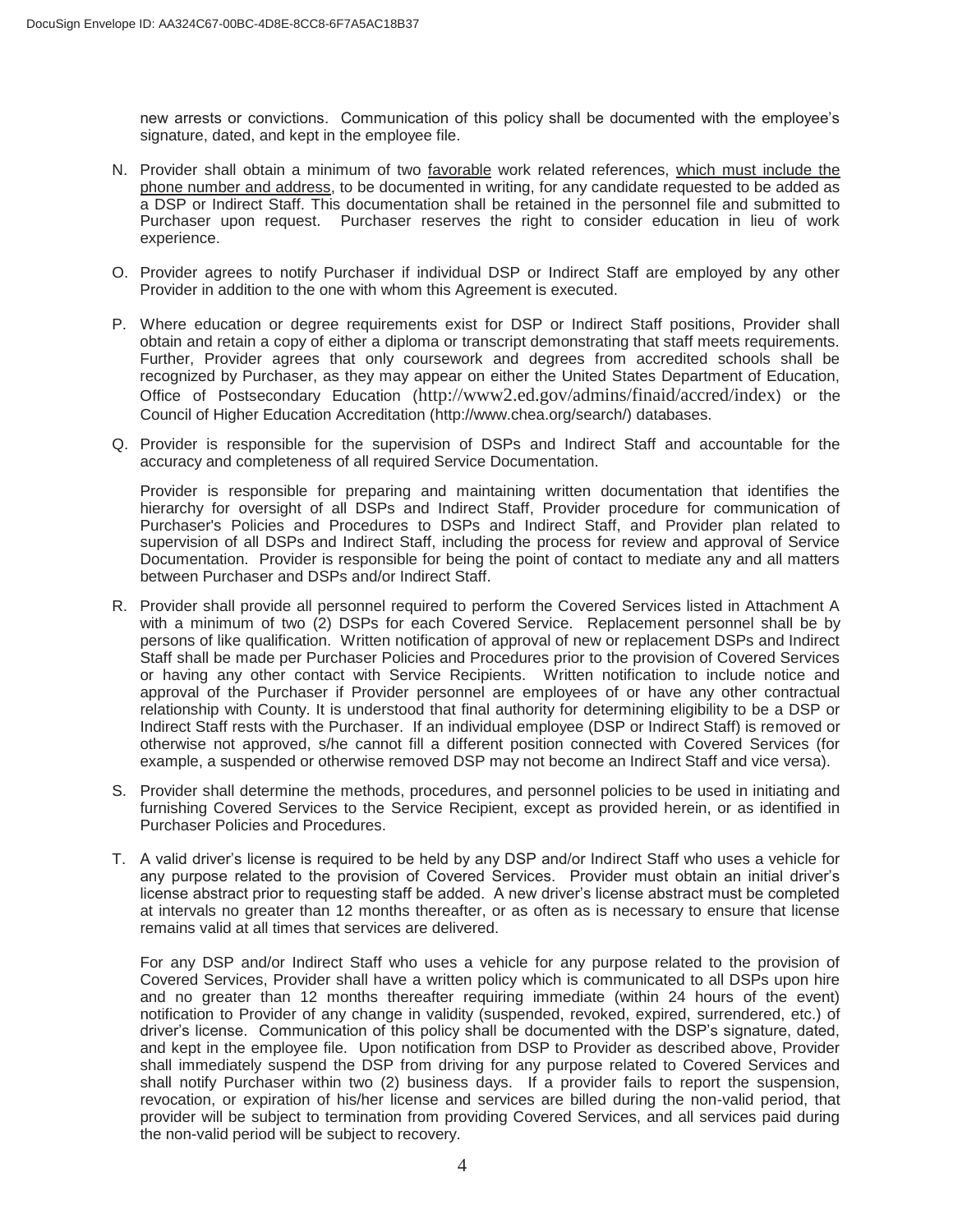- U. Purchaser reserves the right to remove a DSP or Indirect Staff from the Provider Network at any time. If Provider is unable to provide authorized Covered Services, this must be reported to Purchaser. If DSP or Indirect Staff is terminated from Provider for any reason connected to Covered Services, Purchaser must be notified in writing within 2 business days.
- V. Provider agrees not to use DSPs in the provision of Covered Services or Indirect Staff who are suspended, debarred, or under investigation by Purchaser or other Federal, State, or Local entities, without prior notification to and approval from Purchaser.
- W. Provider shall have more than one employee or Independent Service Provider at their agency, and at least two DSPs for each Covered Service unless prior written approval is obtained, or unless otherwise allowed per Purchaser Policy and Procedure. A request must include a plan which demonstrates formal arrangements for coverage arising from absences, illness, vacation, etc., and/or variations in program volume.
- X. Provider shall comply with all applicable wage and payment laws dealing with compensation of DSPs and Indirect Staff, particularly as they relate to withholding pay, wage deductions, and/or making payment of wages conditional upon payment for outcome based services. Payment of wages cannot be made conditional on payment from Purchaser unless such arrangement conforms with the parameters of Chapter 109 of Wisconsin Statutes.
- Y. In accordance with Wisconsin Fair Employment Law and Department of Workforce Development/Equal Rights Division, an anti-harassment policy must be implemented and adhered to by Providers. A strong and effective policy is required prohibiting workplace harassment, and procedures for addressing such matters when they arise. The policy must be communicated to DSP and Indirect Staff during orientation of new staff (no later than 30 days of hire). DSP's must receive a copy of the agency policies regarding harassment and the procedures for reporting it. Agency must provide and document training sessions related to harassment and retain documentation that all DSP's have received a copy of the agency harassment policies and procedures.

Guidance for creating an anti-harassment policy can be found at following link: http://dwd.wisconsin.gov/er/discrimination\_civil\_rights/publication\_erd\_10449\_p.htm

#### **Provider Obligations for Service Recipients**

- Z. Provider agrees to provide Covered Services for Participants/Service Recipients in accordance with Purchaser's Policies and Procedures, referral form and Service Plan. Any deviations, exceptions, waivers, etc., must be in writing from Purchaser.
- AA. Unless otherwise indicated by Purchaser Policy or Procedure, the following are not billable activities:
	- 1. Travel time to and from Covered Services
	- 2. Non face-to-face activity, including collateral contacts and phone calls to or regarding client
	- 3. No Shows
	- 4. Service Documentation
- BB. Provider shall have a Critical Incident policy. Critical Incidents are defined as any events or situations that jeopardize the health or safety of Service Recipients or of staff. These situations include, but are not limited to, the following or as otherwise defined by the policy of the respective contract division:
- 
- 1. Death.<br>2. Physica Physical injury.
- 3. Fire Setting.
- 4. Commission of a serious offense to or by the service recipient, DSP, or Indirect Staff.
- 5. Service Recipient attempts suicide or is actively suicidal.<br>6. Any event that could result in media exposure.
- Any event that could result in media exposure.
- 7. Physical or sexual assault on or by Service Recipient, DSP, or Indirect Staff
- 8. Other An incident of a critical nature that may not be identified above (i.e., death threat made to a Service Recipient, DSP, or Indirect Staff, etc.).

Critical Incidents must be reported in writing to Purchaser as defined by the respective contract division Policy and Procedures. In addition, Provider must immediately report Critical Incidents to the parent/guardian, Care Coordinator, Care Management/Support and Service Coordination Agency,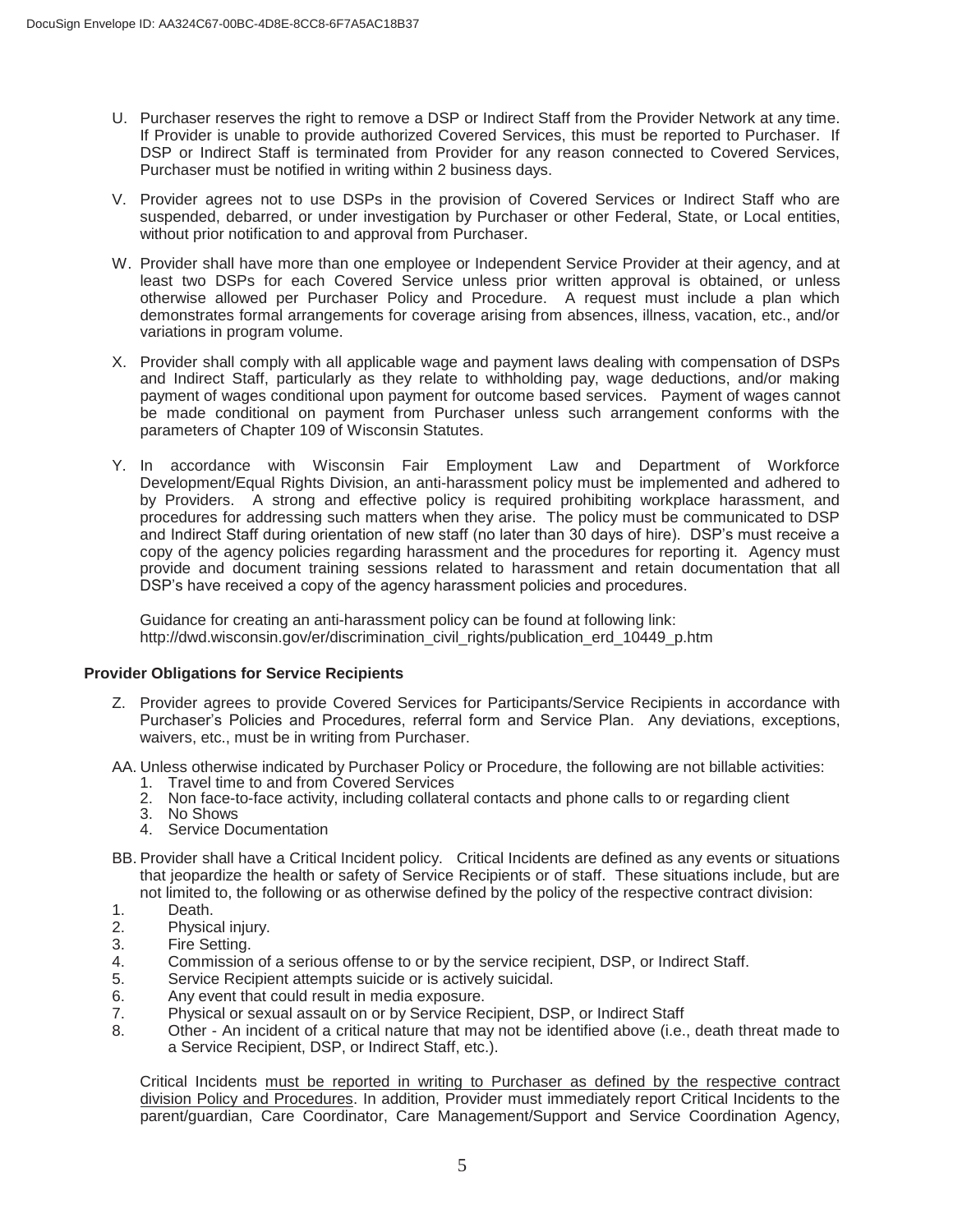Case Management Agency, Recovery Support Coordinator, and/or Human Service Worker/Juvenile Justice Worker.

Critical incident and notifications shall be documented in the Case Notes.

#### **Provider Obligations for Service Documentation**

- CC. In the case of a minor, Service Documentation shall be retained until the Participant becomes 19 years of age or until seven (7) years after Covered Services have been completed, whichever is longer. In the case of an adult, records shall be retained for a minimum of seven (7) years after Covered Services have completed.
- DD. Provider agrees to maintain Service Documentation as required by this Agreement and Policies and Procedures including a service specific consent for services signed and dated by the Service Recipient (if age 14 or older) and/or parent/guardian prior to the provision of Covered Services.
- EE. If the Service Recipient is under the age of 18 and is to be transported by a DSP, a transportation consent form must be signed and dated by the child's parent/legal guardian or by the adult Service Recipient prior to the first transport (unless otherwise indicated by policy and procedure). This documentation shall be retained in the case/client file and submitted to Purchaser upon request.
- FF. Provider agrees to maintain and retain Service Documentation as required by all applicable Policies and Procedures. Provider agrees to ensure all DSP's service documentation is legible.

The signature of the DSP on service documentation (progress notes, treatment plans, etc.) must contain at a minimum the first and last name, and not contain all capital letters or initials only. Electronic signatures are acceptable per required guidelines mentioned elsewhere in the Agreement.

See definition of Case Notes for required elements. Purchaser reserves the right not to pay for units of Covered Services reported by Provider that are not supported by Service Documentation required under this Agreement.

Any correction, creation of, or addition to Service Documentation after billing must receive prior approval. Service Documentation otherwise created or obtained subsequent to billing or in response to site review findings will not be accepted as support for payment (including affidavits).

- GG. Provider agrees to ensure that DSPs complete and retain Case Notes prior to billing for Covered Services. In no case shall Case Notes be completed more than 30 days after the provision of Covered Service unless otherwise specified in Purchaser Policies and Procedures.
- HH. Provider utilizing any electronic systems for Case Notes or other Service Documentation agrees to abide by Purchaser's Electronic Record Keeping Systems requirements as follows:

Provider may maintain case notes electronically if Provider has a written policy describing the record and the authentication and security policy, in accordance with state and federal standards and laws related to electronic medical records/electronic health records or electronic case notes. This policy shall be submitted to Purchaser upon request.

Electronic Software Systems (ESS) must conform to HIPAA security rules requiring appropriate administrative physical and technical safeguards to ensure the confidentiality, integrity and security of electronic protected health information. ESS must include at a minimum; data integrity, password protection, a back-up system, client confidentiality, as well as safeguards to protect against modification of the record, or unauthorized access.

DSP's electronic signatures may only be used by the person who makes the entry. Provider must possess a statement signed and dated by the DSP, which certifies that only the DSP shall use the electronic representation via use of a personal password. This statement shall be kept in the DSP's personnel file and shall be submitted to Purchaser upon request.

II. Service Documentation will be on such forms and in such detail as may be required by Purchaser and will be made available to Purchaser upon request.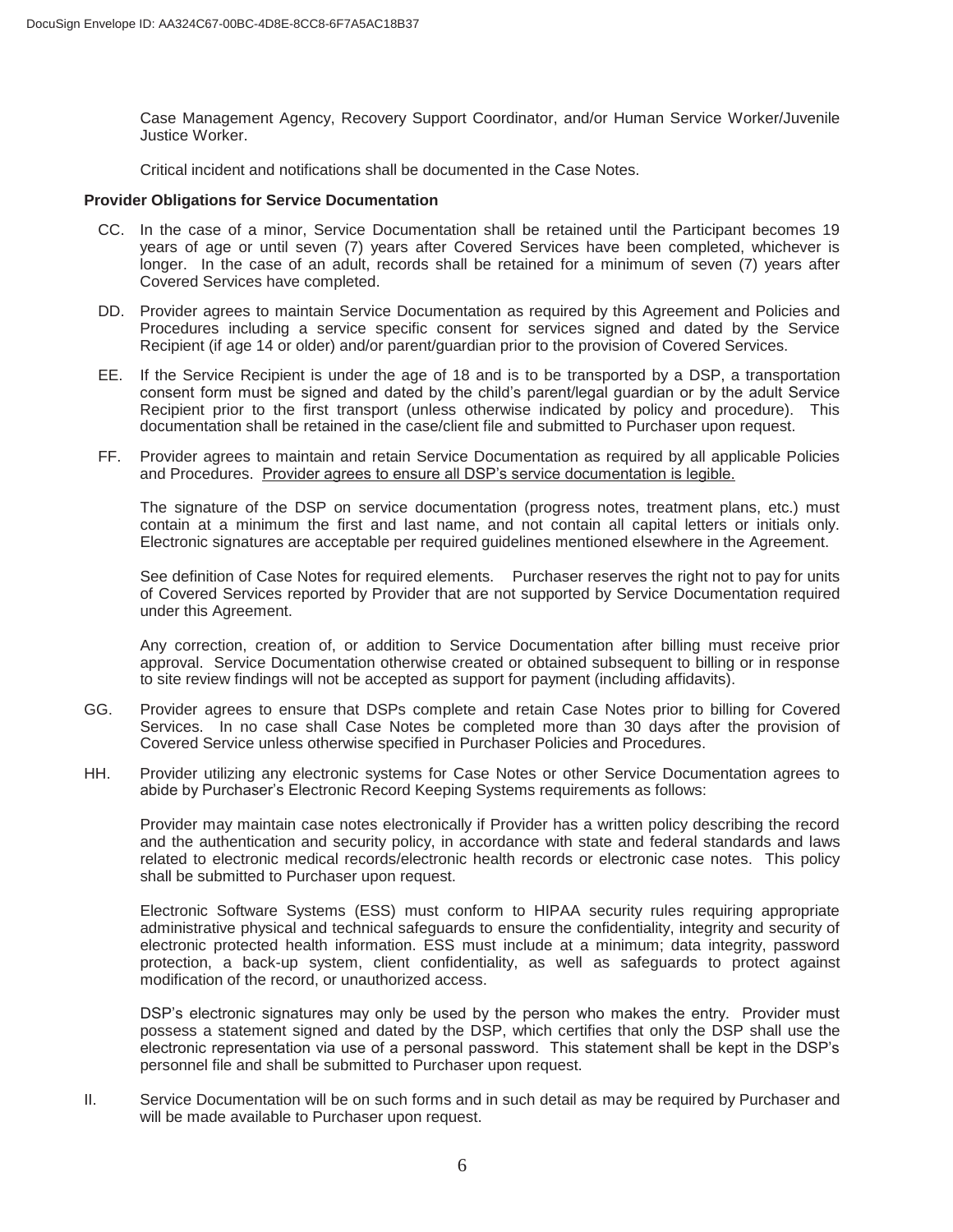#### **Other Provider Obligations**

- JJ. Except where noted in Policy and Procedure, all non-clinical Covered Services (where DSP is not licensed), Provider shall have a curriculum to include, at a minimum:
	- 1. A summary description of the purpose of the service, a description of the general activities engaged in, and any evidence based support for the service model.
	- 2. A description of activities by session, stage, or other interval.
	- 3. The specific learning objectives or intended benefit of the service, as well as the intervals and methods for measuring benefit/objectives, and the intervals and methods used to determine whether continuation of services is warranted.
	- 4. Any other protocols.

 Provider shall ensure that DSPs are oriented/trained to the curriculum for all Covered Services they are authorized to provide initially within 30 days of hire. Documentation of orientation/training shall be retained by Provider.

For all clinical Covered Services (AODA and mental health services, where DSP is licensed), provider shall develop and maintain a written description of the therapeutic approach, service model, and/or evidence based support for the service model, as well as a description of the intervals and methods used to determine whether continuation of services is warranted.

KK. Provider is responsible for providing **initial training** to all DSP's within 30 days from the date of hire unless otherwise indicated per Purchaser Policy and Procedure. For ongoing DSP's, Provider is responsible for providing **updated training** on an annual basis (not to exceed 365 days).

Per Purchaser Policy and Procedure, Initial and Updated Training must be fully documented (and retained in agency or personnel record) to include the following information: subject(s) of training, trainer(s) name, date(s) of training and duration of training(s). Provider training must cover but not be limited to the following subjects: service description(s), as defined by Purchaser and/or state statue, Provider curriculum, documentation and billing requirements, agency and program applicable policies and procedures, as well as all other applicable county, state, federal rules and regulations.

- LL. Provider shall not utilize a home based business/site for any office based Covered Services without prior written approval.
- MM. Provider agrees to obtain, retain, and monitor current credentials and licenses for Provider and all DSPs and Indirect Staff, including subcontractors, as required by federal, state, and county regulations and/or Purchaser Policies and Procedures throughout the term of this Agreement. Provider agrees to cooperate with any credentialing procedures, which Purchaser may elect to establish. All licensing and/or credentialing requirements are understood to be in effect at all times that Covered Services are provided.
- NN. Provider understands and agrees that this Agreement may create obligations that exceed those required under licensure and/or other Federal, State, or Local laws and regulation, and that maintaining a license in good standing does not discharge or waive any obligations under this Agreement. Where this Agreement creates obligations in addition to, or which exceed, those required under licensing, Provider shall meet the obligations of the Agreement in addition to those required by licensure.
- OO. Where a State of Wisconsin program, agency or DSP license (including a driver's license) or certification is required to provide a Covered Service, Provider agrees to notify Purchaser within 2 business days if there is an occurrence of negative findings such as license surrender, suspension, revocation, expiration, or request of forfeiture, fines, plan(s) of correction due to licensing violations that occur.
- PP. Provider acknowledges and agrees that it will perform its obligations hereunder in compliance with all applicable state, local or federal law, rules, regulations and orders. This Agreement shall be interpreted and enforced under the laws and jurisdiction of the State of Wisconsin.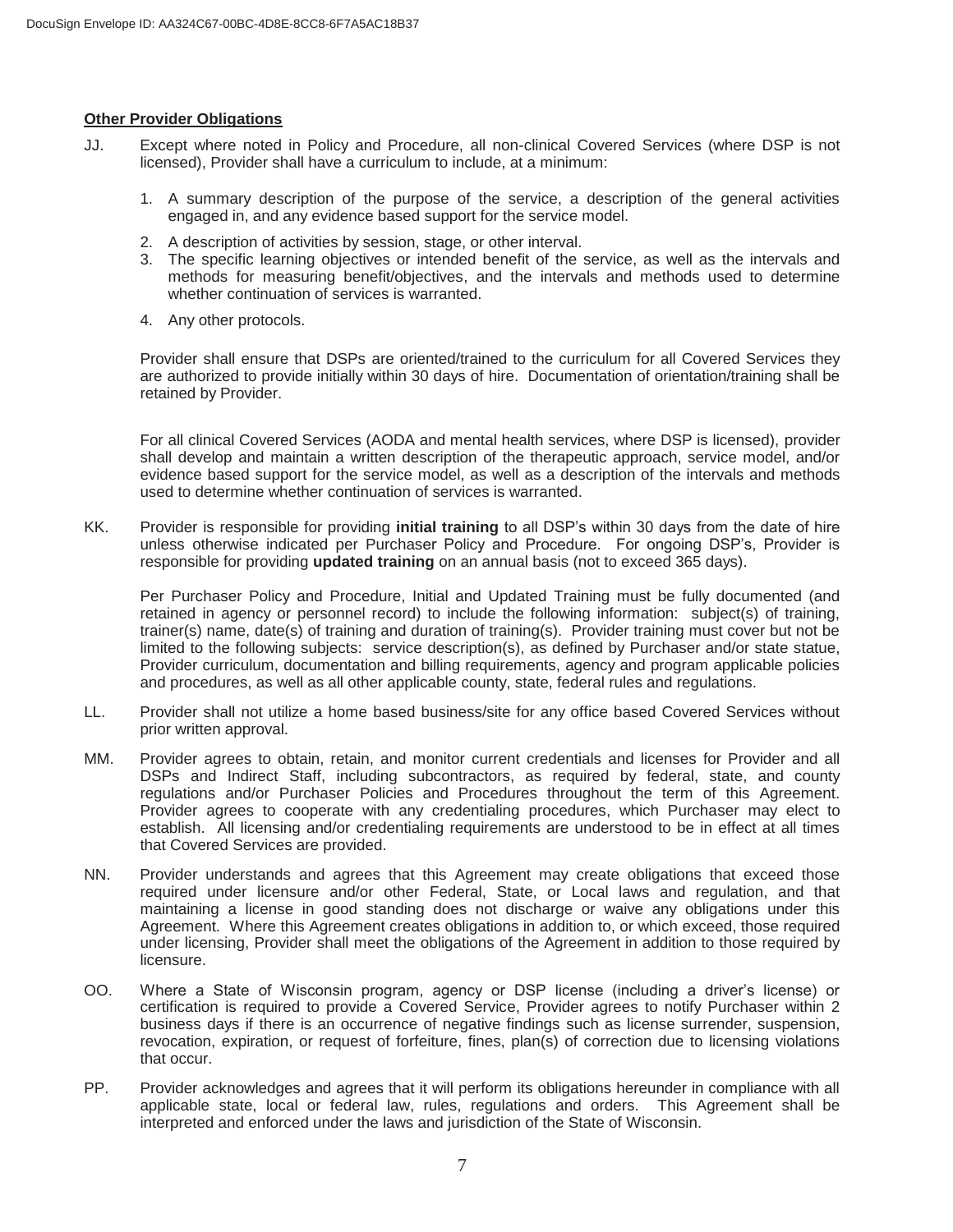- QQ. Provider agrees to work collaboratively with Purchaser and its agents, and other Providers in the provision of Covered Services to Participants/Service Recipients.
- RR. Provider agrees that in cases of a physical illness or injury of a Participant or Service Recipient, Provider shall notify the emergency contact as identified in the Referral Form. (Note: Purchaser is not responsible to pay for services related to a physical illness or injury of a Participant or Service Recipient.) In cases of a Participant/Service Recipient psychiatric emergency (situation involving significant risk and/or verbal threats to harm oneself or others), the Provider shall contact: the Mobile Urgent Treatment Team for Wraparound Milwaukee and Children's Court Services Network, the Behavioral Health Division Mobile Crisis Team for CARS Participants/Service Recipients, unless otherwise specified in the Participant's Service Plan.
- SS. Provider assures that adequate steps have been taken to safeguard sensitive client and administrative information contained in Purchaser's automated systems. Provider also assures that only authorized personnel, employees, ISP or subcontractors are accessing the Purchasers automated systems for purposes required under this agreement and not for any other purpose. Further, Provider also assure that the providers and User of the Purchaser's automated systems are aware of Purchaser's Use of technology and limitation of use policies and have adequate network security while accessing the Purchaser's automated systems.
- TT. In order for Provider and Participant/Service Recipients that Provider serves to be prepared for a natural or man-made disaster, or any other internal or external hazard that threatens Participant/Service Recipients, staff, and/or visitor life and safety, and in order to comply with federal and state requirements, Provider shall have a written Emergency Management Plan (EMP), to be retained by the Provider and made available to Purchaser upon request. All employees shall be oriented to the proposed plan and trained to perform assigned tasks. Said EMP must identify the steps Provider has taken or will be taking to prepare for an emergency and address, at a minimum, all the items per **DHHS Emergency Management Plan Policy and Procedure, No. 002** (policy can be found at: http://county.milwaukee.gov/ContractMgt15483.htm).

Contractor agrees that its own policies and procedures are enforceable under this Agreement, and that those policies and procedures shall be submitted upon request of Purchaser.

Contractor shall fully cooperate with any and all program evaluation efforts as may be required by Purchaser during the term of this Contract.

Contractor assures that adequate steps have been taken to safeguard sensitive client and administrative information contained in Purchaser's automated systems. Contractor also assures that only authorized personnel, employees, ISP or subcontractors are accessing the Purchasers automated systems for purposes required under this agreement and not for any other purpose. Further, Contractor also assure that the Contractors and User of the Purchaser's automated systems are aware of Purchaser's Use of technology and limitation of use policies and have adequate network security while accessing the Purchaser's automated systems.

### **COMPENSATION**

Payment for services under this Contract will be made upon presentation of a written, itemized and verified statement upon such forms and in such detail as may be required by County.

Contractor agrees to provide, within the scope of certification or competencies, services listed in **Attachment A** at the rate therein and specified in accordance with County's Policies and Procedures. Contractor may not bill for services unless allowed as identified in a County Policy and Procedure or other addendum to this Contract. This condition to remain in effect in the event the County is unable to provide compensation for service.

Milwaukee County will not compensate any Contractor for services rendered by a provider whose credentials are not in conformity with the requirements of both the State of Wisconsin and Milwaukee County, as administered by the Department of Health and Human Services and its respective divisions, and shall so conform throughout the term of this Contract.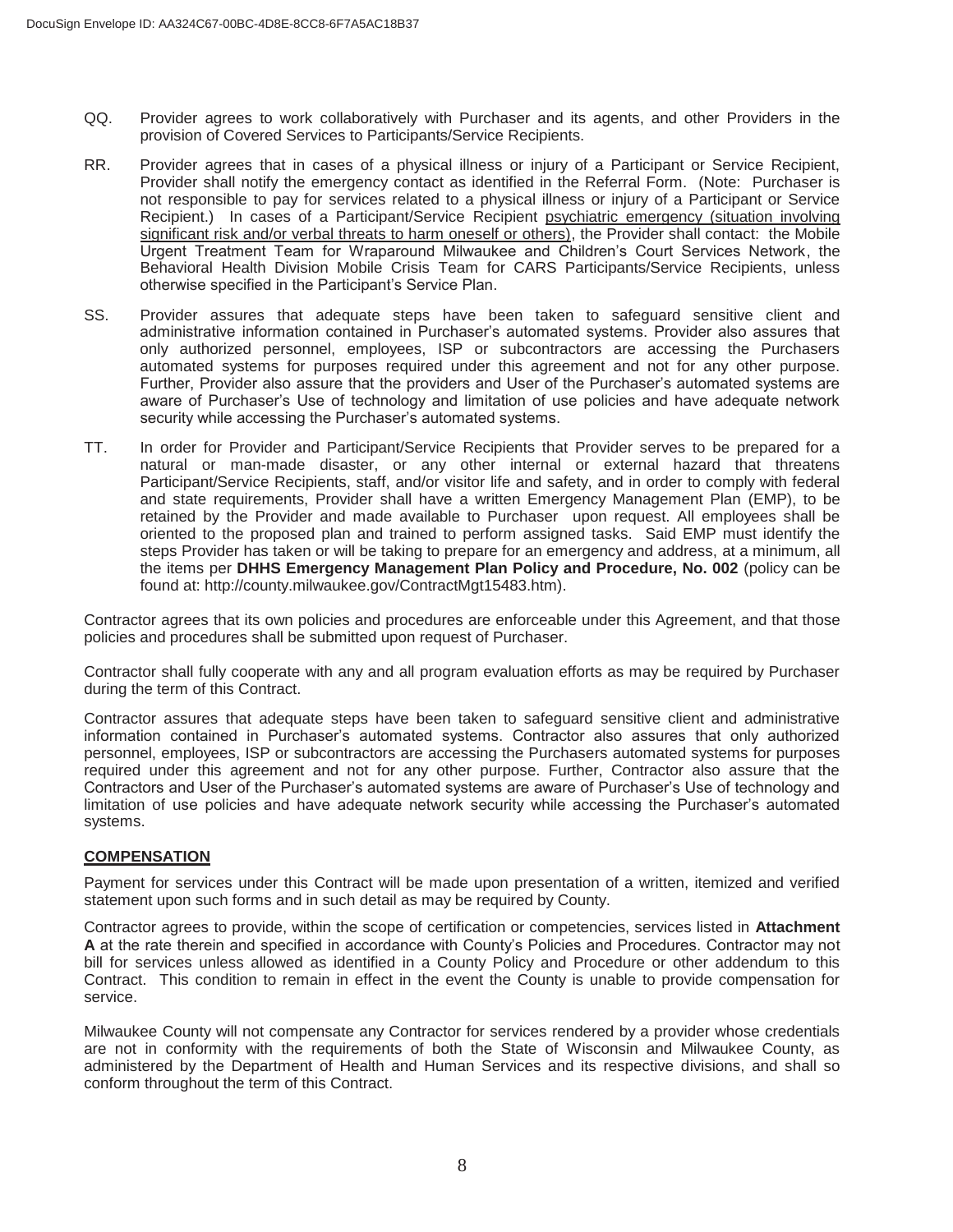Milwaukee County will not compensate Contractor for service(s) provided by a direct care provider/caregiver prior to having obtained a state-wide criminal background check for said provider as provided for in this **Contract** 

Contractor recognizes that the total service needs of the community may not be met and shall furnish the services within the specific levels stated in the Attachment A. County is unable to guarantee the volume of service requests funded by this Contract. The parties agree that section 66.0145, Wisconsin Statutes, Prompt Pay Law, shall not apply to payment for services provided hereunder. Under no circumstances shall Contractor provide, nor shall Purchaser compensate for, services provided to Service Recipients which have not been pre-authorized by Purchaser.

Failure of Contractor to comply with Contract requirements may result in withholding or forfeiture of any payments otherwise due Contractor from County by virtue of any County obligation to Contractor until such time as the Contract requirements are met. County reserves the right to withhold payment or adjust Contractor's invoice where Contractor fails to deliver the contracted services in accordance with the terms of this Contract, or any other relevant Milwaukee County Department of Health and Human Services' Policies and Procedures, including non payment of employees and/or subcontractors providing services under this contract. Contractor shall cooperate fully in all utilization and, quality assurance reviews, and complaint/grievance investigative procedures, and submit in a timely manner (if required) corrective action plans, or any other requests for additional information by County. County may withhold payment entirely until requested or required information is received or, if applicable, until a written corrective action plan for improvement in services, compliance, or internal accounting control is received and approved by County.

### **PROVISIONS FOR PURCHASED OR LOANED PROPERTY**

Any furniture, fixtures or equipment (hereinafter called "property") purchased by Contractor or County, with program funds under this Contract, remains the sole property of County, and in its discretion, County may require such property to be returned to County upon termination of the Contract or any certified service related to the use of the property. An inventory of property acquisitions expensed under this contract must be maintained by Contractor. Property expenditures of \$5,000 or more per item are not an allowable cost under this Contract. A listing of such inventory must be submitted to County before the final payment can be made to Contractor.

Any furniture, fixtures, or equipment including software and software licenses (herein referred to as "Property") provided to Contractor by County under this Contract, or other agreement(s), remains the sole property of County, and in its discretion, County may require such property to be returned to County upon termination of this Contract, or other agreement(s), or any certified service related to the use of the property. The use of County property shall be limited to the provision of services under this Contract, or other agreement(s) between County and Contractor. Contractor assumes all risk of loss and damage to Property for any cause and agrees that the Property will be returned to County in as good condition as when issued to the Contractor, normal wear and tear excepted. Normal wear and tear shall be defined by County. Returned condition shall be assessed and determined by County. If Contractor is unable to return the equipment in as good condition as when received, normal wear and tear excepted, the Contractor will be financially liable for a dollar amount determined by County up to but not exceeding the replacement value of the Property. In the event of loss or damage to the loaned Property, the County may recover damages owed under this Contract or any other agreement(s) with Contractor by means of a setoff against amounts due to Contractor from any subsequent payments due under this Contract, or from future agreements, or due under any other service agreement with the County. A listing of such property inventory will be attached by "Exhibit P - -Property Inventory" or by attachment to loan agreement(s).

### **CONFIDENTIALITY AND OWNERSHIP OF INTELLECTUAL PROPERTY**

a. The Contractor agrees to abide by all confidentiality requirements imposed by state, federal and local laws and ordinances. The Contractor agrees to comply with any other requirements that might be developed by the County to insure the confidentiality of proprietary data.

Contractor also agrees that it will surrender to Milwaukee County within 14 days of any termination of this Contract, for any reason, all programs, tables, manuscripts, databases, electronic or paper correspondence, e-mails or any other products developed, acquired, or received under the terms of the Contract from any source.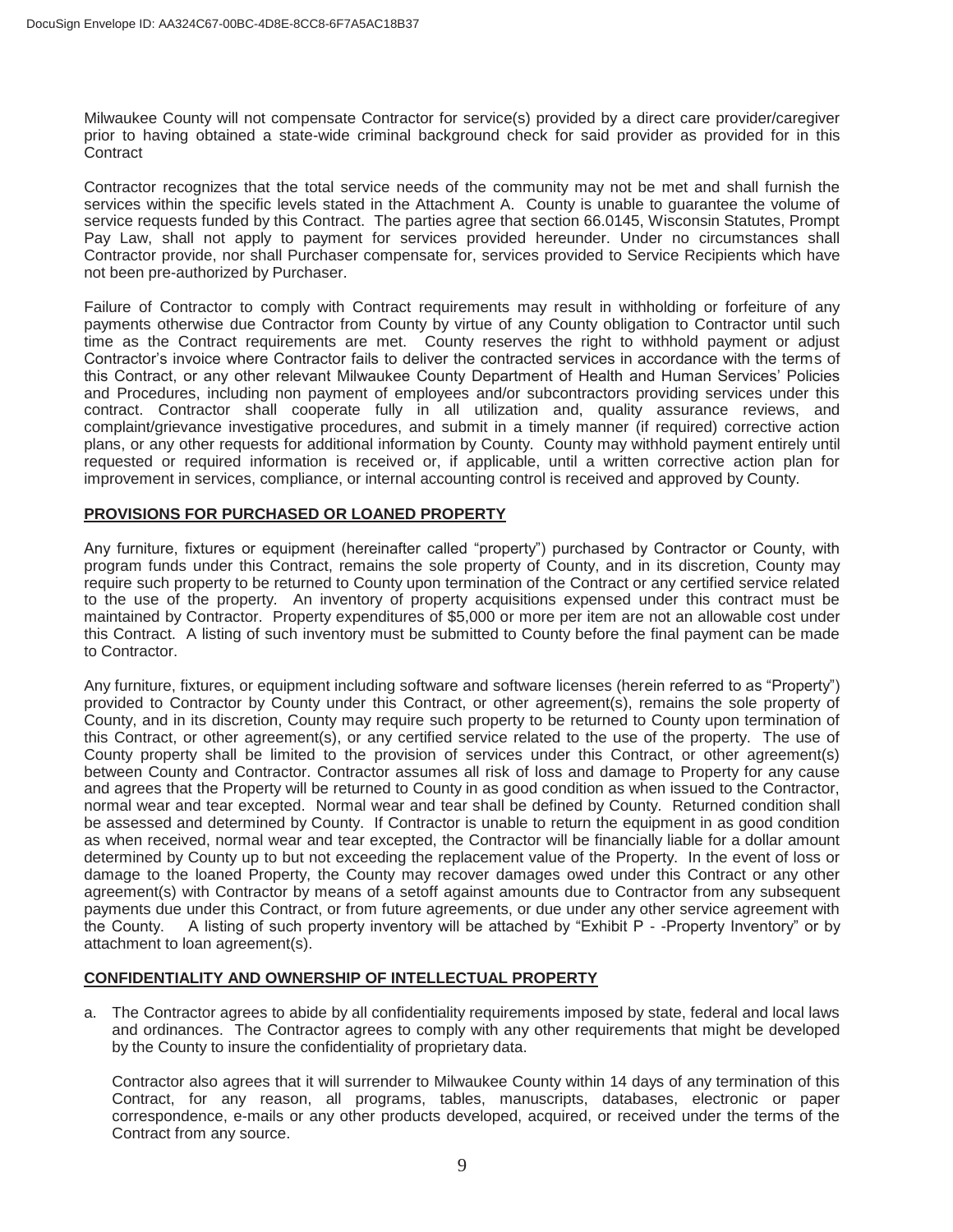b. The Contractor agrees that all programs, tables, manuscripts, databases, electronic or paper correspondence, e-mails or any other products developed under the terms of the Contract are the sole property of the County. Contractor agrees that it will not release or share such information in any manner without the express and written consent of the County.

#### **AUDIT AND INSPECTION OF RECORDS**

All records of the Contractor covering this contract shall be available for audit by the Milwaukee County Audit Services Division (ASD), the Milwaukee County Department of Health and Human Services, the Secretary or Comptroller General of the United States, and/or representatives of appropriate Federal, State or local agencies, until seven (7) years have expired after the services have been furnished. This provision shall survive the termination of this Agreement regardless of the reason.

Contractor shall maintain and, upon request, within the requested time period furnish to County, at no cost to County, any and all information requested by County relating to the quality, quantity, and cost of services covered by this Contract and shall allow authorized representatives of County, the Milwaukee County Department of Audit, and County's funding sources to have access to all records necessary to confirm Contractor's compliance with law and the specifications of this Contract and any current relevant policies and procedures. Purchaser may require submission of requested documentation prior to payment for Covered Services. This provision shall survive the termination of this Agreement regardless of the reason.

It is agreed that County representatives, the Milwaukee County Audit Services Division (ASD)and representatives of appropriate Federal, State or local agencies, not inconsistent with the applicable provisions of state and federal laws and regulations relating to the confidentiality of case records, shall have the right to inspect at all reasonable times case records, medical records, program and financial records, time keeping and payroll records and such other records of Contractor as may be requested to evaluate or confirm Contractor's program objectives, client case files, costs, rates and charges for services or care and treatment or as may be necessary to evaluate or confirm Contractor's delivery of services or care and treatment. This provision shall survive the termination of this Agreement regardless of the reason.

Such reviews may be conducted for a period of at least seven (7) years following the latter of Agreement termination, or receipt of audit report, if required. It is further agreed that files, records and correspondence for this engagement must be retained for a period of at least seven (7) years from the date of issuance of certified financial and compliance audit reports. Records shall be retained beyond the seven-year period if an audit or review is in progress or exceptions have not been resolved. This provision shall survive the termination of this Agreement regardless of the reason.

County has authority to adjust pending billings and payments due to the Contractor against any overpayment or any recovery resulting from site review, CPA reviews or other reviews by Milwaukee County representatives and/or representatives of any other local, state, or federal governmental unit. This provision shall survive the termination of this Agreement regardless of the reason.

The Contractor consents to the use of statistical sampling and extrapolation as the means to determine the amounts owed by the Contractor to the DHHS or the Wisconsin Medicaid program as a result of an investigation or audit conducted by the DHHS or its agents, the Milwaukee County Department of Audit, the Wisconsin DHS, the Department of Justice Medicaid Fraud Control Unit, the federal Department of Health and Human Services, the Federal Bureau of Investigation, or an authorized agent of any of these. This provision shall survive the termination of this Agreement regardless of the reason.

County reserves the right to submit findings resulting from quality or fiscal reviews to appropriate federal, state or local agencies and licensing/credentialing entities. This provision shall survive the termination of this Agreement regardless of the reason.

In accordance with Chapter 56.30 of the General Ordinances of Milwaukee County, the following provisions shall apply:

a. The Contractor shall permit the authorized representatives of the County Auditor, after reasonable notice, the right to inspect and audit all data and records of Contractor related to carrying out the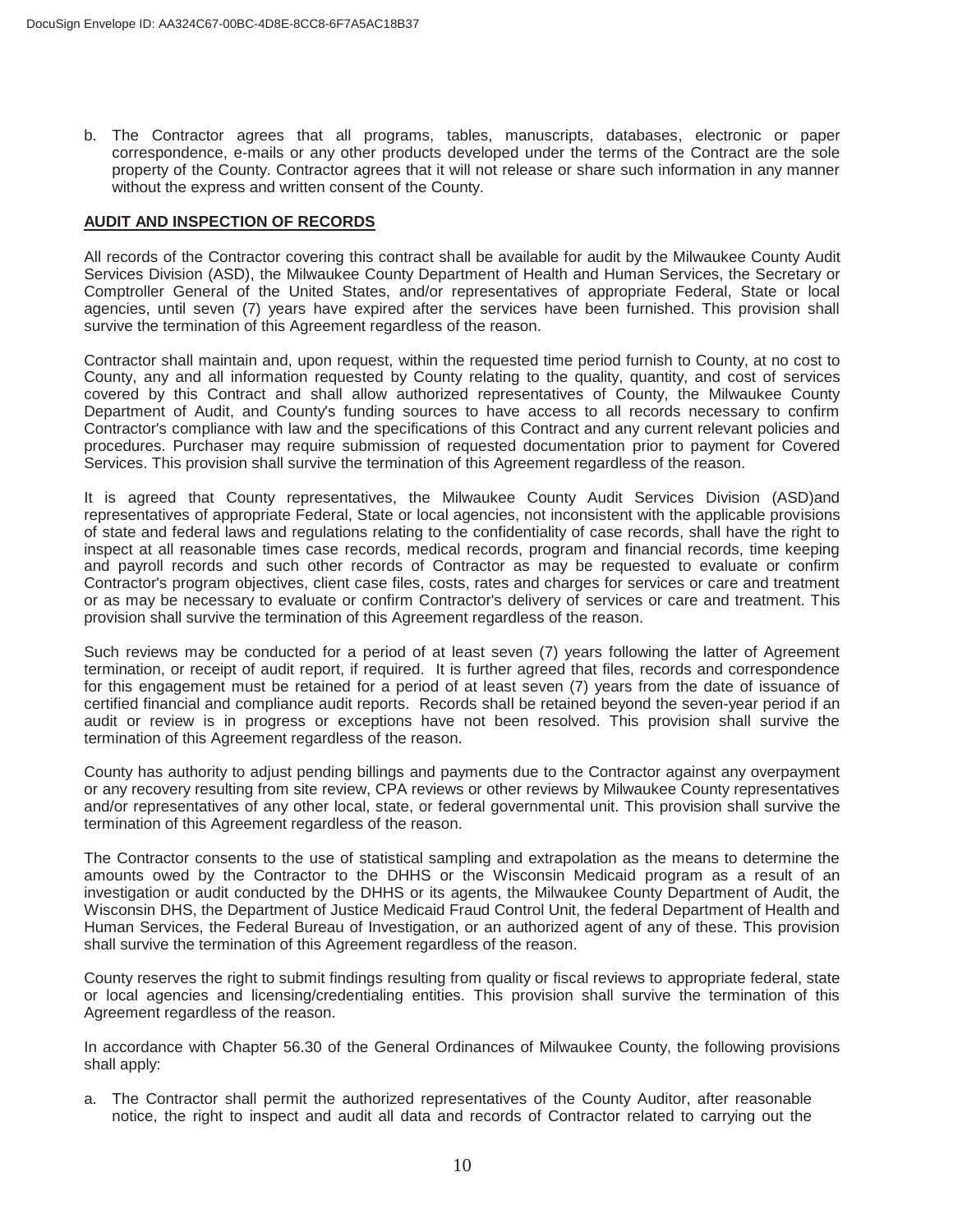contract for a period of up to seven (7) years after completion of the contract. This provision shall survive the termination of this Agreement regardless of the reason.

- b. The Contractor shall obtain prior written Milwaukee County approval for all sub-consultants and/or associates to be used in performing its contractual obligations.
- c. The Contractor shall enter into a written contractual agreement with its County approved subconsultant and/or associates which binds the sub-consultant to the same audit contract terms and conditions of the prime consultant.

#### **HEALTH INSURANCE PORTABILITY AND ACCOUNTABILITY ACT OF 1996 APPLICABILITY**

a. General Provision of Intent. Both parties to this Contract confirm their complete intention of complying with the provisions of the Health Insurance Portability and Accountability Act of 1996 (HIPAA) and will undertake any and all changes in their respective data collection and sharing systems, in their patient and consumer relations programs, and in their medical record and information sharing systems to address current or future requirements of HIPAA as determined by the U.S. Department of Health and Human Services (HHS) or the Wisconsin Office of the Commissioner of Insurance.

Contractor may be subject to compliance with the HIPAA regulations as "covered entities." To the extent that the HIPAA regulations apply to Contractor, Contractor agrees to comply with the HIPAA regulations and shall have required documents available for inspection upon request. Covered entities that fail to comply with the applicable standards may be subject to a written complaint filed with the Secretary of Health and Human Services.

Generally, Contractor or vendors are not business associates of payers. Therefore, unless specifically identified by County via a separate business associate agreement, Contractors are not considered business associates of County.

b. Changes to the Contract. Both parties agree that changes to the contract that might be necessary for one or both parties to meet the requirements of the Health Insurance Portability and Accountability Act shall be made upon discussion and execution of a document containing the necessary changes. Neither party will withhold agreement to reasonable modifications necessary to the Contract that are necessary for one or both parties to comply with HIPAA.

#### **PROVISION FOR DATA AND INFORMATION SYSTEMS COMPLIANCE**

Contractor shall either utilize computer applications that comply with County standards in maintaining program data related to the contract, or bear full responsibility for the cost of converting program data into formats useable by County applications. Contractor will comply with all applicable federal, state and county laws, rules and regulations, applicable to data processing and information systems compliance including, but not limited to, the provisions of the Milwaukee County Resolution on Security Policy and Guidelines, File No. 92-546, as it applies to data processing security and the "Milwaukee County Use of Technologies Policy" (See: http://county.milwaukee.gov/ImageLibrary/Public/MilwaukeeCounty/AdministrativeServices/IMSD/MC\_Tech\_P olicy.pdf.)

#### **DISADVANTAGED BUSINESS ENTERPRISE PARTICIPATION**

#### **I. GENERAL**

Contractor shall comply with Chapter 42 of the Milwaukee County Ordinances. Contractor shall prepare and submit accurate and timely forms and reports on DBE utilization to the Community Business Development Partners (CBDP) Office. These shall include, but not be limited to, Milwaukee County DBE Utilization Plan, DBE Utilization Reports, and Sub-Consultant Information Sheet as directed. Failure to submit forms and reports as prescribed herein, will result in disqualification of proposal, delay in payments, or other sanctions deemed appropriate by the County, including those listed below.

When evaluating the performance of this contract, Milwaukee County reserves the right to conduct compliance reviews and request, both from the prime Contractor and DBE sub-consultant(s),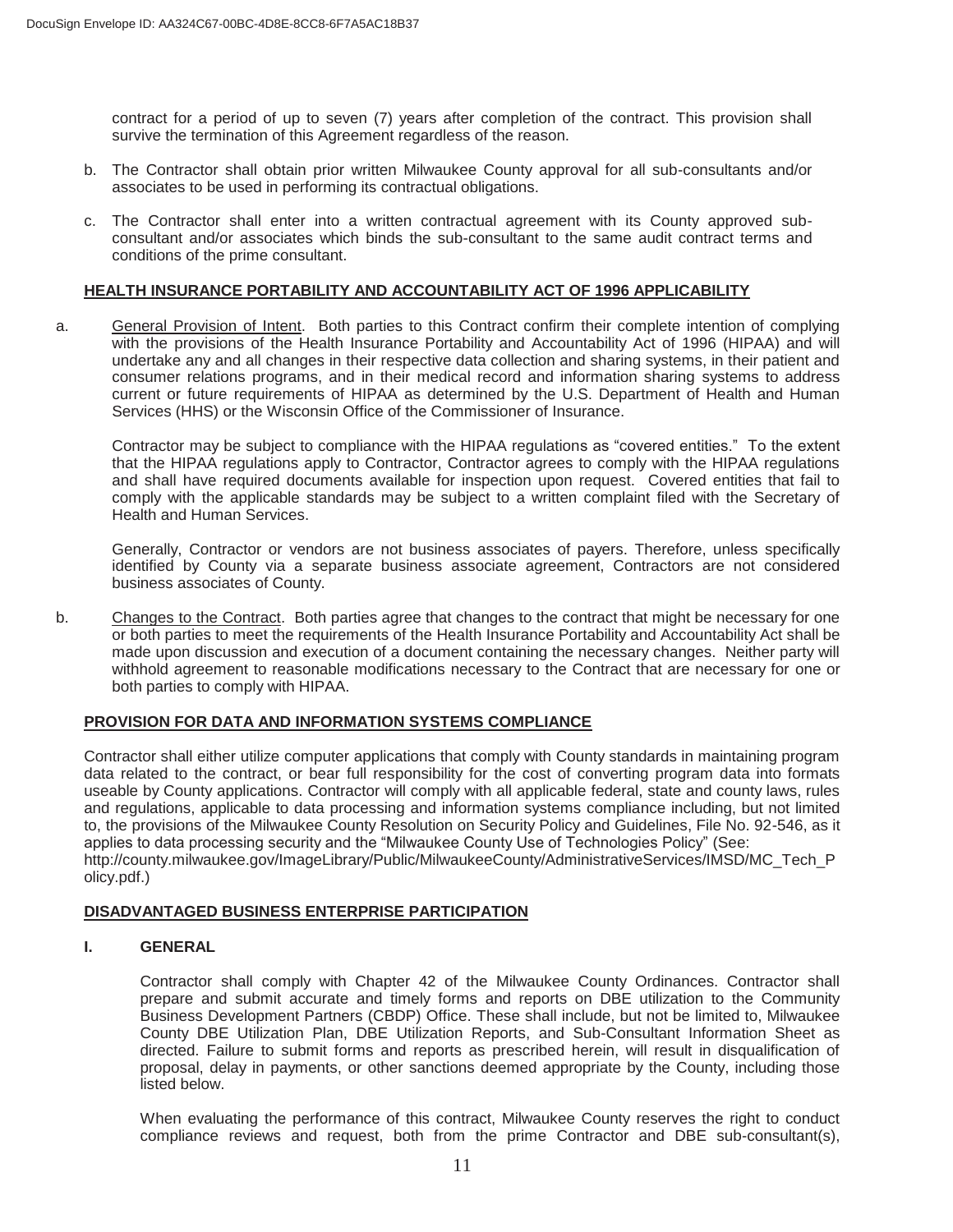documentation that would indicate level of compliance. If the Contractor is not in compliance with the specifications, the County will notify the Contractor in writing of the corrective action that will bring the Contractor into compliance. If the Contractor fails or refuses to take corrective action as directed, Milwaukee County may take one or more of the actions listed below:

- 1. Terminate or cancel the contract, in whole or in part.<br>2. Remove the Contractor from the list of qualified co
- Remove the Contractor from the list of qualified consultant/service providers and refuse to accept future proposals for a period not to exceed three years.
- 3. Impose other appropriate sanctions, including withholding any retainage or other contract payments due which are sufficient to cover the unmet portion of the DBE goal, where the failure to meet the goal is the result of a finding by the CBDP of consultant/service provider's bad faith.
- 4. If the Contractor has completed its contract, and the goal was not met due to an absence of good faith on the part of the consultant/service provider, the parties agree that the proper measure of damages for such non-compliance shall be the dollar amount of the unmet portion of the DBE goal. The County may in such case retain any unpaid contract amounts and retainage otherwise due the consultant/service provider, up to the amount of the unmet goal. If insufficient funds remain in the contract account to compensate the County up to that amount, Milwaukee County may bring suit to recover damages up to the amount of the unmet goal, including interest at the rate of 12% annually, plus the County's costs, expenses, and actual attorneys' fees incurred in the collection action.

#### **II. DBE PARTICIPATION GOAL**

- A. The goal of DHHS is that each prime Contractor shall utilize DBE Firms to a minimum of **17%** DBE of the total contract. The approved DBE participation percentage for this contract is:  $\overline{\phantom{a}}\%$ . DBE participation requirement relative to contract award shall be based upon the approved Milwaukee County Commitment to Subcontract to DBE Firms (DBD-014PS) form. Contractors receiving additional work on the contract in the form of change orders, addendum, etc. shall be expected to increase DBE participation proportionally.
- B. For a list of certified DBEs, call the Certification Section at (414) 278-4747, or access: https://app.mylcm.com/wisdot/Reports/WisDotUCPDirectory.aspx If you need additional assistance in the identification of DBEs, contact the Community Business Development Partners (CBDP) Office at (414) 278-5210 or mailto:cbdp@milwaukeecountywi.gov
- C. A prime Contractor shall count towards the DBE requirement and be credited with one hundred percent (100%) of expenditures to DBE firms, if all of the identified scope of work has a commercially useful function in the actual work of the contract and is performed directly by the listed certified DBE firm. The Director of the CBDP Office through the application of 49 CFR § 26.55(c) will be responsible for the determination and evaluation of whether or not the firm is performing a commercially useful function on this project.
- D. Prime Contractor is required to notify the CBDP Office if their DBE subcontractors will further subcontract out work on this project.
- E. Listing a DBE on the Commitment to Subcontract to DBE Firms form or Plan shall constitute a written representation and commitment that the prime Contractor has communicated and negotiated directly with the DBE firms(s) listed, and that it will use the listed firm(s). If awarded the contract, the prime contractor will enter into a subcontract agreement with the DBE firm(s) listed on the Commitment to Subcontract to DBE Firms form for the work and price set forth thereon. This Contract must be submitted to the CBDP Office within seven (7) days from the Notice to Proceed.
- F. Prime Contractor must maintain DBE participation and performance logs. If the DBE firm(s) cannot perform, or if the prime consultant/service provider has a problem in meeting the DBE goal, or any other problem relative to the DBE goal requirement, the prime contractor shall immediately contact the CBDP office at (414) 278-5248. If needed, prime contractor must submit a written request for substitution, including the reason for the request and the log. Approval must be obtained prior to making substitutions. Any difference in the cost occasioned by such substitution shall be borne by the prime contractor.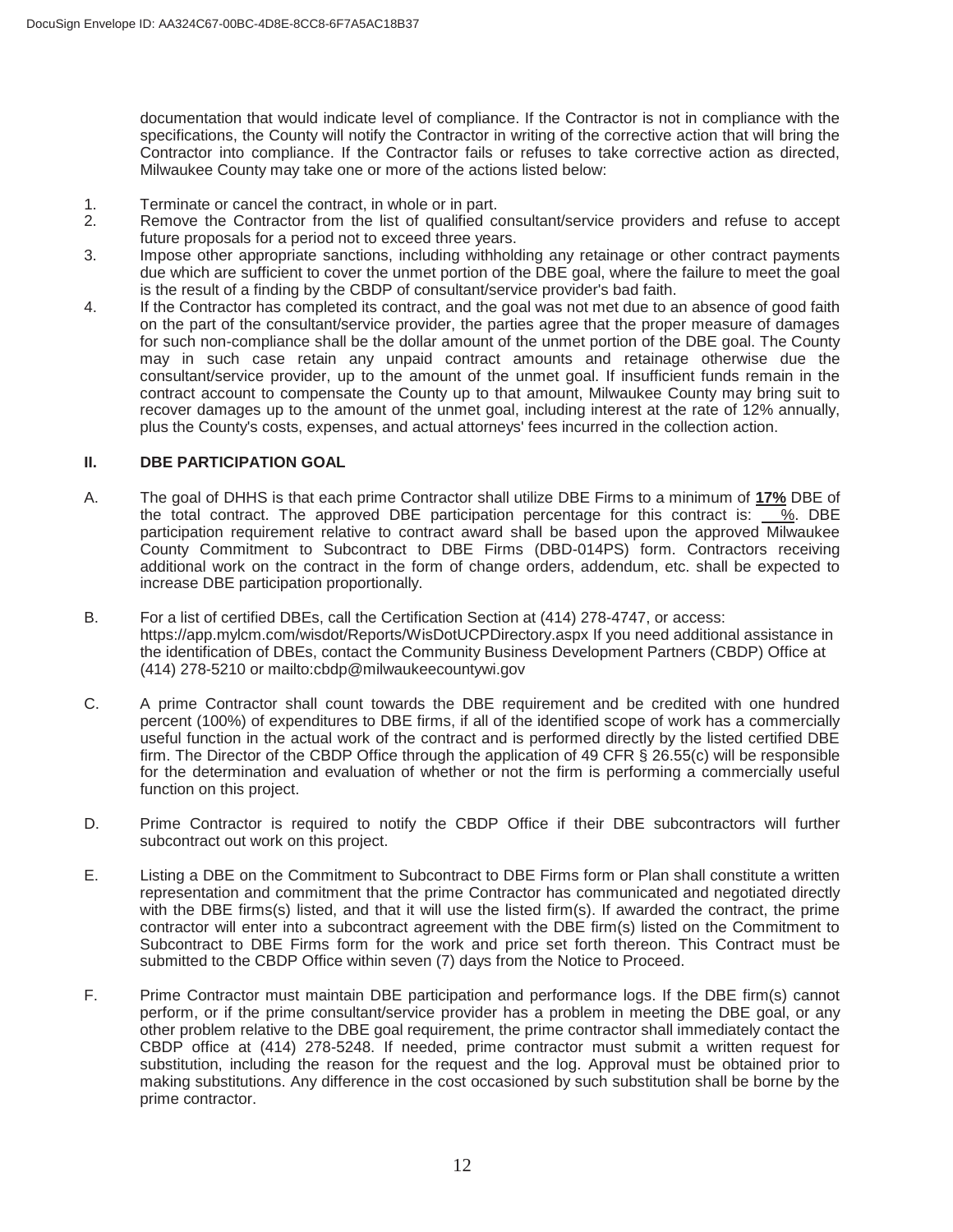- G. DBE Utilization Reports/Payment Applications. DBE Utilization Reports (form DBD-016PS) must be submitted with the Payment Applications. These reports must cover the period from the start of the project to the end of the period covered by the payment application being submitted or the period since the last payment application. The reports must be submitted even if no DBE activity took place during the period being reported. The County Project Manager will reject payment applications that are not in compliance with this section.
- H. Final Payment Verification. Contractor must submit the "DBE Subcontractor Payment Certification" form (DBD-018) and the final DBE Utilization Report along with their Final Payment Application. The County Project Manager will not process the Final Payment Application if these reports are not submitted.
- I. County reserves the right to waive any of these specifications when it is in the best interest of the County and with the concurrence of the CBDP office.

#### **NON-DISCRIMINATION, EQUAL EMPLOYMENT OPPORTUNITY AND AFFIRMATIVE ACTION**

- A. No eligible Participant/family or patient shall be unlawfully denied services or be subjected to discrimination because of age, race, religion, color, sex, national origin or ancestry, handicap, physical condition, developmental disability, arrest or conviction record, sexual orientation, gender identity, military/veteran status or military participation
- B. Contractor agrees not to unlawfully discriminate against any employee or applicant for employment because of because of race, religion, color, national origin or ancestry, age, sex, sexual orientation, gender identity and gender expression, disability, marital status, family status, lawful source of income, or status as a victim of domestic abuse, sexual assault or stalking, handicap, physical condition, developmental disability, arrest or conviction record, sexual orientation, military/veteran status or military participation.
- C. Contractor agrees to comply with the provisions of Section 56.17 County General Ordinances regarding non-discriminatory contracts, which is attached hereto by reference and incorporated herein as though fully set forth herein. (Referenced Section of County General Ordinances is available upon request).

#### **CIVIL RIGHTS COMPLIANCE**

Provider certifies that it will comply with the provisions of the CRCP for Profit and Non-Profit Entities (online at http://dcf.wisconsin.gov/civil\_rights/plans\_instructions.htm).

Consistent with the requirements of the U.S. Department of Health and Human Services, the State of Wisconsin Department of Workforce Development (DWD), the Department of Health Services (DHS), and the Department of Children & Families (DCF), Providers with 50 Employees AND any combination of funding in the amount of \$50,000 or more from Purchaser and/or the State are required to complete a Civil Rights Compliance Plan (CRCP) to include Affirmative Action, Equal Opportunity, and Limited English Proficiency (LEP) Plans prior to execution of this Agreement

Providers with direct State contracts with DWD, DHS or DCF with fewer than 50 employees, OR Providers receiving less than \$50,000 in direct State funding are required to file a Letter of Assurance with DWD, DHS or DCF within 15 days of contract award. Providers with fewer than 50 employees or Providers receiving less than \$50,000 in funding or payment from Milwaukee County are required to file a Letter of Assurance with Milwaukee County Audit Services Division (ASD), 633 W. Wisconsin Avenue, 9<sup>th</sup> Floor, Milwaukee, WI 53203.

Completion forms, instructions, sample policies and plans are posted on the State website listed above.

County will take constructive steps to ensure compliance of the Contractor with the provisions of this subsection. Provider agrees to comply with Civil Rights monitoring reviews performed by County or State, including the examination of records and relevant files maintained by Provider. Provider further agrees to cooperate with Purchaser in developing, implementing, and monitoring corrective action plans that result from any reviews.

No contract by or on behalf of Milwaukee County shall be let to or entered into with any party whose name appears on the list of ineligible contractors maintained by the Equal Opportunities Division of the State of Wisconsin or Federal barred list..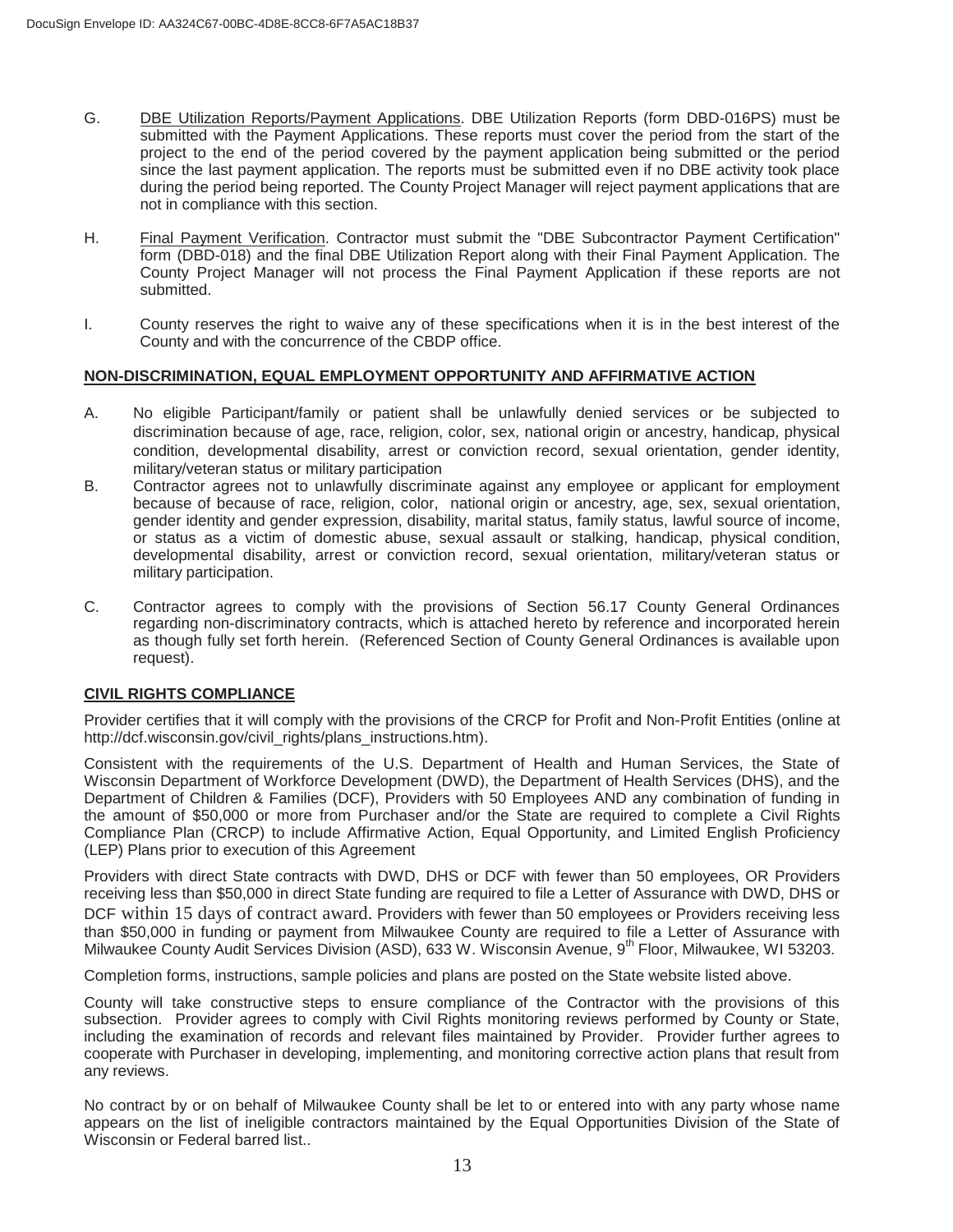#### **Compliance with Caregiver Background Checks**

Purchaser and Provider agree that the protection of Participants/Service Recipients served under this Agreement is paramount to the intent of this Agreement. Provider certifies that it will comply with the provisions of DHS 12, Wis. Admin. Code State of Wisconsin Caregiver Law (online at http://docs.legis.wisconsin.gov) and the terms of the DHHS Caregiver Background Check Policy and Procedure, No. 001 (http://county.milwaukee.gov/ContractMgt15483.htm). Purchaser may also request from provider or obtain conviction records through the Wisconsin Circuit Court Access (WCCA) system, formerly known as CCAP, online at: http://wcca.wicourts.gov, and may consider convictions found through WCCA which may or may not appear through the Wisconsin Criminal History Records Request process (the DOJ report), except in following cases Provider need to run the WCCA check or obtain criminal complaint and judgment of conviction when:

- a. Convictions on the offences list appear on the BID but not on the DOJ response;
- b. DOJ response is without a conclusive disposition on a charge or conviction in the offenses list; or
- c. BID or DOJ response indicates any "look behind" crime occurring within the last five years (misdemeanor battery, battery to an unborn child, battery special circumstances, reckless endangerment, invasion of privacy, disorderly conduct or harassment etc.).

Prior to the provision of Covered Services, and dated no more than 90 days prior to requesting to add a particular staff as a DSP or Indirect Staff, Provider shall conduct background checks at its own expense on all DSPs, Indirect Staff, contract staff, Independent Service Provider or volunteers who have regular, direct contact with Service Recipients or the personal property of the Service Recipients. Background checks obtained from other entities are not transferable. Provider shall **submit and retain** in its personnel files copies of: 1) a Background Information Disclosure (BID) Form (F-82064A); 2) a Wisconsin Criminal History Records Request (Form DJ-LE 250) from the Department of Justice Crime Information Bureau (CIB) indicating a "no record found" response or a criminal record transcript, 3) a Department of Health Services (DHS) letter that reports the status of a person's administrative findings or license restrictions; and 4) a search of out-of-state records, tribal court proceedings and military records if indicated based on the Wisconsin Caregiver Program Manual guidelines. This includes obtaining a background check from any other state in which the individual has resided during the previous three (3) years, either by obtaining the record from the other state, or by obtaining an FBI fingerprint check. Details for obtaining an FBI fingerprint check can be found at: http://www.doj.state.wi.us/dles/cib/background-check-criminal-history-information

In addition, Provider agrees to the following:

- A. After the initial background check, Provider is required to conduct a new background check every four (4) years (on or before the four year anniversary of the prior DOJ/CIB report), or at any time within that period when Provider has reason to believe a new check should be obtained. Provider shall submit the results of all subsequent background checks which show arrest or conviction events which occurred since the initial request.
- B. Provider shall maintain background check documentation for the most recent five year period for every employee and Independent Service Provider who meets the definition of Caregiver under DHS 12.
- C. Provider shall maintain the results of background checks on its own premises for a period of at least four (4) years following the termination of this Fee-For-Service Agreement. Purchaser may audit Provider's personnel files to assure compliance with the Wisconsin Caregiver Program Manual. (online at http://dhs.wisconsin.gov/caregiver/publications/CgvrProgMan.htm).
- D. Provider must notify Purchaser within two (2) business days if an existing employee, Independent Service Provider, DSP or caregiver has been charged with or convicted of any crime.

# **INDEMNITY & INSURANCE**

Contractor agrees to the fullest extent permitted by law, to indemnify, defend and hold harmless, the County and its agents, officers and employees, from and against all loss or expense including costs and attorney's fees by reason of liability for damages including suits at law or in equity, caused by any wrongful, intentional, or negligent act or omission of the Contractor, or its (their) agents or Subcontractor(s) or Independent Service Providers, which may arise out of or are connected with the activities covered by this Contract.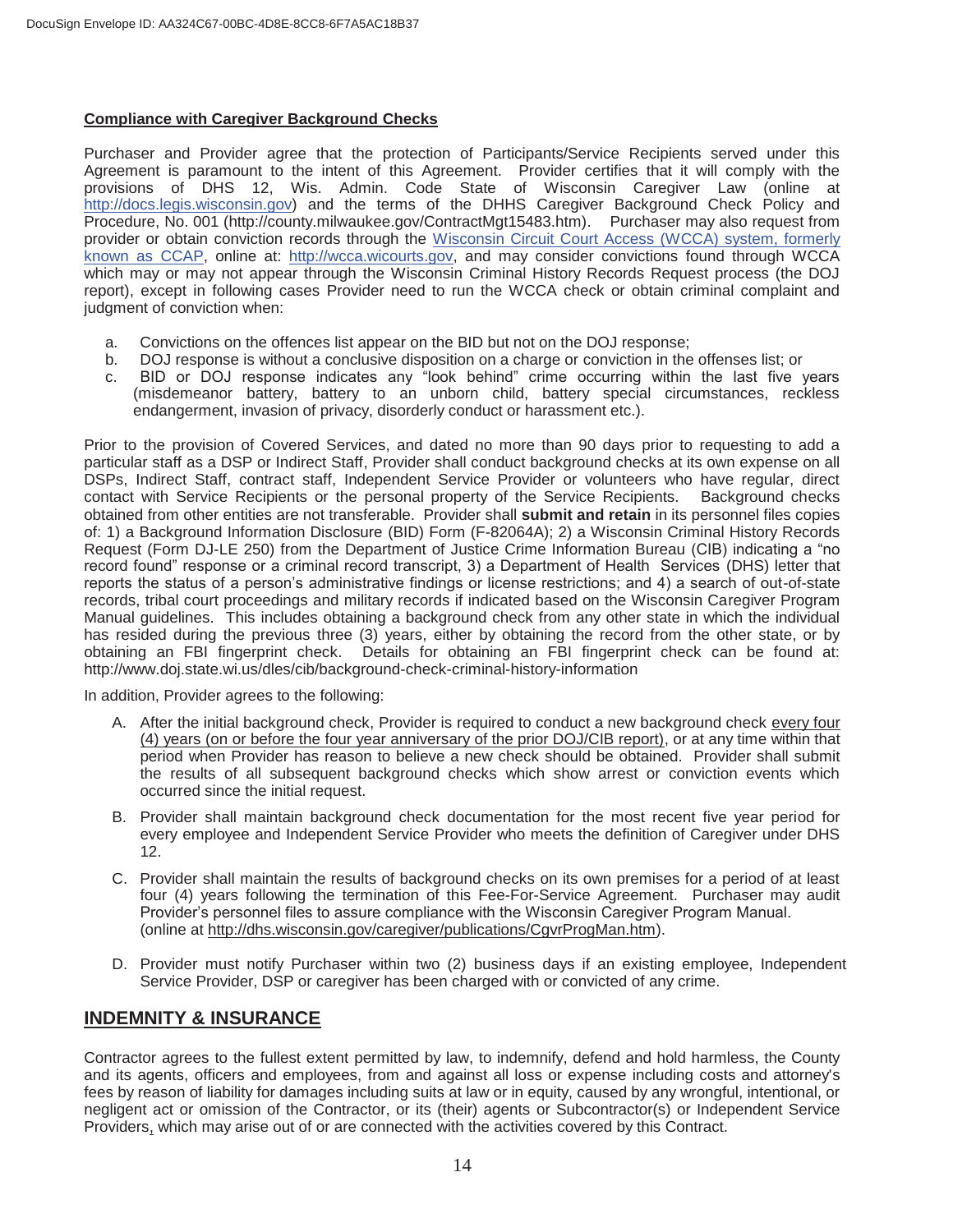Contractor shall indemnify and save County harmless from any award of damages and costs against County for any action based on U.S. patent or copyright infringement regarding computer programs involved in the performance of the tasks and services covered by this Contract.

Contractor agrees to evidence and maintain proof of financial responsibility to cover costs as may arise from claims of tort, malpractice, errors and omissions, statutes and benefits under Workers' Compensation laws and/or vicarious liability arising from employees or agents. Such evidence shall include insurance coverage for Worker's Compensation claims as required by the State of Wisconsin, Commercial General Liability and/or Business Owner's Liability, Automobile Liability (if the Agency owns or leases any vehicles) and Professional Liability (where applicable) in the minimum amounts listed below.

Automobile insurance that meets the Minimum Limits as described in the Contract is required for all agency vehicles (owned, non-owned, and/or hired). In addition, Contractor shall have Automobile Liability Insurance that meets the Minimum Limits for non-owned and/or hired autos as described in this Contract.

Contractor hereby certifies that Contractor's Service Providers who use personal vehicles for any purpose related to the provision of Covered Services have in effect insurance policies in companies licensed to do business in the State of Wisconsin providing protection against all liability, including public liability and property damage, arising out of the use of their automobiles during the course of their employment. Contractor further certifies that said Service Providers have a Driver's License valid in the state of Wisconsin.

If the services provided under the contract constitute professional services, Contractor shall maintain Professional Liability coverage as listed below. Treatment providers (including psychiatrists, psychologists, social workers) who provide treatment off premises must obtain General Liability coverage (on premises liability and off-premise liability), to which Milwaukee County is added as an additional insured, unless not otherwise obtainable.

It being further understood that failure to comply with insurance requirements might result in suspension or termination of the Contract:

#### **Type of Coverage Coverage Coverage Coverage Coverage Coverage Coverage Coverage Coverage Coverage Coverage Coverage Coverage Coverage Coverage Coverage Coverage Coverage Coverage Coverage Coverage Coverage Coverage Covera**

**Wisconsin Workers' Compensation**: Required for all Providers, regardless of organizational structure or size (includes one-employee Contractors as well as Contractors composed solely of independent contractors)

**Commercial General and/or** 

**Employers' Liability** \$100,000/\$500,000/\$100,000

| <b>Business Owner's Liability</b>                                                                                                               |                                 |  |  |
|-------------------------------------------------------------------------------------------------------------------------------------------------|---------------------------------|--|--|
| Bodily Injury & Property Damage<br>(Incl. Personal Injury, Fire, Legal                                                                          | \$1,000,000 - Per Occurrence    |  |  |
| Contractual & Products/Completed<br>Operations)                                                                                                 | \$1,000,000 - General Aggregate |  |  |
| <b>Automobile Liability</b>                                                                                                                     |                                 |  |  |
| Bodily Injury & Property Damage                                                                                                                 | \$1,000,000 Per Accident        |  |  |
| All Autos - Owned, Non-Owned and/or Hired<br><b>Uninsured Motorists</b>                                                                         | Per Wisconsin Requirements      |  |  |
| <b>Professional Liability**</b>                                                                                                                 |                                 |  |  |
| To include Certified/Licensed Mental Health and                                                                                                 | \$1,000,000 Per Occurrence      |  |  |
| <b>AODA Clinics and Providers</b>                                                                                                               | \$3,000,000 Annual Aggregate    |  |  |
| and                                                                                                                                             |                                 |  |  |
| Hospital, Licensed Physician or any other<br>qualified healthcare provider under Sect 655<br><b>Wisconsin Patient Compensation Fund Statute</b> | As required by State Statute    |  |  |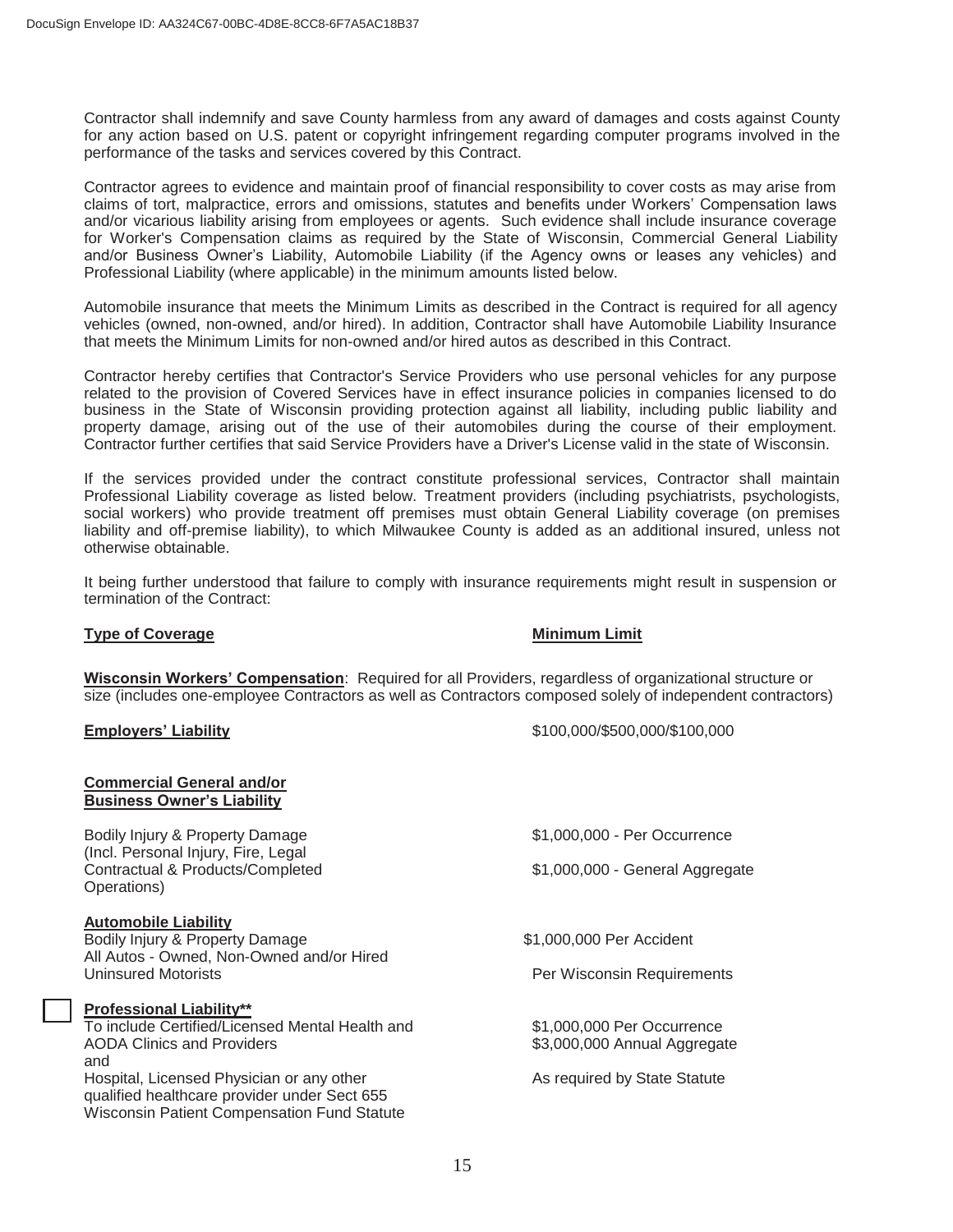Any non-qualified Provider under Sec 655 \$1,000,000 Per Occurrence/ Claim Wisconsin Patient Compensation Fund Statute  $$3,000,000$  Annual Aggregate State of Wisconsin (indicate if Claims Made or Occurrence)

Other Professionals **61,000,000 Per Occurrence** \$1,000,000 Annual aggregate or Statutory limits whichever is higher

\*\* *Please check (enter an X) in the box next to Professional Liability, if Professional Liability Insurance is required for this agreement.* 

Should the statutory minimum limits change, it is agreed the minimum limits stated herein shall automatically change as well

Milwaukee County, as its interests may appear, shall be named as, and receive copies of, an "additional insured" endorsement, for general liability, automobile insurance, and umbrella/excess insurance. Milwaukee County DHHS must be afforded a thirty day (30) written notice of cancellation, or non-renewal. Disclosure must be made of any non-standard or restrictive additional insured endorsement, and any use of nonstandard or restrictive additional insured endorsement will not be acceptable.

Exceptions of compliance with "additional insured" endorsement are:

- 1. Transport companies insured through the State "Assigned Risk Business" (ARB).
- 2. Professional Liability where additional insured is not allowed.

#### **A Waiver of Subrogation for Workers' Compensation by endorsement in favor of Milwaukee County is also required. A copy of the endorsement shall be provided to DHHS.**

Contractor shall furnish County annually on or before the date of renewal, evidence of a Certificate indicating the above coverages (with the Milwaukee County Department of Health and Human Services named as the "Certificate Holder," as noted below). The Certificate shall be submitted for review and approval by County throughout the duration of this Contract. If said Certificate of Insurance is issued by the insurance agent, it is Contractor's responsibility to ensure that a copy is sent to the insurance company to ensure that the County is notified in the event of a lapse or cancellation of coverage.

#### CERTIFICATE HOLDER

Milwaukee County Department of Health and Human Services Contract Administrator 1220 W. Vliet Street, Suite 304 Milwaukee, WI 53205

If Contractor's Professional Liability insurance is underwritten on a Claims-Made basis, the Retroactive date shall be prior to or coincide with the date of this Contract, the Certificate of Insurance shall state that *professional malpractice or errors and omissions coverage, if the services being provided are professional services* coverage is Claims-Made and indicate the Retroactive Date, Provider shall maintain coverage for the duration of this Contract and for six (6) years following the completion of this Contract.

It is also agreed that on Claims-Made policies, either Contractor or County may invoke the tail option on behalf of the other party and that the Extended Reporting Period premium shall be paid by Contractor.

Binders are acceptable preliminarily during the provider application process to evidence compliance with the insurance requirements.

All coverages shall be placed with an insurance company approved by the State of Wisconsin and rated "A" per Best's Key Rating Guide. Additional information as to policy form, retroactive date, discovery provisions and applicable retentions, shall be submitted to County, if requested, to obtain approval of insurance requirements.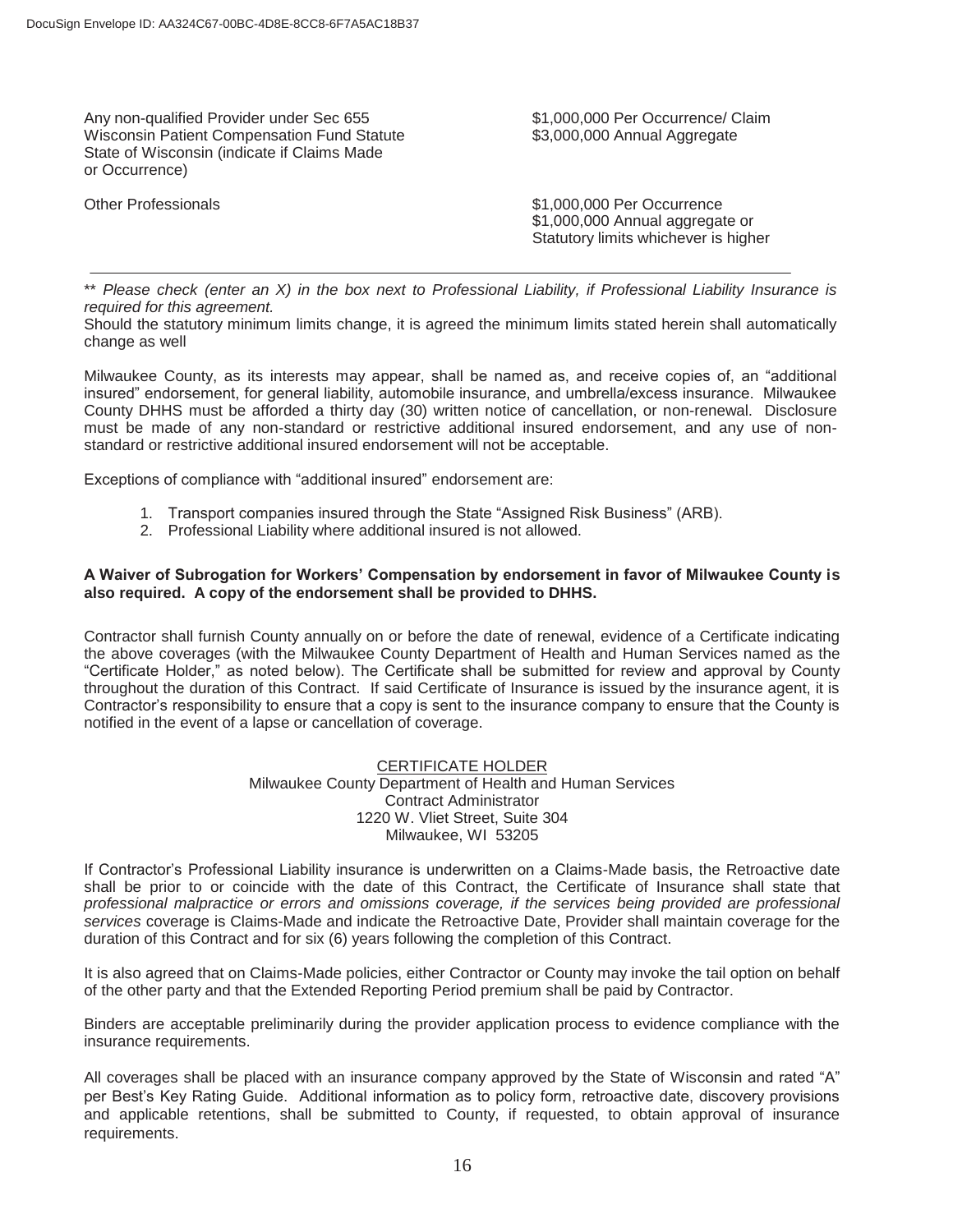Any deviations, including use of purchasing groups, risk retention groups, etc., or requests for waiver from the above requirements shall be submitted in writing to the Milwaukee County Risk Manager for approval prior to the commencement of activities under this Contract:

#### Milwaukee County Risk Manager Milwaukee County Courthouse – Room 302 901 North Ninth Street Milwaukee, WI 53233

The insurance requirements contained in this Agreement are subject to periodic review and adjustment by the County Risk Manager.

#### **CORRECTIVE ACTION**, **CONDITIONAL STATUS, SUSPENSION, TERMINATION AND DEBARMENT**

Purchaser can request or impose a condition of **Corrective Action** based on a review of Service Documentation, Complaint/Grievance, violation of Policy and Procedure, and/or any other fiscal, quality, or client safety related matter. Purchaser's authority for determination is final unless subject to appeal procedures defined by Chapter 110 of Milwaukee County Code of General Ordinances, or Article 1, Procurement Procedure Administrative Manual Milwaukee County Behavioral Health Division, Legal & Contractual Remedies, as applicable, or other applicable Federal or State laws, Purchaser has final authority for determination of substantiation of findings which may lead to a condition of Corrective Action. Contractor shall be required to implement and comply with provisions of Corrective Action as a condition of this contract.

Contractor understands and agrees that Purchaser has final authority for the approval, denial, modification of, and determination of adherence to, a Corrective Action Plan. A Corrective Action may or may not be associated with Conditional Status or Suspension as defined below.

Conditional Status, Suspension, Termination and Debarment applies to agency Contractors, as well as individual Direct Service Providers, and Indirect Staff

#### **A. Conditional Status**

"Conditional Status" is defined as a period of time for up to one year when an agency will be more closely monitored and reviewed for compliance with the provisions of this Contract. This monitoring may include site visits and requests for documentation/records review.

For agencies on Conditional Status, the following conditions may apply solely or in combination:

- 1. Restriction in the number of new referrals the Contractor may receive;
- 2. Restriction or reduction in the number of currently approved Covered Services the Contractor is allowed to provide;
- 3. Suspension of currently approved Covered Services the Contractor is providing;
- 4. Suspension of current services, including removal of Service Recipients.
- 5. Withholding payment to Contractor for Covered Services pending receipt and satisfactory review of requested information and/or documentation.

Agencies Subject to Conditional Status Include:

1. New Contractors

New Contractors will be subject to Conditional Status for one year from the effective date of the initial Contract.

2. Current Contractors

Current Contractors may be placed on Conditional Status when one of the following conditions occurs: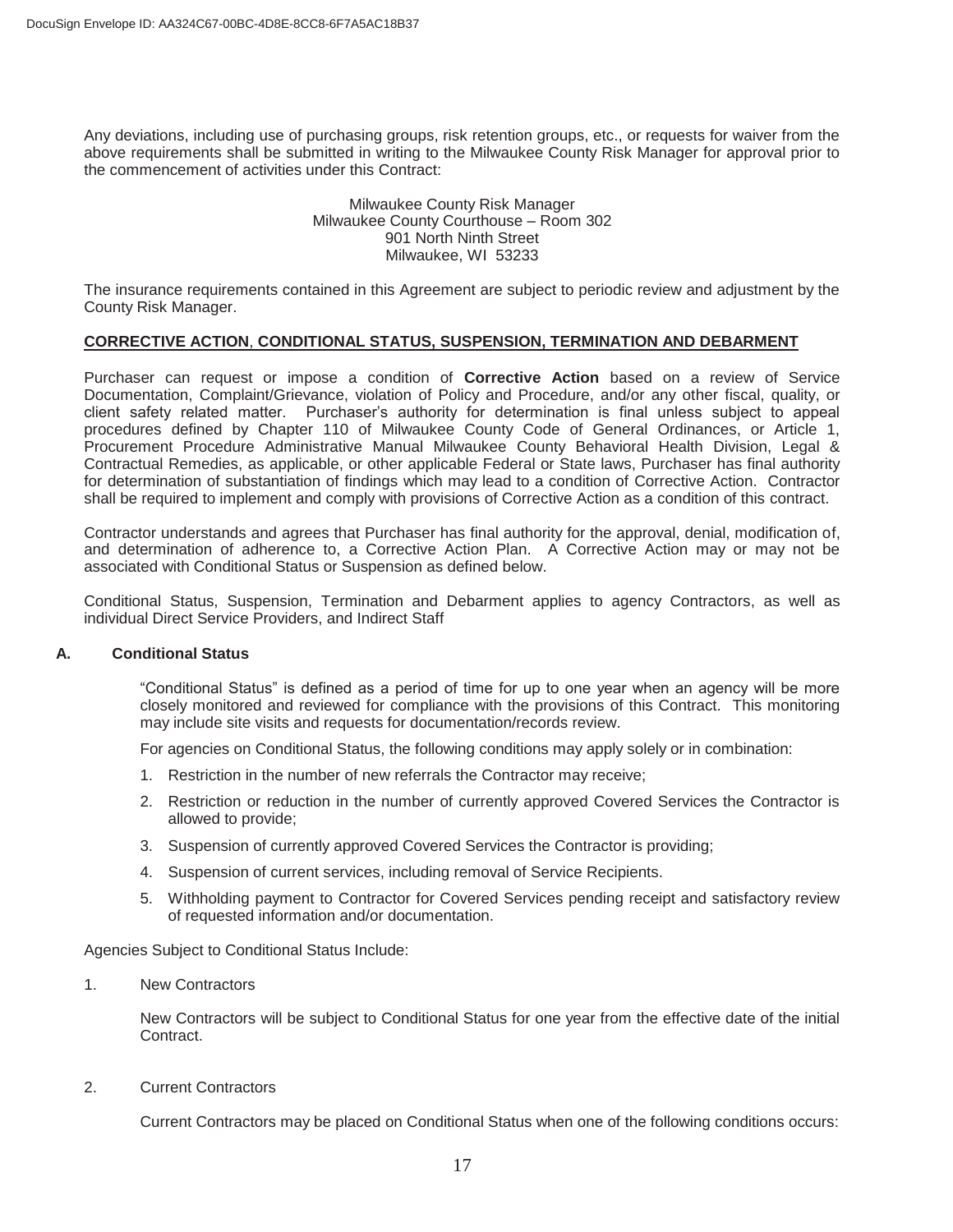- a. Previous suspension, which may or may not include compliance with a corrective action plan.
- b. Critical incident/complaint, which may or may not include compliance with a corrective action plan.

Lack of compliance with a corrective action plan can lead to further sanctions as referenced in this Contract and the "Milwaukee County Department of Health and Human Services Administrative Probation Policy for Non-Compliance with Contract." (See http://county.milwaukee.gov/ContractAdministrati9853.)

#### **SUSPENSION**

County shall have the right to suspend the Contractor for a period to be determined by the County for any or all of the following reasons:

- 1. Failure to maintain in good standing required licenses, permits, certifications and/or insurance required by this Agreement.
- 2. Failure to comply/cooperate with a Milwaukee County Quality Assurance review or audit.
- 3. Entity has failed to correct findings or other conditions identified in a Milwaukee County quality assurance review, audit or annual independent audit.
- 4. Entity is under investigation as a result of a Critical Incident/Complaint.
- 5. Entity is under investigation for fraudulent business practices.
- 6. Entity has failed to comply with a corrective action plan from a previous audit/critical incident/complaint finding.
- 7. Findings resulting from a site review/audit that document quality and/or fiscal **concerns**  related to all applicable policies and procedures and all applicable federal, state and county statutes and regulations.
- 8. Failure of Contractor to respond to communication from County for a period of 30 days or more.
- 9. Other breaches of this Contract.

Contractors that are suspended will be prohibited from receiving new referrals, may be prohibited from adding Service Providers, and/or may be prohibited from providing any and all Covered Services. Suspension may apply to a single service or to all Covered Services within a program or to all programs/services under a contractual relationship with Milwaukee County. Additionally, if the safety or wellbeing of Participants/families is deemed by County to be at risk, County shall have the right to immediately remove existing Participants from said Contractor without notice.

 County reserve the right to determine the scope and duration of the Suspension, as well as the process/methodology of any investigation resulting from the circumstances leading to the Suspension.

The Contractor will be notified in writing in accordance with the Section regarding "Notices" of this Contract of the reason for the Suspension and the decision regarding reinstatement or termination.

Contractor will not be allowed to provide Covered Services or enter into or sign a new agreement with Milwaukee County programs even after the suspension or termination period is over if an amount due from Contractor remains outstanding and/or if an approved and current repayment plan (no overdue installments) is not in place.

#### **PAYMENTS TO CONTRACTORS UNDER SUSPENSION**

Suspended Contractors may be paid for authorized and substantiated Covered Services provided before or during a Suspension. If the Suspension is for a specific service or specific service within a specific program, the Contractor may be paid for other approved Covered Services provided during the Suspension period. However, DHHS reserve the right to withhold payment for all authorized and billed Covered Services if the nature of the Suspension is for undocumented or otherwise unsubstantiated services provided by the Contractor or other actions by Contractor which have harmed or threaten to harm the welfare of DHHS Participants/families. Withholding such payments will remain in effect until a DHHS review of the Suspension is completed and a determination for reinstatement or termination in the Contractor is made.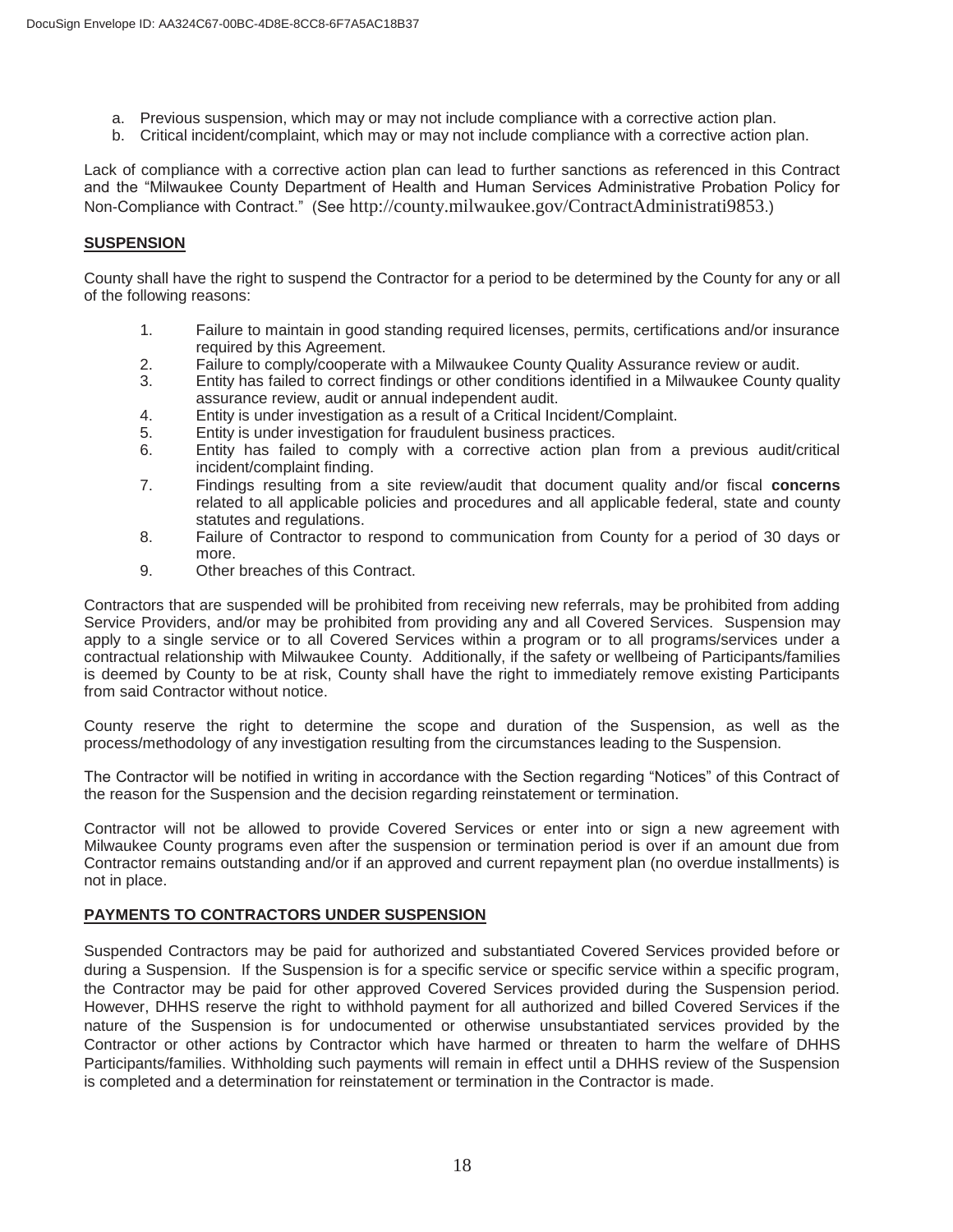#### **TERMINATION BY COUNTY OR CONTRACTOR**

This Contract may be terminated thirty (30) days following written notice by County for any reason, with or without cause, unless an earlier date is determined by County to be essential to the safety and well-being of the Participants/families covered by this Contract.

Termination shall not release the Provider of its obligation to complete treatment of Participants receiving treatment until transfer/transition of the Participant/Service Recipient can be accomplished with minimal disruption to the continuity of service or 180 days from the date of termination notice, whichever is earlier. Purchaser shall pay for Covered Services as provided in the Agreement. Provider should assist in orderly transfer/ transition of Participants/Service Recipients to new provider(s) as directed by Purchaser and provide to new Provider all required service documentation, case notes, medical files and personal records, which are required by the new Provider to provide proper services to the Participants/Service Recipients. Failure to comply with this requirement may result in liquidated damages/claims against the Provider and may bar the Provider from other contracting opportunities with County or may be a cause for termination of other contracts with County. This provision shall survive the termination of this Agreement regardless of the reason.

It is understood that the ability of Milwaukee County to contract for these services is dependent upon the receipt of funds from the budget. County, therefore, reserves the unilateral right to terminate participation in such service upon ten (10) days written notice when, (1) it appears that the funds budgeted (or provided through grants) for such purpose will be exhausted or terminated, or (2) failure of Contractor to fulfill its obligations under this Contract.

Failure to maintain in good standing required licenses, permits and/or certifications may, at the option of County, result in immediate termination of this Contract.

Failure on the part of Contractor to comply with this Contract may be cause for early termination of the Contract without the right to cure the breach of Contract. . If circumstances exist which threaten imminent harm or safety and wellbeing of Participants/Service Recipients or which results in Provider being legally unable to deliver covered services, can justify or require immediate termination

Failure on the part of Contractor to provide deliverables (reports, supporting documents etc.) or frequency thereof, as required under this contract and/or required by the County will result in immediate cessation of work under this Contact. In such instance the work under this contract cannot be resumed unless such deliverables are provided to County's satisfaction and a written notice to resume work is received by the Contractor. Such breach may also result in early termination of the Contract without the right to cure the breach of the agreement.

Any Contractor that has had one or more agreements with County terminated for cause or default shall not be permitted to apply for, or engage in, providing Covered Services under any agreement with the DHHS for a minimum of two (2) years from commencement date of termination.

In the event of termination, the County will only be liable for State reimbursable services rendered through the date of termination and not for the uncompleted portion. Should Purchaser reimbursement from state, federal or other sources not be obtained or continued at a level sufficient to allow for payment for the quantity of services in this Agreement, the obligations of each party shall be terminated. Reduction in reimbursement or payment from state, federal or other sources shall be sufficient basis for Purchaser to reduce the amount of payment to Contractor notwithstanding that Contractor may have provided the services.

When agreement is terminated, the Contractor shall not incur new obligations for the terminated agreement after the effective date, and shall be responsible for all outstanding obligations after the effective date of the termination. The Purchaser shall not allow credit to the Contractor for the Purchaser's share of any obligations incurred by the Contractor after termination except for the services provided under clause "B" above. This provision shall survive the termination of this Agreement regardless of the reason.

The Contractor shall, within 60 days, refund any unearned County funds advanced to the Contractor. This provision shall survive the termination of this Agreement regardless of the reason.

The Contractor shall submit, within 60 days of the date of termination final invoice/billings and shall submit within 120 days all other financial, performance, and other reports required by the terms of the agreement.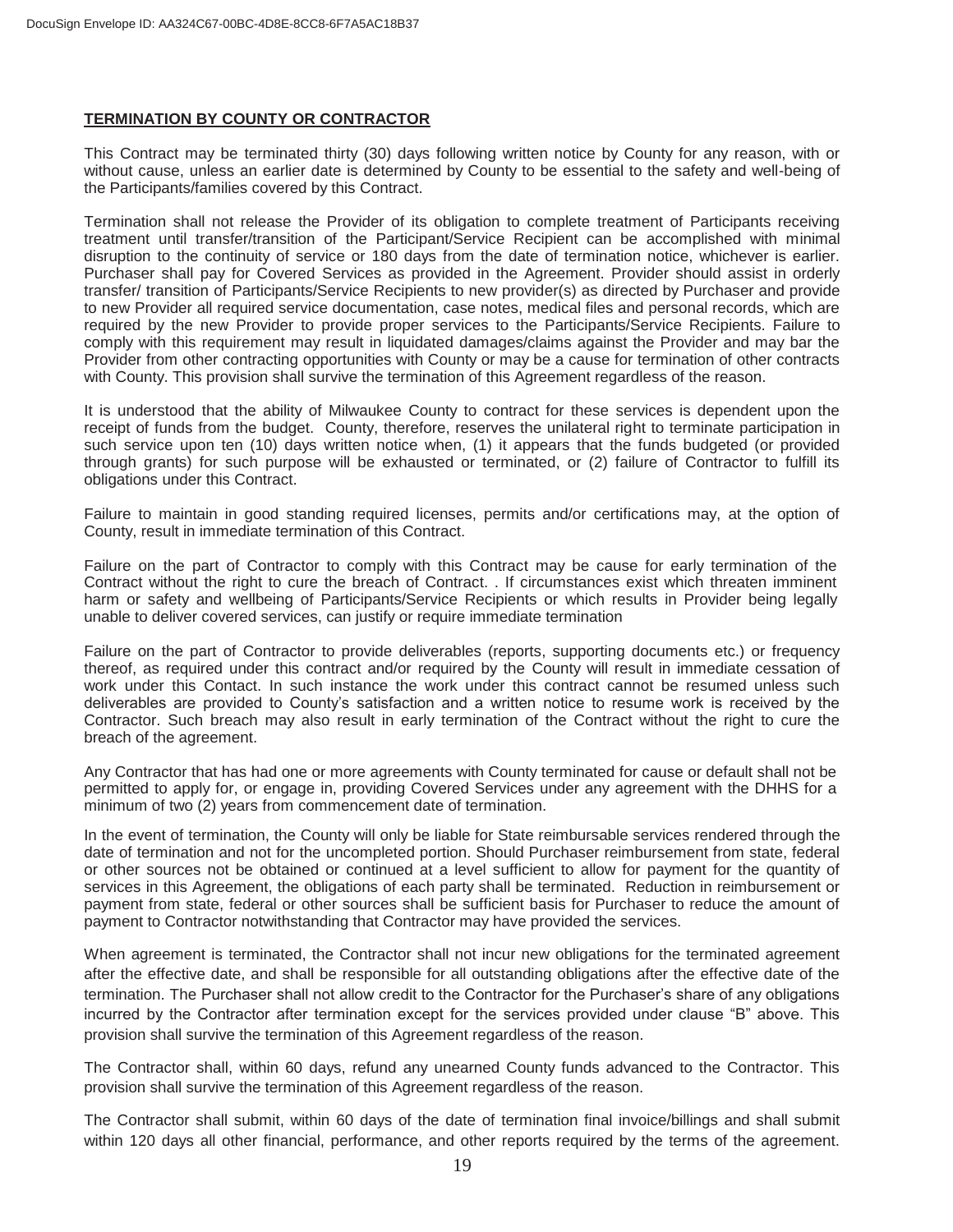The Purchaser may extend the due date for any report upon receiving a justified request from the Contractor and may waive any report which is not needed. This provision shall survive the termination of this Agreement regardless of the reason.

If a Contract is terminated without audit, the Purchaser retains the right up to five years to disallow and recover an appropriate amount, after fully considering any recommended disallowances resulting from an audit which may be conducted later. This provision shall survive the termination of this Agreement regardless of the reason.

The termination of this Contract does not affect the Contractor's responsibilities with respect to return of/disposal of property purchased with Purchaser's funding or with respect to any program income or other recovery for which the Contractor is still accountable as provided by law. This provision shall survive the termination of this Agreement regardless of the reason.

Amounts payable to the Purchaser under any of the provisions of this agreement shall constitute a debt or debts owed by the Contractor to the Purchaser, and shall be recovered from the Contractor or its successor or assignees by setoff or other action as provided by law this provision shall survive the termination of this Contract regardless of the reason.

This Contract may be renegotiated in the event of changes required by law, regulations, court action, or inability of either party to perform as required in this Contract Revision of this Contract must be agreed to by both parties as evidenced by an addendum signed by their authorized representatives.

Contractor may terminate this Contract at any time for any reason by giving County ninety (90) days advanced written notice by Certified Mail of such termination.

The Contractor may terminate this Contract upon forty five (45) days written notice to the County, where (1) the County fails to fulfill its obligations under this Contract or (2) the subcontractor defaults in its obligations to Contractor.

Contractor shall notify County, in writing, whenever it is unable to provide the required quality or quantity of services, or key personnel proposed in the application for contract are no longer available to provide services. Upon such notification, County and Contractor shall determine whether such inability will require a revision or early termination of this Contract.

In the event of termination, the Contractor will be notified in writing in accordance with the Section of this Contract regarding "Notices".

### **DEBARMENT BY MILWAUKEE COUNTY**

Contractor may have any or all agreements with Milwaukee County terminated for cause, and/or may be debarred from future contracting opportunities with County for commission of, but not limited to, the following offenses: Commission of fraud or a criminal offense in connection with obtaining, attempting to obtain, or performing under a contract or agreement with the County; violation of Federal or State antitrust statutes; commission of embezzlement, theft, forgery or bribery; falsification or destruction of records including, but not limited to, case records, financial records, or billing records; making false statements; receiving stolen property; engaging in conduct or practices that endanger the health or safety of participants/families; failure to comply/cooperate with County Quality Assurance reviews or audits; failure to permit access to or provide documents and records requested by the County; failure to correct findings or other conditions identified in a Quality Assurance review, County audit or annual independent audit; any other breaches of this Contract.

Department action debarring Contractors from future contractual relationships with the County extends to all owners, partners, officers, board members, or stockholders of Contractor and to all organizations, regardless of legal form of business, in which Contractor or any of the above individuals have any interest, as an employee, partner, officer, board member, or stockholder, or any other proprietary interest in a partnership, trust, corporation, or any other business which would allow them to influence an organization that is in a contractual relationship with, or attempting to obtain a contract or agreement with the County.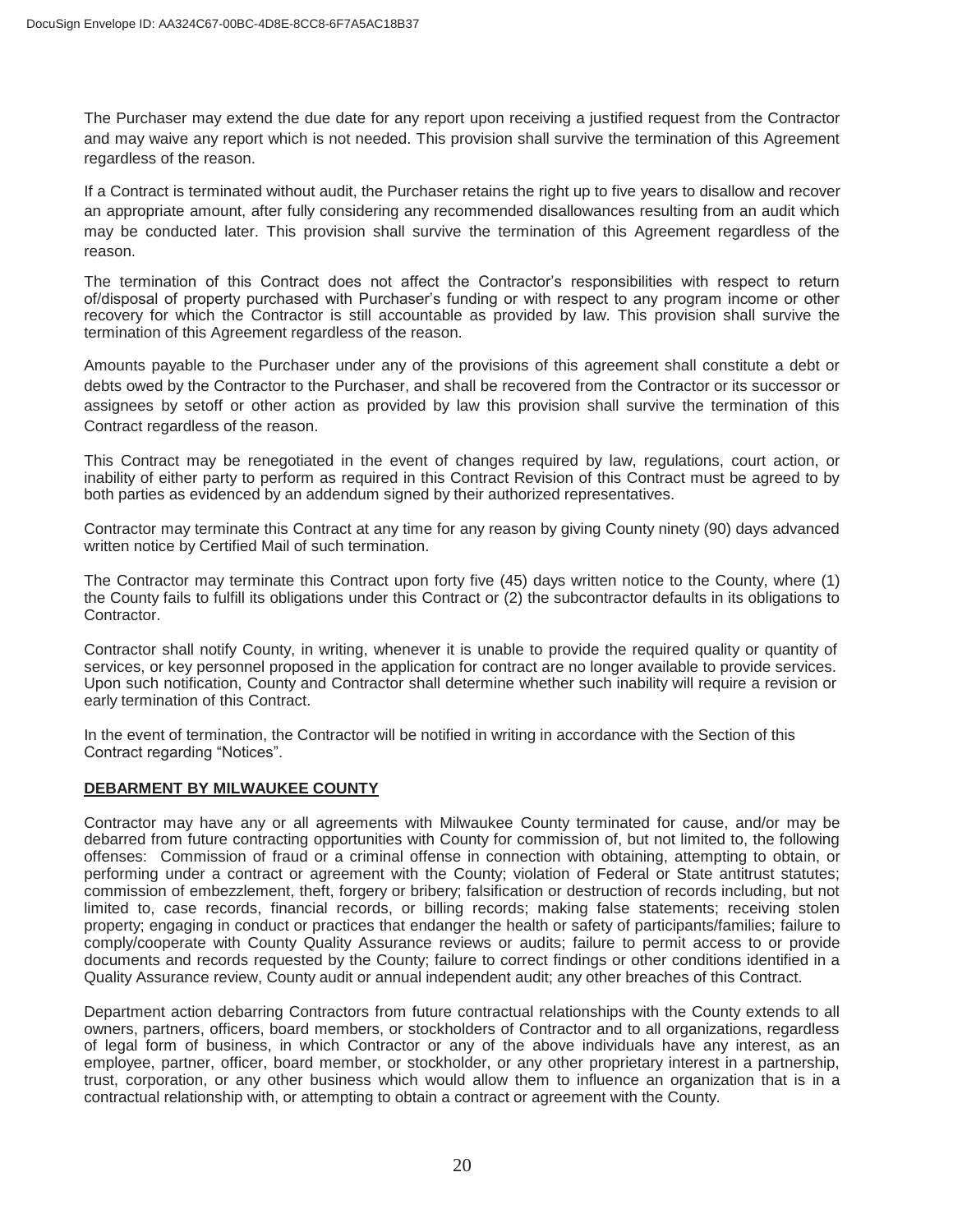Any Contractor that has had one or more contracts with the County terminated for cause or default, or that has been debarred from contracting opportunities with the County for commission of any of the offenses enumerated above, shall not be permitted to apply for, or engage in, providing Services under any agreement with the County for a minimum of two (2) years from commencement date of termination or debarment.

As provided for in section 1128(c)(3)(B) of the Social Security Act (Act), any Contractor convicted of theft by fraud under Medicare, Medicaid, or any Federal health care program as defined in section 1128B(f) of the Act shall be excluded from eligibility to participate in the Medicare and Medicaid programs, and **all** Federal health care programs for a minimum of five (5) years. The Act defines a Federal health care program as any plan or program that provides health benefits, whether directly, through insurance, or otherwise, which is funded directly, in whole or in part, by the United States government.

Contractor, and/or its owners, partners, officers, board members, or stockholders of Contractor and all organizations, regardless of legal form of business, in which Contractor or any of the above individuals have any interest, as an employee, partner, officer, board member, or stockholder, or any other proprietary interest in a partnership, trust, corporation, or any other business, will not be allowed to provide Covered Services or enter into or sign a new contract with Milwaukee County programs even after the suspension or termination period is over if an amount due from Contractor remains outstanding and/or if an approved and current repayment plan (no overdue installments) has been in place for less than 2 years.

#### **Certification Regarding Debarment**

Contractor certifies to the best of its knowledge and belief, that Contractor's Business Entity; its Principals, including all owners, partners, or stockholders; and Contractor's Personnel, including, but not limited to, Contractor's employees, officers, directors, board members, consultants, contractors, and agents whether defined as "Key Personnel" or not, billed for under this Contract:

- A. Are not currently excluded, debarred, suspended, proposed for debarment, or otherwise ineligible to participate in any Federal health care program, or in Federal procurement or non-procurement programs; or
- B. Have not been charged with a criminal offense that falls within the ambit of 42 U.S.C. s. 1420a-7(a), but for which they have not yet been excluded, debarred, suspended, or otherwise declared ineligible; or
- B. Have not been excluded, debarred, suspended, or otherwise declared ineligible or voluntarily excluded from covered transactions by any other federal, state, county or local governmental department or agency;
- C. Are not presently debarred, suspended, proposed for debarment, declared ineligible, or voluntarily excluded from covered transactions by any federal, state, county or local governmental department or agency;
- D Have not within a three-year period preceding this proposal been convicted of or had a civil judgment rendered against them for commission of fraud or a criminal offense in connection with obtaining or attempting to obtain, or performing a public (federal, state or local) transaction or contract under a public transaction; violation of federal or state antitrust statutes or commission of embezzlement, theft, forgery, bribery, falsification or destruction of records, making false statements, or receiving stolen property;
- E. Are not presently indicted for or otherwise criminally charged by a governmental entity (federal, state or local) with commission of any of the offenses enumerated in (D); and
- F. Have not within a three-year period preceding this Contract had one or more public transactions (federal, state or local) terminated for cause or default.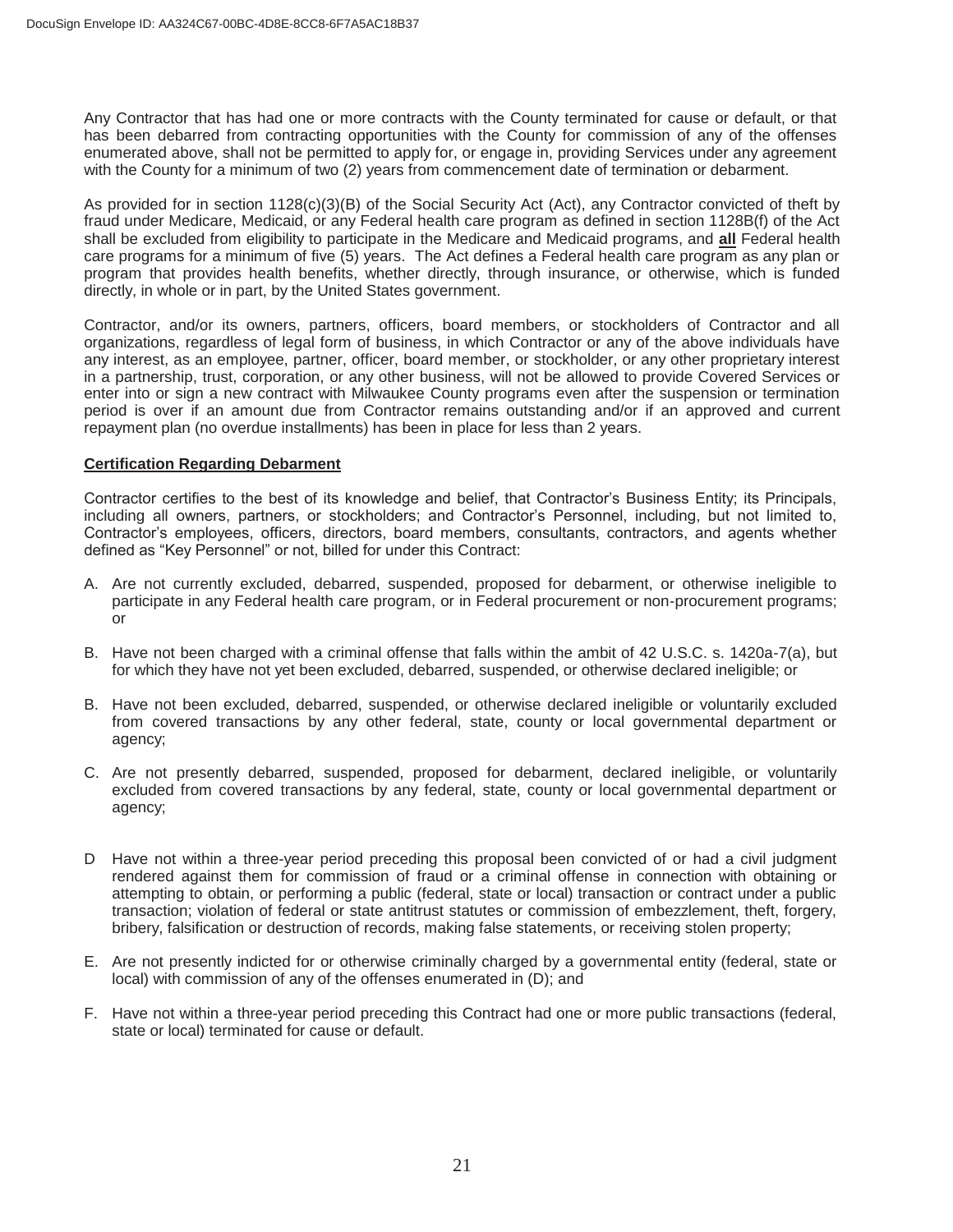#### **CONTRACTOR COMPLAINTS/APPEALS/GRIEVANCES**

The Contractor may file a formal grievance or otherwise appeal decisions of County in accordance with County Policies and Procedures, and Chapter 110 of the Milwaukee County Code of Municipal Ordinances Article 1, Procurement Procedure Administrative Manual Milwaukee County Behavioral Health Division, Legal & Contractual Remedies, as applicable.

#### **INDEPENDENT CONTRACTOR**

Nothing contained in this Contract shall constitute or be construed to create a partnership, joint venture or employee-employer relationship between County or its successors or assigns and Contractor or its successors or assigns. In entering into this Contract and in acting in compliance herewith, Contractor is at all times acting and performing as an independent contractor, duly authorized to perform the acts required of it hereunder. Parties hereto agree that the Contractor, its officers, agents and employees, in the performance of this contract shall act in the capacity of an independent contractor and not as an officer, employee or agent of the Contractor or County. Further Contractor agrees to take such steps as may be necessary to ensure that each Independent Service Provider and/or subcontractor of the Contractor will be deemed to be an independent contractor and will not be considered or permitted to be an agent, officer, employee, servant, joint venture, or partner of the Contractor or County.

#### **SUBCONTRACTS**

Assignment of any portion of the work by subcontract in part or in whole, including agreements with Independent Service Providers, must have the prior written approval of County. Any such subcontract or Independent Service Provider agreement must be in writing and must use: for Independent Service Provider the standard Independent Service Provider Agreement developed by County; for Subcontractors – Preapproved Subcontract Agreement containing all the provisions of this Contract with prior approval of the County, before provision of any service under this Contract.

#### **ASSIGNMENT LIMITATION**

This Contract shall be binding upon and inure to the benefits of the parties and their successors and assigns, provided, however, that neither party shall assign its obligations hereunder without the prior written consent of the other. Contractor shall neither assign nor transfer any interest or obligation in this Contract without the prior written consent of County, unless otherwise provided herein.

#### **REQUIRED DISCLOSURES, PROHIBITED PRACTICES AND CONFLICT OF INTEREST**

The Provider agrees to comply with the disclosure requirements of 42 CFR Part 455, Subpart B, as now in effect or as may be amended. To meet those requirements, and address real or potential conflict of interest that may influence service provision, the provider shall furnish, upon request, to the Milwaukee County DHHS and upon request, to the Wisconsin DHS in writing:

(a) The names and addresses of all vendors of drugs, medical supplies or transportation, or other providers in which it has a controlling interest or ownership;

(b) The names and addresses of all persons who own or have a controlling interest in the provider;

(c) Whether any of the persons named in compliance with (a) and (b) above are related to any owner or to a person with a controlling interest as spouse, parent, child or sibling;

(d) The names and addresses of any subcontractors who have had business transactions with the Provider;

(e) The identity of any person, named in compliance with (a) and (b) above, who has been convicted of a criminal offense related to that person's involvement in any program under Medicare, Medicaid or Title XIX services programs since the inception of those programs.

 During the period of the Contract, Contractor shall not hire, retain, or utilize for compensation any member, officer, or employee of the Milwaukee County Department of Health and Human Services representing County or any person who, to the knowledge of Contractor, has a conflict of interest, unless approved in writing by the Director of the Department of Health and Human Services. No employee of the Milwaukee County Department of Health and Human Services representing County shall be an officer, member of the Board of Directors, or have a proprietary interest in Contractor's business unless approved in writing by the Director of the Department of Health and Human Services.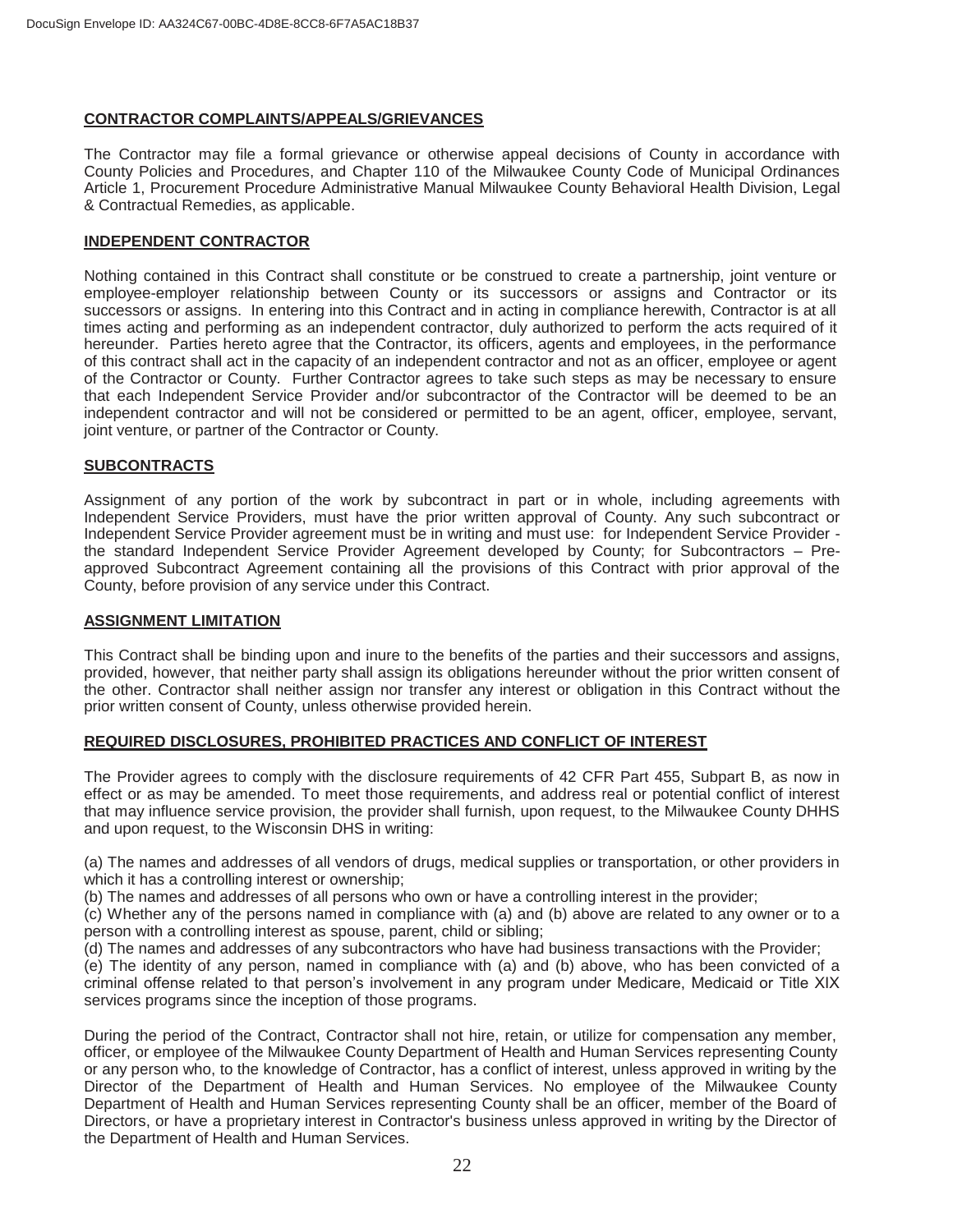Contractor attests that it is familiar with Milwaukee County's Code of Ethics, Chapter 9 of Milwaukee County Code of General Ordinances, which covers candidates for County office, elected and appointed officers, and employees of the County, as well as members of County boards and commissions, and which states in part, " No person shall offer or give to any public official or employee, directly or indirectly, and no public official or employee shall solicit or accept from any person, directly or indirectly, anything of value if it could reasonably be expected to influence the public official's or employee's vote, official actions or judgment, or could reasonably be considered as a reward for any official action or inaction or omission by of the public official or employee. "

Said Chapter further states, "No person(s) with a personal financial interest in the approval or denial of a contract or proposal being considered by a county department or with an agency funded and regulated by a county department, shall make a campaign contribution to any county elected official who has approval authority over that contract or proposal during its consideration. Contract or proposal consideration shall begin when a contract or proposal is submitted directly to a county department or to an agency funded or regulated by a county department until the contract or proposal has reached final disposition, including adoption, county executive action, proceedings on veto (if necessary) or departmental approval.."

Contractor is prohibited from offering other contractors/vendors reciprocal compensation for referrals for services.

Contractor shall notify County, in writing, within 30 days of the date payment was due of any past due liabilities to the federal government, state government, or their agents for income tax withholding, FICA or any other payroll taxes, Worker's Compensation, garnishments or other employee related liabilities, sales tax, income tax of Contractor, or other monies owed. The written notice shall include the amount(s) owed, the reason the monies are owed, the due date, the amount of any penalties or interest (known or estimated), the unit of government to which the monies are owed, the expected payment date and other related information.

Contractor shall notify County, in writing, within 30 days of the date payment was due of any past due liabilities to any government entity in excess of \$5000, or when total past due liabilities exceed \$10,000, related to the operation of this Contract for which County has or will reimburse Contractor. The written notice shall include the amount(s) owed, the reason the monies are owed, the due date, the amount of any penalties or interest (known or estimated), the creditor to which the monies are owed, the expected payment date and other related information. If the liability is in dispute, the written notice shall contain a discussion of facts related to the dispute and information on steps being taken by Contractor to resolve the dispute.

### **CONFIDENTIALITY**

Contractor shall not use or disclose any information concerning eligible Participants who receive Covered Services from the Contractor for any purpose not connected with the administration of the Contractor's responsibilities under this Agreement, or those of County, except with the informed written consent of the Participant and/or the Participant's legal guardian as described in Chapter DHS 92-Confidentiality of Treatment Records and other such confidentiality provisions of the State of Wisconsin Administrative Code and any applicable County's Policy(s). Contractors who are providing services to Alcohol and Drug Abuse participants will comply with the Code of Federal Regulations Title 42, Chapter One, Part 2, Confidentiality of Alcohol and Drug Abuse Patient Records.

### **CLIENT RIGHTS**

Contractor must honor the right of every Participant/Service Recipient as stated in the Mental Health Act Wisconsin Statute, Chapter 51 State Alcohol, Drug Abuse, Developmental Disabilities and Mental Health Act, 51.30 Records and 51.61 Patient Rights; The Wisconsin Administrative Code – Chapter DHS 94 – Patient Rights and Resolution of Patient Grievances, Milwaukee County General Ordinances and Resolutions(except BHD Contracts), and any other applicable federal, state, local laws, or County Policies and Procedures.

At a minimum, client rights shall include a policy of non-retaliation and the option of filing complaints anonymously.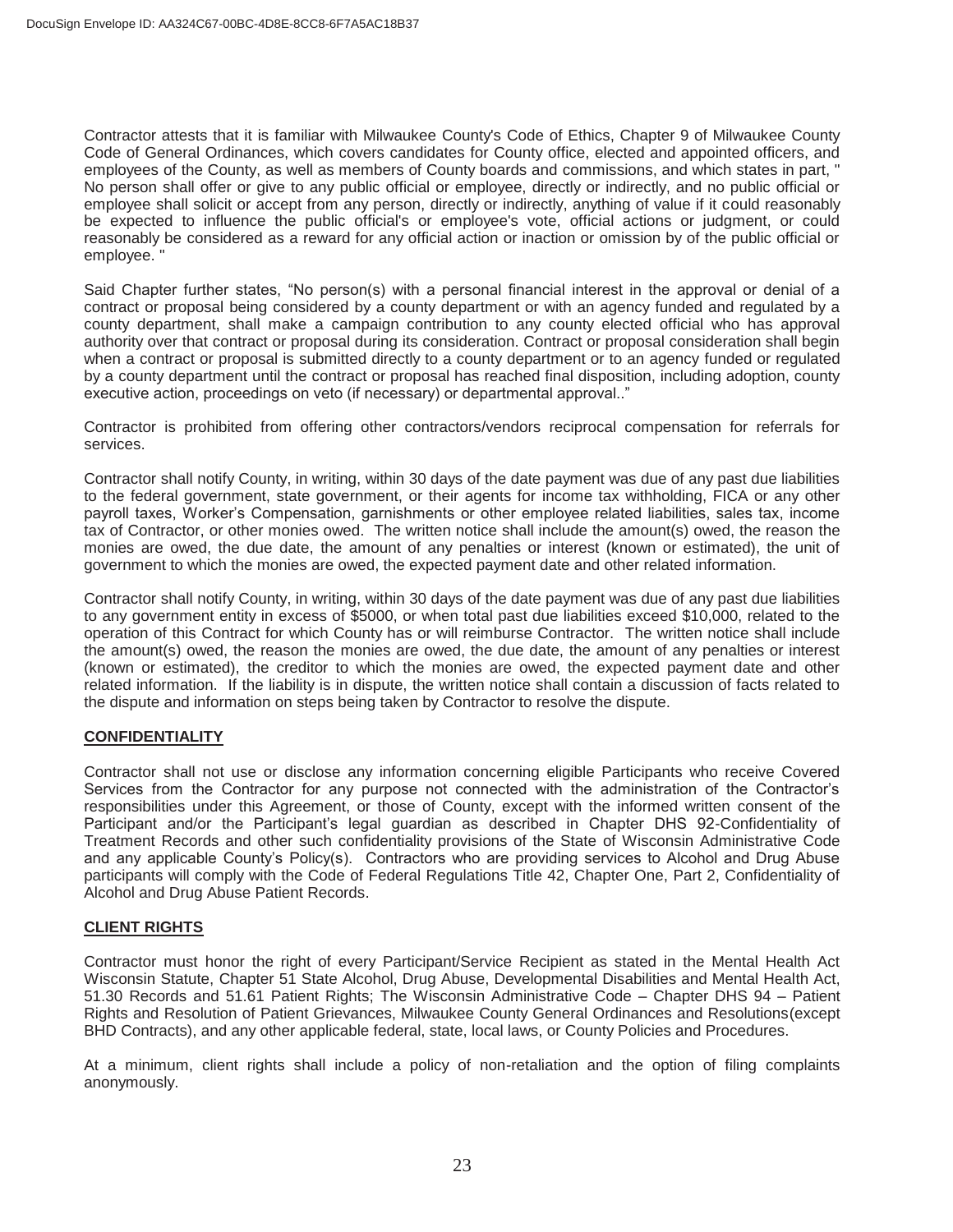#### **WHISTLEBLOWER POLICY**

Purchaser and Provider agree that ensuring that DSPs, Indirect Staff, contract staff, Independent Service Provider(s), and volunteer(s) are afforded protection under state and/or federal whistleblower protection laws is paramount to the intent of this Agreement. Provider certifies that it will comply with the provisions of the Sarbanes-Oxley Act of 2002 (SOX), which is applicable to all nonprofit organizations, as well as other state and/or federal whistleblower protection laws. The Milwaukee County Department of Health and Human Services (DHHS) requires all Providers contracting with the department under this Agreement, or any other agreement with DHHS, to adopt and implement a whistleblower policy, per DHHS Whistleblower Policy and Procedure, No. 003 (http://county.milwaukee.gov/ContractMgt15483.htm).

#### **NOTICES**

Notices to Purchaser provided for in this Agreement shall be given in writing and be sufficient if sent by mail (U.S. mail or other courier) or email unless otherwise agreed to by both parties. Notices to Provider shall be given in writing and be sufficient if sent by mail (U.S. mail or other courier) to the address stated in this Agreement or email (email address as identified in the Agreement), except as otherwise prescribed or prohibited by law, or as designated in Purchaser Policies and Procedures. If any party changes its address, they shall notify the other party in writing within five (5) business days.

However, Notices for the following instances shall be in writing and shall be sent by registered or certified mail, return receipt requested, postage prepaid **or** via a national courier with return receipt requested **and/or** via email with acknowledgement by the recipient to the email address provided in the Agreement:

- Termination of Agreement
- Termination or Suspension of Direct or Indirect Service Provider
- Suspension of Provider in whole or in part

#### **MISCELLANEOUS**

This Contract shall be interpreted and enforced under the laws and jurisdiction of the State of Wisconsin. This Contract constitutes the entire understanding between the parties and is not subject to amendment unless agreed upon in writing by both parties hereto. Contractor acknowledges and agrees that it will perform its obligations hereunder in compliance with all applicable state, local or federal law, rules, regulations and orders.

#### **AGREEMENT CONTENT**

The Contractor agrees to provide or arrange (as referenced in Scope of Services), the provision of Covered Services in accordance with the description of services, including any other policies, bulletins, and memoranda as endorsed by the Milwaukee County Department of Health and Human Services and its respective divisions. Definition used in this Contract have meaning set forth in Attachment B except where the context is clear that such meanings are not intended . This document, with all attached exhibits and attachments, together with the Milwaukee County Department of Health and Human Services Administrative Probation Policy for Noncompliance with Contract and Contractor's Year 2016 application as negotiated, constitute the entire Contract of the parties. This Contract supersedes all oral agreements and negotiations and all writings not herein referred to and incorporated. This Contract may be executed in two or more counterparts each of which shall be deemed as original.

If any provision(s) of this Contact is (are) waived by Milwaukee County the remaining provisions of the Contract shall remain in effect.

If any provision(s) of this Contract shall be held to be invalid, illegal, unenforceable or in conflict with the law of its jurisdiction, the validity, legality and enforceability of the remaining provisions shall not in any way be affected or impaired thereby.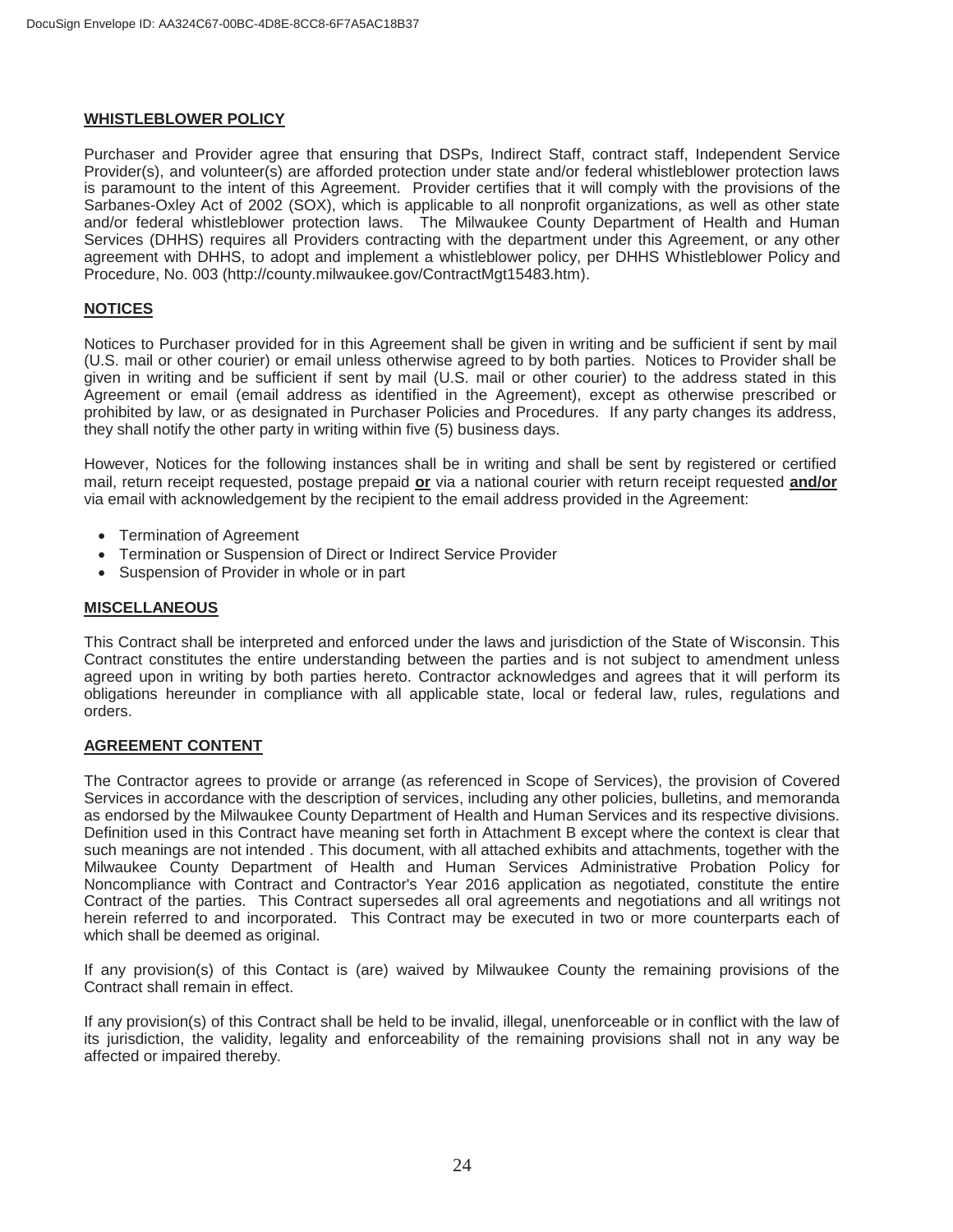#### **AUTHORIZATION and APPROVAL**

It is expressly understood and agreed that the parties' obligations hereunder are subject to state approval and federal concurrences with this Agreement.

County enters into this Agreement as authorized by the Milwaukee County Board of Supervisors or MCMHB (as applicable) and ratified by the Milwaukee County Executive. *(The above authorization of County or MCMHB Board is not applicable to contracts in amounts that are under \$100,000)*.

IN WITNESS WHEREOF, the parties to this Agreement have caused this instrument to be executed by their respective proper officers, and an amount not to exceed **\$69,312 (Sixty Nine Thousand, Three Hundred and Twelve Dollars)** will be made available by County to Contractor for the purposes identified herein.

Signatures must be in BLACK or BLUE ink only.

#### **FOR: MILWAUKEE COUNTY FOR: CONTRACTOR**

DocuSianed by: Jeanne Vor

Milwaukee County

12/27/2017

12/18/2017

1/9/2018

DocuSigned by: kumbUly kawe Jeanne Dorff, Interim Director Date *(Signature)* Date

12/27/2017

#### **DIVISION APPROVAL:**

L DocuSigned by: Mark Mertens 12/18/2017<br>-12C4004435184AD... strator Date

12C4004435184AD... strator Milwaukee County DHHS Delinquency & Court Services Division

Department of Health and Human Services

| DocuSigned by:<br>Rick norme | 12/18/2017 |
|------------------------------|------------|
|                              |            |
| AD4C84D4023E450              | Date       |

### **CORPORATION COUNSEL APPROVAL RISK MANAGEMENT APPROVAL**

*Approved as to form* 

DocuSigned by 'aul 1/. 12/19/2017 Corporation Counsel Date Risk Management Date

# **CORPORATION COUNSEL APPROVAL COUNTY EXECUTIVE APPROVAL**<br> *Approved as compliant under Sec. 59.42(2)(b)5. Stats.* Approved pursuant to Wis. Statutes 59.17(2)(b)4:

*Approved as compliant under Sec. 59.42(2)(b)5, Stats.* DocuSianed by

Paul I. Euglitsch

#### *CBDP APPROVAL* **COMPTROLLER APPROVAL**

*Approved as to funds available per Wisconsin Statutes Section 59.255(2)(e):* 

| DocuSigned by: |                    | DocuSigned by:       |          |      |
|----------------|--------------------|----------------------|----------|------|
| Kuk<br>prre    | /2017<br>/18/<br>- | $N$ $N_{\text{max}}$ |          | /201 |
| D4C84D4023E450 | Date               | F7354A95DB0643E      | ptroller | Date |

DocuSianed by: Paul Schwe*n*el

12/21/2017

DocuSianed by: 'tins *l*ibele  $1/2/2018$ 

Corporation Counsel Date Chris Abele, Milwaukee County Executive Date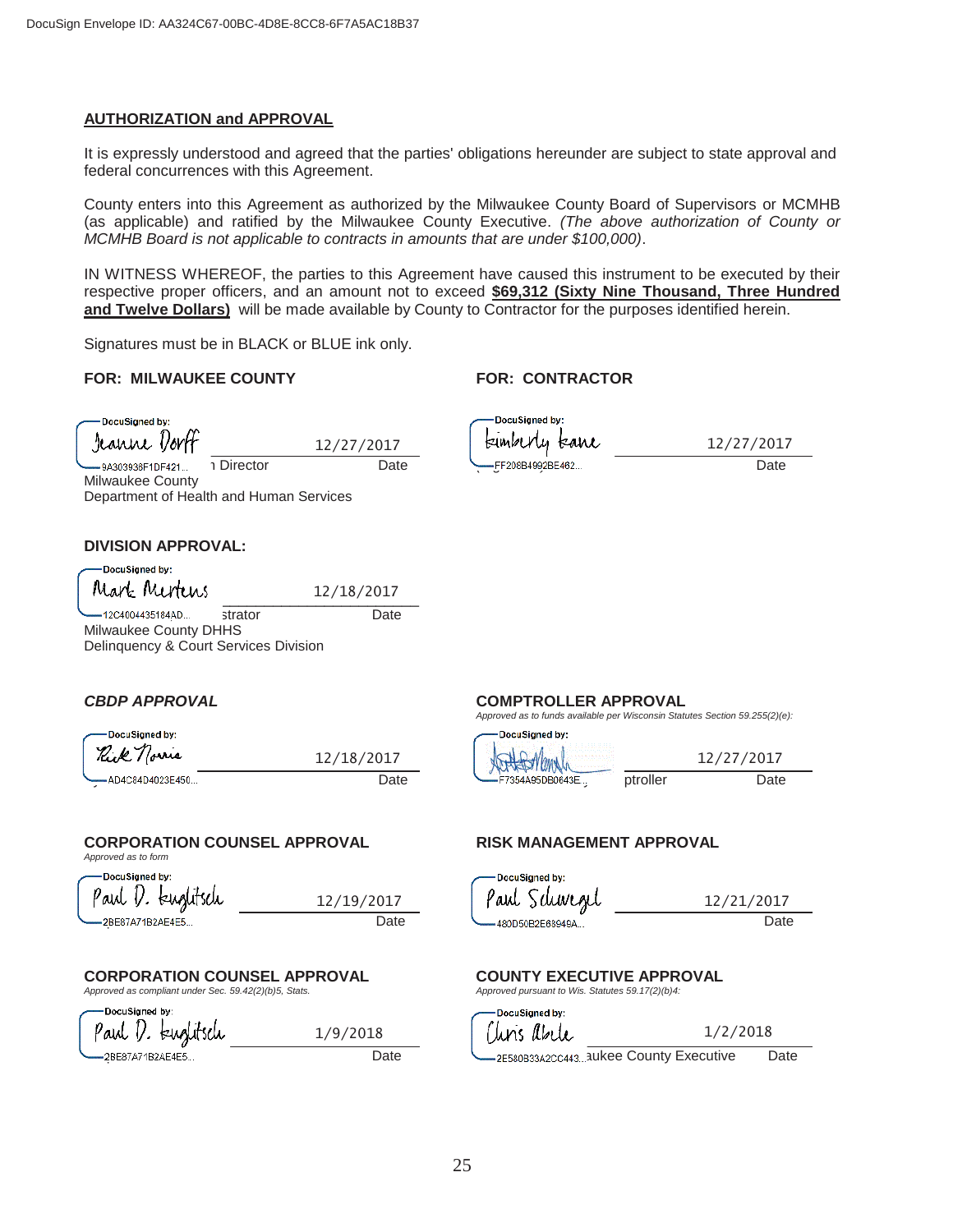### **2017 Professional Service Agreement**

#### **ATTACHMENT A SCHEDULE OF SERVICES & RATES**

**DESCRIPTION OF REQUIRED PROFESSIONAL SERVICES FOR MILWAUKEE COUNTY DEPARTMENT OF HEALTH AND HUMAN SERVICES (DELINQUENCY & COURT SERVICES DIVISION)**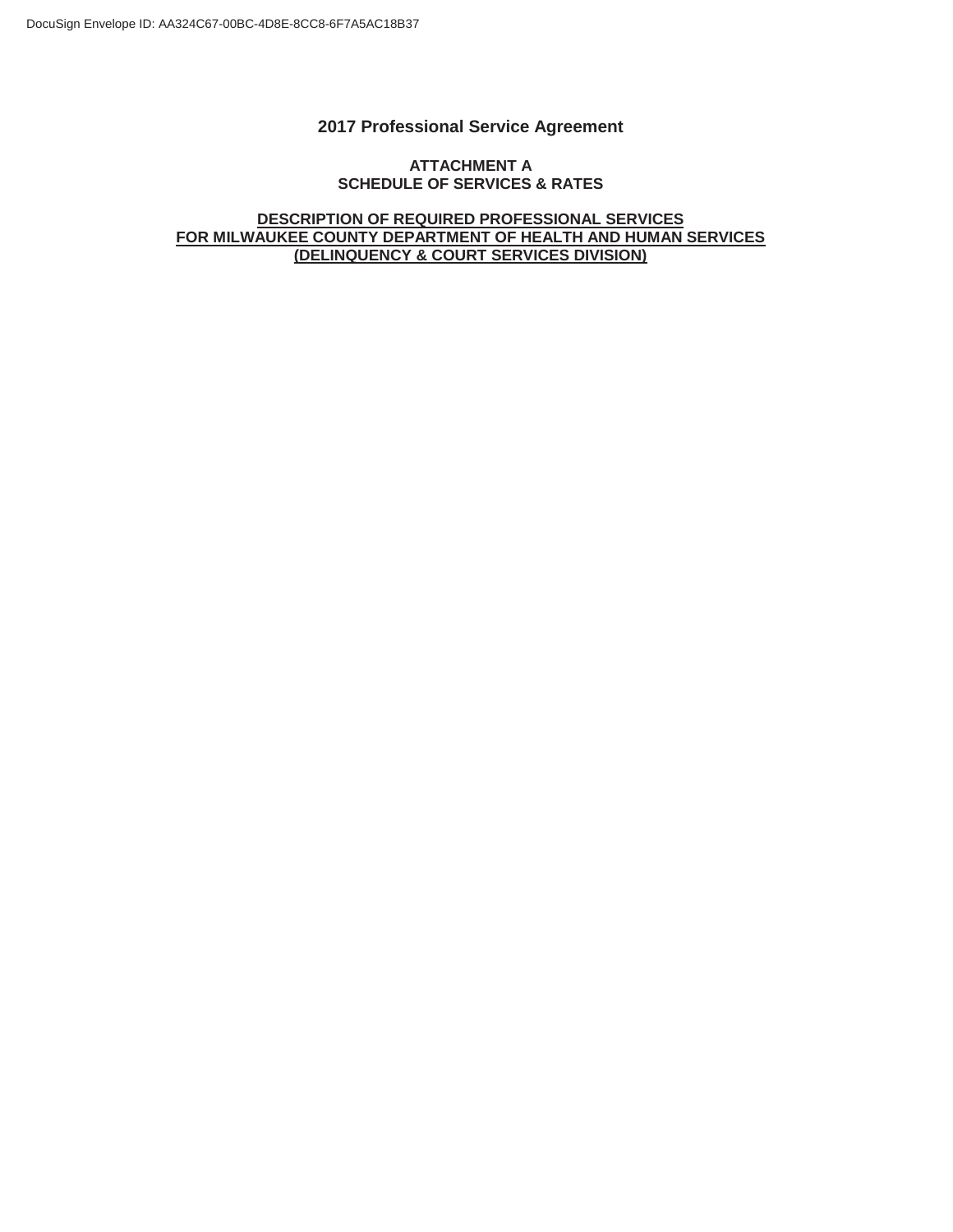December 12, 2017

Jeanne Dorff COO Milwaukee County Department of Health and Human Services 1220 West Vliet Street Milwaukee, WI 53202

Dear Ms. Dorff,

Thank you for the opportunity to develop a proposal to provide research, creative and writing support for the Milwaukee County Department of Health and Human Services' Delinquency and Services Division Youth Justice Reform Community Outreach Plan. Developing research informed strategies to bring communications and outreach projects to life adds fantastic context and insight for the work ahead. Perceptivity will work closely with your team and your partners throughout the course of this engagement.

People often have different perceptions of the same issue. These perceptions can be informed through research inspired strategies and tactics.

Enclosed please find our statement of work and financial proposal. Let me know if you have any questions!

Thank you,

Kimberly Kane President & Founder

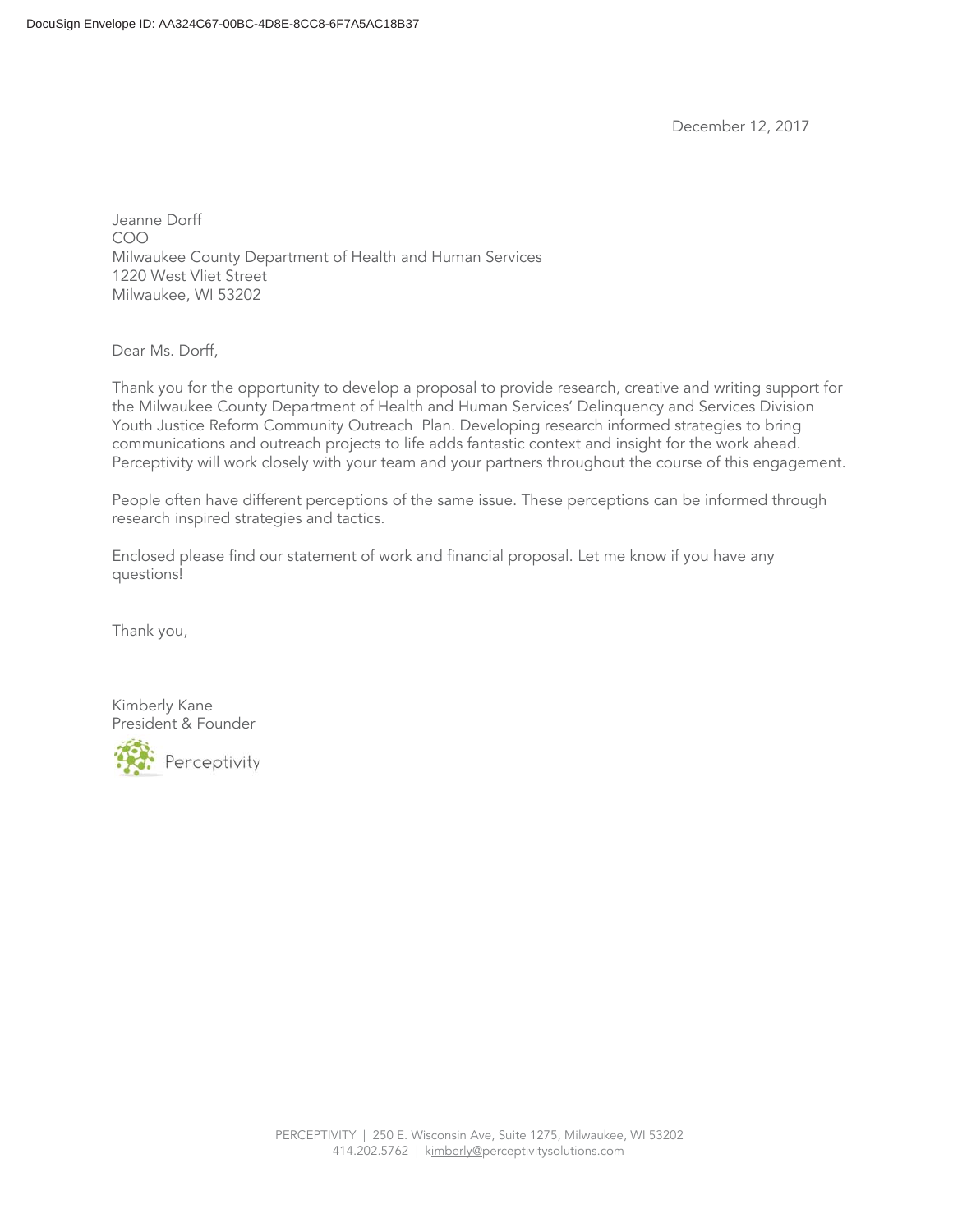# PROJECT OVERVIEW

The Milwaukee County Department of Health and Human Services' Delinquency and Court Services division works to rehabilitate youth who have been accused of criminal activity. DCSD has spearheaded numerous initiatives to transform Milwaukee County's approach to youth justice, including increased collaboration among Milwaukee County and state of Wisconsin leadership; efforts to address racial and socioeconomic disparities in Milwaukee County; a data-driven system to evaluate each youth offenders and align sentencing, programs and services with each individual's needs; the expansion of community-based alternatives; and implementation of rehabilitation-focused programs designed to reduce youth crime recidivism.

Through a research driven planning process, roadblocks to this reform work have been identified. A community outreach plan has been developed as a roadmap to provide a deeper understanding about about youth justice reform in Milwaukee County.

The plan includes numerous components including communications to audience groups, outreach, direct messaging, video and events. As part of the plan's implementation, DCSD would like Perceptivity to provide research, creative concepting and development, writing services and community outreach.

## SCOPE OF SERVICES

The scope of this proposal includes but is not limited to planning, project management, research, strategy, interviews, creative concepting and development, writing and community outreach.

# Milwaukee County Youth Justice Reform creative concept/theme and creative materials

Activities include:

- Planning, research, design, creative brief development, persona development Deliverables include:
	- Three creative concepts/themes to choose from
	- Email template
	- E-newsletter template
	- Headlines, tags, messaging, event tie-ins, presentation tie-ins
	- Graphic standards to be used for other creative materials Banner-up, postcards, etc.

# Platform and content creation for 10 to 12 months

Activities include:

● Planning, coordination, interviews, writing, social media development and photography

Deliverables include:

- Content calendar for the year (all written pieces)
- Social posting guidelines
- Key messages
- Up to 36 written pieces to be used across channels (based on themes outlined in the outreach plan and content calendar): success story, update on Milwaukee County Youth Justice Reform, longer format piece
- 2 days with a photographer

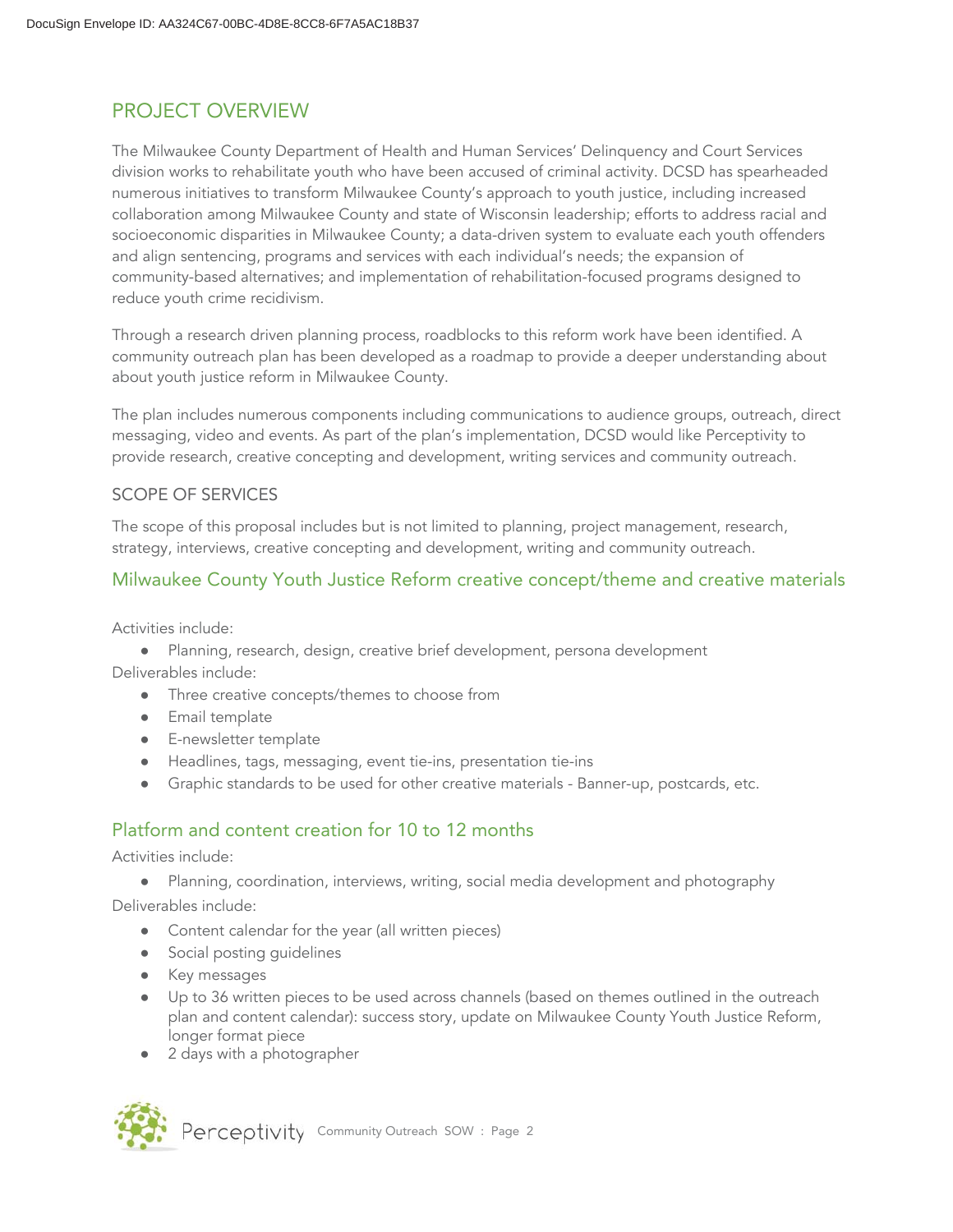| Area of Work                                                                                          | Activities                                                                                                                  | Deliverables                                                                                                                                                                                                                                                                                                                                                                                                                                                                                                                                                                                                                          | Estimated<br>Cost |
|-------------------------------------------------------------------------------------------------------|-----------------------------------------------------------------------------------------------------------------------------|---------------------------------------------------------------------------------------------------------------------------------------------------------------------------------------------------------------------------------------------------------------------------------------------------------------------------------------------------------------------------------------------------------------------------------------------------------------------------------------------------------------------------------------------------------------------------------------------------------------------------------------|-------------------|
| Milwaukee<br>County Youth<br>Justice Reform<br>creative<br>concept/theme<br>and creative<br>materials | -Planning,<br>research, design,<br>creative brief<br>development,<br>persona<br>development                                 | -Three creative concepts/themes to choose<br>from<br>-Email template<br>-E-newsletter template<br>-Headlines, tags, messaging, event tie-ins,<br>presentation tie-ins<br>-Graphic standards to be used for other<br>creative materials - Banner-up, postcards,<br>etc.<br>*CEX Communications Director and County's<br>graphic designer to use standards to create<br>identified tactics based on creative concept                                                                                                                                                                                                                    | \$18,562          |
| Platform and<br>content creation<br>for 10 to 12<br>months                                            | -Planning,<br>coordination,<br>interviews, writing,<br>social media<br>development and<br>boosting of posts,<br>photography | -Content calendar for the year (all written<br>pieces including e-blasts, produced pieces,<br>and digital)<br>-Key messages<br>-Up to 36 written pieces to be used across<br>channels (based on themes outlined in the<br>outreach plan and content calendar): success<br>story, update on Milwaukee County Youth<br>Justice Reform, longer format piece.<br>-2 days with a photographer<br>*DHHS Communications Manager<br>to do layout for electronic content, manage<br>social media, update content on DCSD<br>website. CEX Communications Director to be<br>involved in all planning, approvals including<br>distribution lists. | \$45,750          |
|                                                                                                       |                                                                                                                             | Ongoing project management including the creation of an overarching planning<br>calendar for the year, planning meetings, coordination, project updates.                                                                                                                                                                                                                                                                                                                                                                                                                                                                              | \$5,000           |
|                                                                                                       |                                                                                                                             | Total cost                                                                                                                                                                                                                                                                                                                                                                                                                                                                                                                                                                                                                            | \$69,312          |

# FINANCIAL PROPOSAL

# TIMELINE

All work outlined in this agreement will begin immediately with the signed engagement.

# ASSUMPTIONS

The following assumptions have been made to clarify the scope and estimate:

- Mark Mertens will serve as contact for regular touch-points
- Kelly Pethke will be a secondary, day-to-day contact who can facilitate approvals of content, connections and meetings